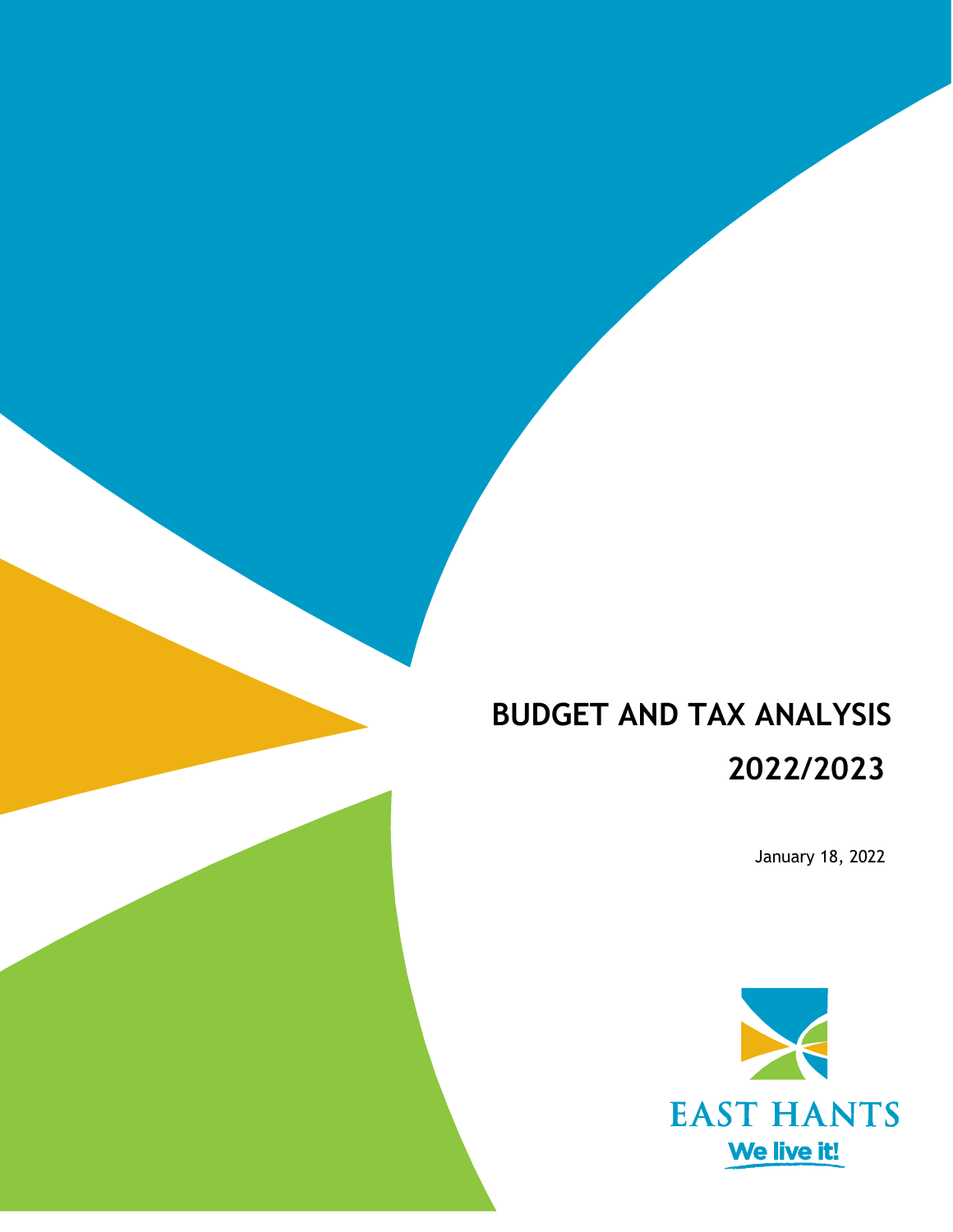# **Table of Contents**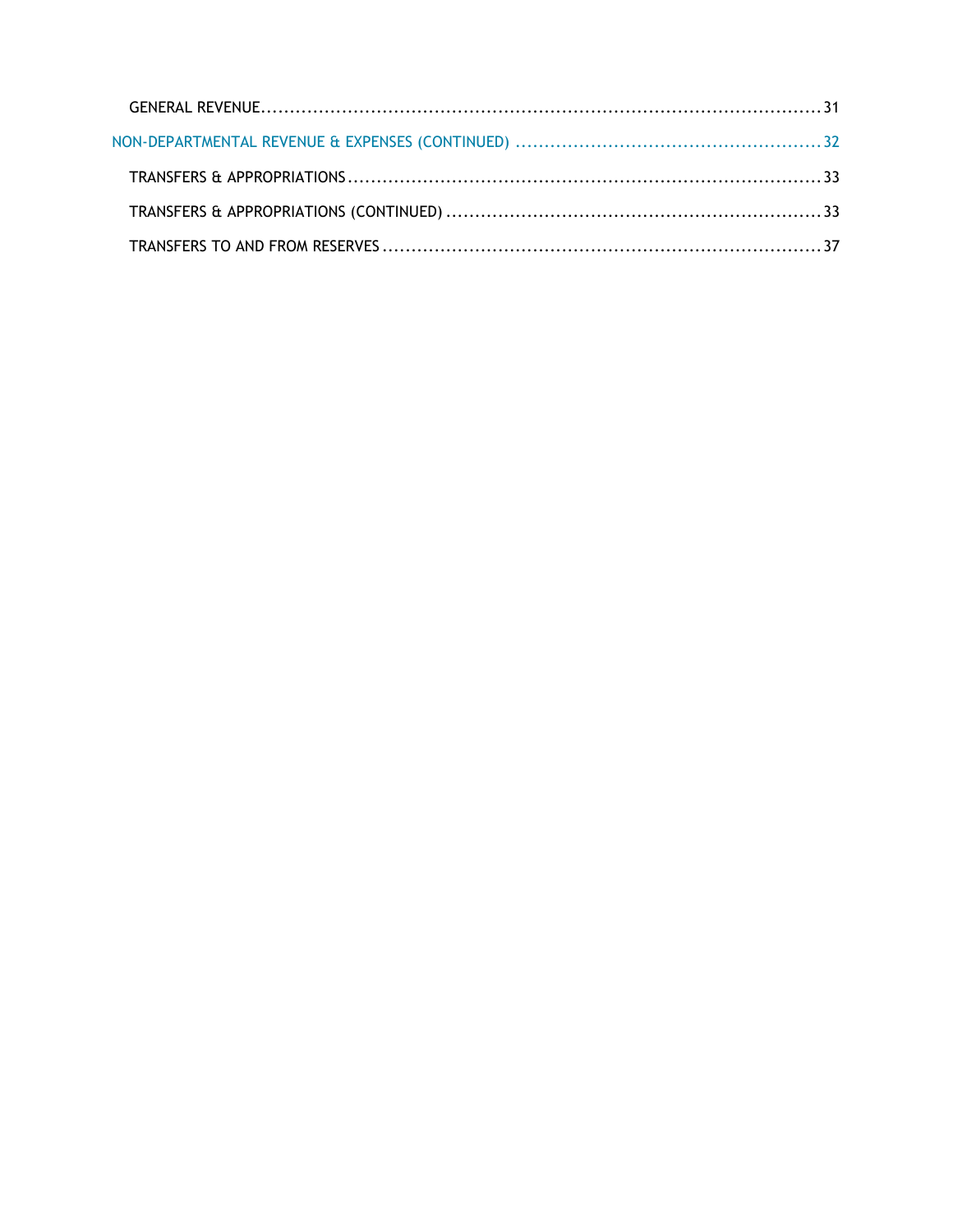### <span id="page-3-0"></span>**INTRODUCTION**

The Municipality of East Hants was established on April 1, 1879. It occupies the eastern half of Hants County from the Minas Basin to the boundary of Halifax Regional Municipality.

East Hants is a combined rural/urban Municipality adjacent to the Municipalities of Colchester, Halifax Regional Municipality and West Hants.

The 2016 Census\* shows that East Hants has a total population of approximately 23,542 in 10,312 private dwellings (including Sipekne'katik First Nation). It is a well-educated population with 79% having achieved high school education and beyond; 25% of the population has achieved apprenticeship or trade certificates or diplomas; 25% of the population has achieved college, CEGEP or other non-university certificate or diploma; 13% of the population has achieved university certificate, diploma or degree at bachelor level or above. With regards to employment and in accordance with the National Occupational Classification (NOC) 2016; 23% of the East Hants labour force work in trades, transport and equipment operators and related occupations of which 94% of workers are men, and; 22% of the East Hants labour force work in sales and service occupations of which 65% of workers are women. East Hants is recognized as a bedroom community of the Halifax area: 54% of our labour force of 11,325 commutes to work outside of East Hants. The median earnings for East Hants full-year full-time workers is \$50,473 slightly above the provincial average of \$47,655. Two primary industries in East Hants are farming and forestry, with farming being the most prominent. There are 144 farms operating within the Municipality, with a total farm capital of \$172,407,960 (includes total value and cost of land, buildings and equipment in East Hants); the majority of these being dairy farms. Finally, East Hants has a highly mobile population. From 2011 to 2016, 27% of the population moved their place of residence, of those 175 people moved to East Hants from outside of Canada.

The housing market in East Hants has changed; the market for single-detached homes has increased and the number of multi-family homes being constructed continues to increase. According to the 2022 Property Valuation Services Corporation (PVSC), East Hants has 10,666 households (2021: 10,444) on an area of 466,426 acres, or 1,909 square kilometres. The majority of this population is concentrated along two key transportation routes running from Halifax to Truro (Highway 102 & Highway 2) and from Halifax to Windsor (Highway 101 & Highway 1).

East Hants has 36,450 acres (2021: 36,779) of tax exempt farm land and 91,293 acres (2021: 91,193) of exempt provincial forest property. This tax-exempt property constitutes 27.4% (2021: 27.4%) of the total area. In addition, there are 56,465 acres (2021: 56,465) of exempt commercial forest property and 169,009 acres (2021: 170,937) of resource forest property, which is taxed marginally at 41 and 26 cents per acre, respectively. The total exempt and marginally taxed land constitute 75.8% (2021: 76.3%) of the total area of East Hants.

\* Note: The 2020 Census was not released prior to the publishing of this document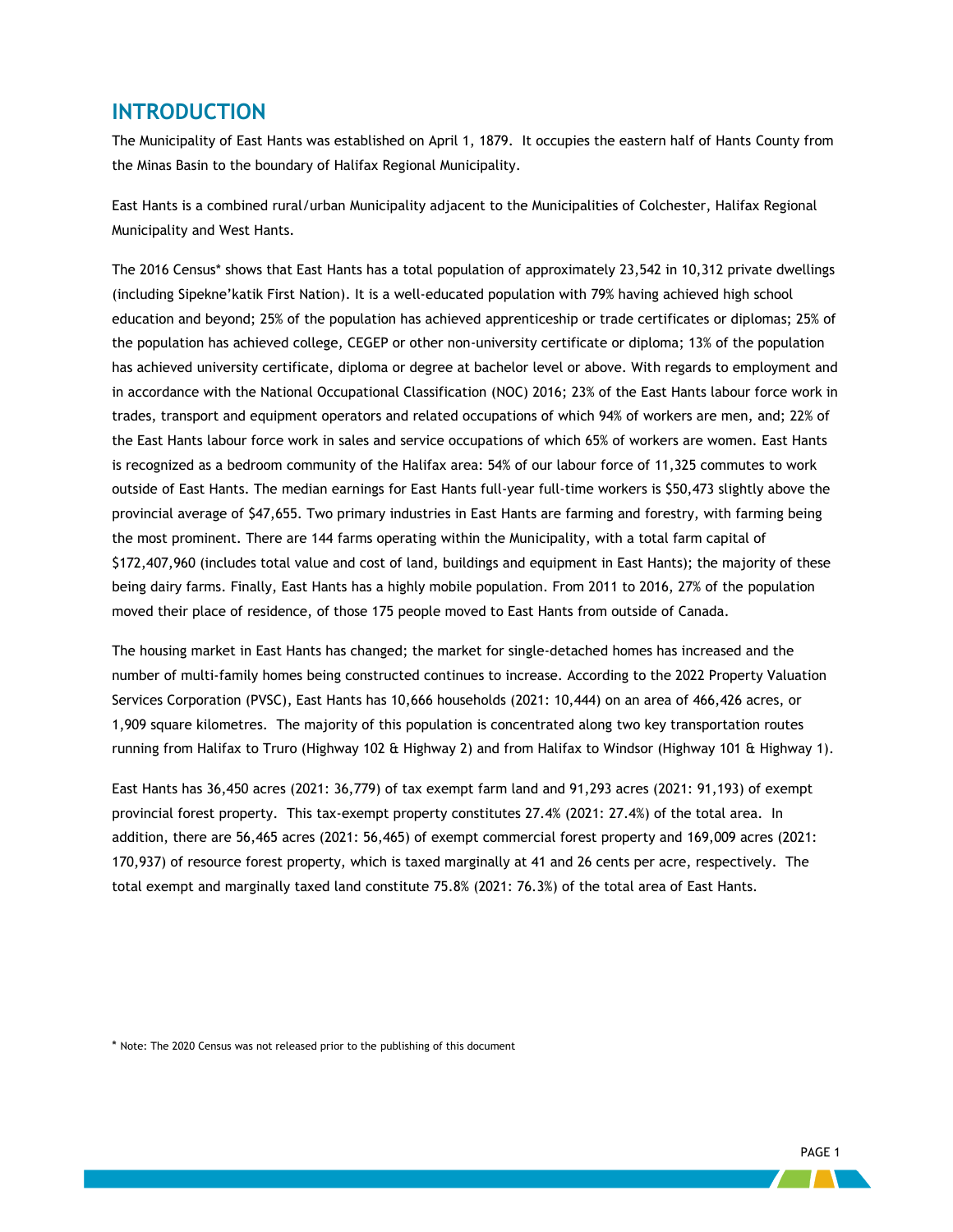| <b>Dwelling Unit Comparison (#)</b>                                                        | 2021(f) | 2021(%) | 2022(f) | 2022(%) |
|--------------------------------------------------------------------------------------------|---------|---------|---------|---------|
| Serviced Districts of Enfield (1), Elmsdale (2), Lantz (7)                                 | 3,301   | 32%     | 3,417   | 32%     |
| Districts of Milford (3) and Shubenacadie (4)                                              | 1,618   | 15%     | 1,634   | 15%     |
| District Enfield/Grand Lake (10)*                                                          | 916     | 9%      | 932     | 9%      |
| Districts of Maitland/MacPhees Corner (5),<br>Walton/Noel/Kennetcook (6), Rawdon/Gore (11) | 2,800   | 27%     | 2,821   | 27%     |
| Districts of Mount Uniacke (8 & 9)                                                         | 1,809   | 17%     | 1,862   | 17%     |
| <b>Total Dwelling Units</b>                                                                | 10,444  | 100%    | 10,666  | 100%    |

The distribution of homes is not proportional across the Municipality. In 2022 they are distributed as follows:

The 2022 assessment roll shows an increase of 222 dwelling units from the prior year (2021: 88). Significant increases include the following:

- 116 units were added to the three communities of Enfield (1), Elmsdale and Lantz
- 16 units were added to the communities of Milford and Shubenacadie
- 16 units were added to Enfield (10), Grand Lake
- 21 units were added to the communities of Maitland, Walton, Noel, Kennetcook, Rawdon and Gore
- 53 units were added to the communities of Mount Uniacke

East Hants residential construction remains strong. In the calendar year 2021, 204 permits (2020: 140) were issued for residential units (including new construction and renovations). Homes also continue to change hands at a rapid pace. Information from PVSC showed that in 2021, approximately 576 homes (2020: 395) changed hands, 63% of the homes were in the corridor districts from Enfield to Shubenacadie, 13% were in the rural districts, and 24% were in the two Mount Uniacke districts.

East Hants continues to focus on increasing commercial development to improve the long-term sustainability of our community's fiscal health and the amenities available to our residential population. The Municipal Strategic Plan, the 5 year Economic Development Plan (updated in 2018), a Parks, Open Space Active and Transportation Master Plan, a Recreation Services Master Plan and the Tourism Strategy are all key documents that will guide Council to help us capitalize on our proximity to Highway 102 and the airport, access to mainline rail service, the abundant natural resources within our borders and the stunning Glooscap Trail, which features coastline access to the world's highest tides.

Through Council's strategic plan, East Hants is seeing commercial assessment growth, including development of new lots related to the expansion of the Mount Uniacke and Elmsdale business parks. For the 2022 assessment roll, there were no new commercial accounts added (one in 2021); however, there was substantial development on existing vacant commercial land. Total commercial assessments increased by 8.58% in 2022 (2021: increase of 2.18%), net of commercial exempt properties.

The average residential assessment based on CAP is \$175,902 (2021: \$163,120). Residential assessments account for 91% (2021: 91%) of all taxable assessments, net of exempt properties. The Municipality continues to improve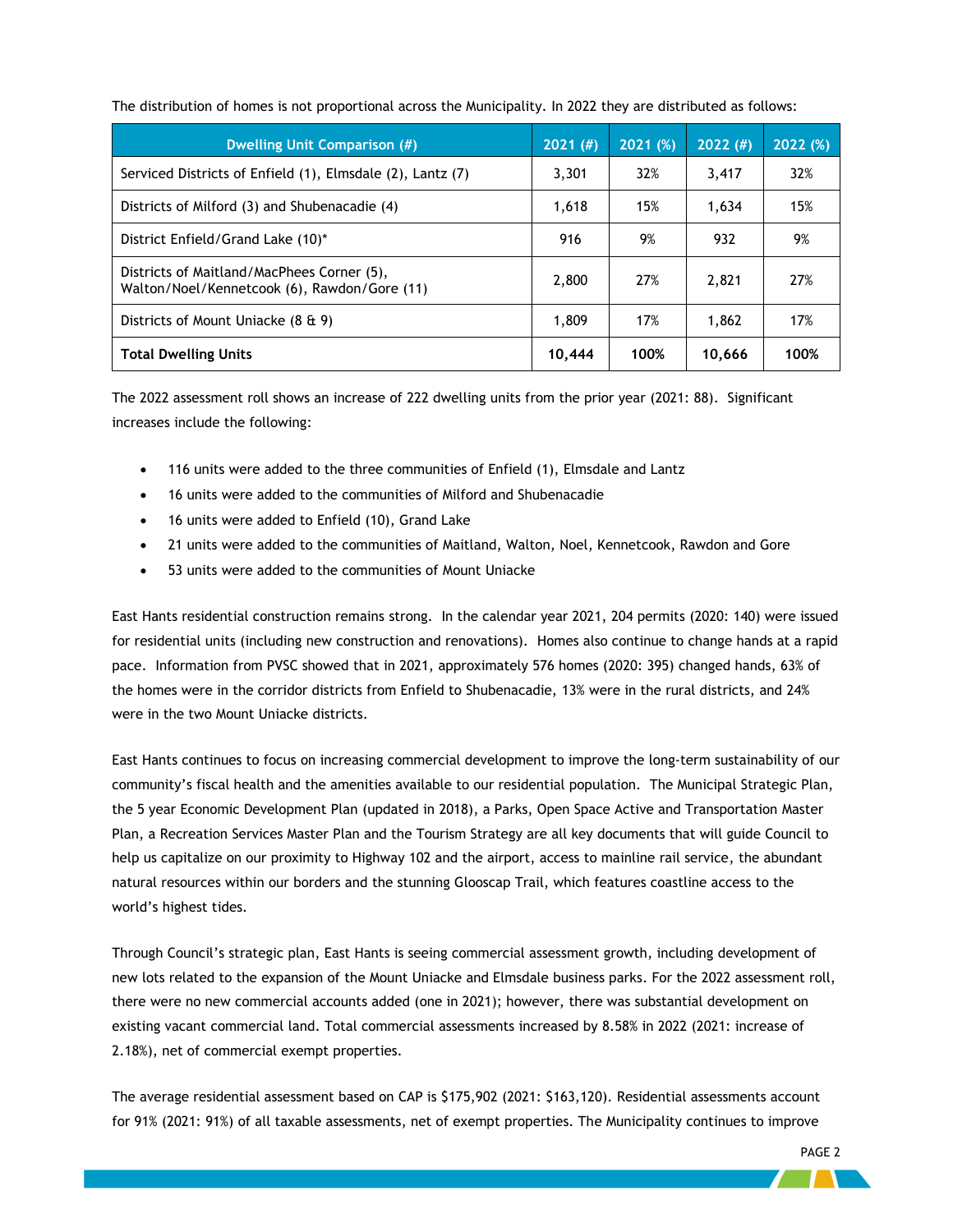the community's business environment and tax base with the intent to support current and future needs of our community. This is reflective in the 2022 commercial assessment growth.

| District #     | <b>District Name</b>     | 2021 Average<br><b>Residential Assessment</b><br>$(capped)*$ |           |  |  |  |  |
|----------------|--------------------------|--------------------------------------------------------------|-----------|--|--|--|--|
| 1              | Enfield                  | \$179,037                                                    | \$192,235 |  |  |  |  |
| $\overline{2}$ | Elmsdale/Belnan          | \$204,769                                                    | \$219,728 |  |  |  |  |
| 3              | Milford/Nine Mile River  | \$161,631                                                    | \$174,120 |  |  |  |  |
| $\overline{4}$ | Shubenacadie             | \$124,595                                                    | \$132,866 |  |  |  |  |
| 5              | Maitland/MacPhees Corner | \$104,085                                                    | \$112,957 |  |  |  |  |
| 6              | Walton/Noel/Kennetcook   | \$82,524                                                     | \$90,275  |  |  |  |  |
| $\overline{7}$ | Lantz/Milford            | \$169,461                                                    | \$175,229 |  |  |  |  |
| 8              | Mount Uniacke            | \$199,558                                                    | \$216,153 |  |  |  |  |
| 9              | South/East Uniacke       | \$190,558                                                    | \$214,369 |  |  |  |  |
| 10             | Enfield/Grand Lake       | \$241,374                                                    | \$259,300 |  |  |  |  |
| 11             | Rawdon/Gore              | \$120,374                                                    | \$129,960 |  |  |  |  |

There is significant variation in the average residential value of homes across the districts of East Hants:

*\* Average = Capped residential assessment / # of dwelling units, as per the PVSC assessment roll.*

The following chart demonstrates the wide variation in residential assessments across the municipality based on data from 2022:

|                                        | 2022 Assessed Value/Number of Single Dwelling Units (DU's) |        |                                       |              |                          |              |        |                                       |  |  |  |  |
|----------------------------------------|------------------------------------------------------------|--------|---------------------------------------|--------------|--------------------------|--------------|--------|---------------------------------------|--|--|--|--|
| <b>District</b>                        | $<$ \$50K                                                  |        | $<$ \$100K $\overline{\left <$ \$150K |              | $<$ \$200K $\sqrt{5250}$ |              |        | $\frac{1}{2}$ <\$300K <\$350K >\$350K |  |  |  |  |
| Enfield (1), Elmsdale (2), Lantz (7)   | 9                                                          | 71     | 450                                   | 659          | 551                      | 359          | 207    | 214                                   |  |  |  |  |
| Milford (3) & Shubenacadie (4)         | 68                                                         | 231    | 443                                   | 304          | 199                      | 81           | 50     | 59                                    |  |  |  |  |
| Maitland (5), Walton (6) & Rawdon (11) | 466                                                        | 939    | 666                                   | 299          | 148                      | 50           | 27     | 37                                    |  |  |  |  |
| Mount Uniacke (8 & 9)                  | 115                                                        | 224    | 292                                   | 325          | 275                      | 202          | 140    | 199                                   |  |  |  |  |
| Enfield/Grand Lake (10)                | 3                                                          | 29     | 97                                    | 144          | 139                      | 120          | 94     | 158                                   |  |  |  |  |
| Total # of DU's                        | 661                                                        | 1494   | 1948                                  | 1731         | 1312                     | 812          | 518    | 667                                   |  |  |  |  |
| % of DU's                              | 7.2%                                                       | 16.4%  | 21.3%                                 | 18.9%        | 14.3%                    | 8.9%         | 5.7%   | 7.3%                                  |  |  |  |  |
| <b>Total Assessment of DU's</b>        | \$22M                                                      | \$114M | <b>S242M</b>                          | <b>S303M</b> | <b>S295M</b>             | <b>S222M</b> | \$167M | <b>S292M</b>                          |  |  |  |  |
| % of Assessment                        | 1.4%                                                       | 6.9%   | 14.6%                                 | 18.3%        | 17.7%                    | 13.4%        | 10.1%  | 17.6%                                 |  |  |  |  |

 $\sqrt{1}$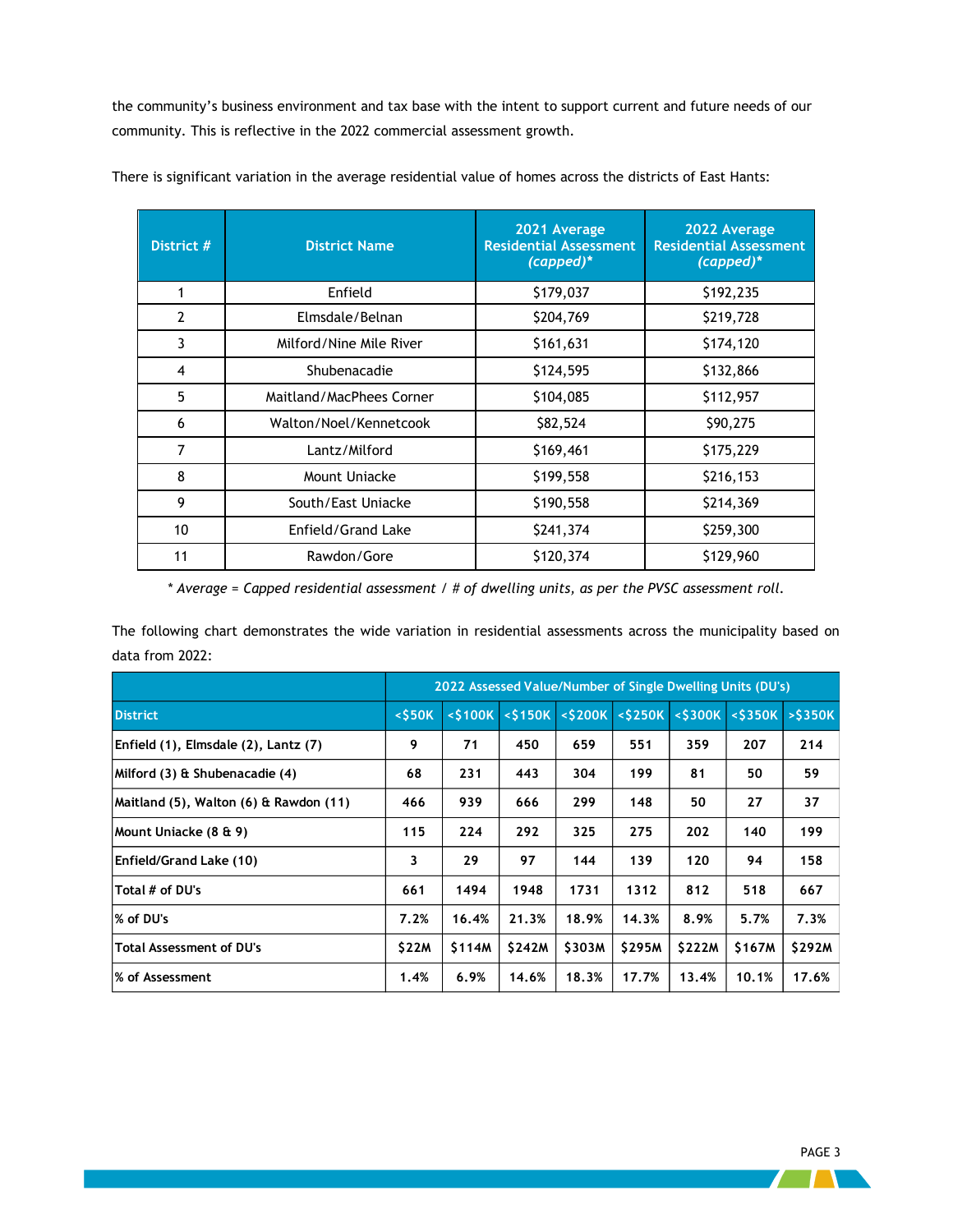

The following chart shows 64% of homes in East Hants are valued at less than \$200,000 and these homes represent 41% of the residential assessment based on data from 2022 roll:

### <span id="page-6-0"></span>**GOVERNANCE & THE BUDGET PROCESS**

East Hants is governed by a Council of 11 councillors and operates under the Council/Chief Administrative Officer (CAO) system. There is one councillor elected for each of the 11 electoral districts. As outlined in the Nova Scotia Municipal Government Act; it is the responsibility of the CAO to provide advice to Council and to administer the operations of the Municipality in accordance with the policies and programs approved by Council.

The fiscal year of the Municipality is April 1 - March 31. The annual budgeting process is preceded by a detailed business planning process that identifies priority initiatives for the upcoming fiscal year, based on the strategic directions previously established by Council. The municipal operating budget is prepared for the upcoming year, the East Hants Water Utility operating budget is prepared for the upcoming three years, and the capital budget for both entities is prepared for the upcoming five years.

Municipalities in Nova Scotia are not permitted to accumulate deficits. With the exception of a few circumstances, municipal debt is permitted only for the acquisition of capital assets, which East Hants defines as acquisitions of tangible capital assets greater than \$10,000 with an estimated useful life in excess of one year. Fiscal responsibility within the Municipality is enhanced through the establishment of various reserves intended to set funds aside on an annual basis for specific operating and capital expenditures in future years.

Costs are established for the various programs and initiatives and are reflected in the operating and capital budgets (net of cost recovery from other sources). Tax rates are calculated to generate the revenue required to fund the various programs and services. These rates are also influenced by the annual assessment levels for properties in the Municipality, as established annually through the Assessment Roll generated by the Nova Scotia Property Valuation Services Corporation (PVSC).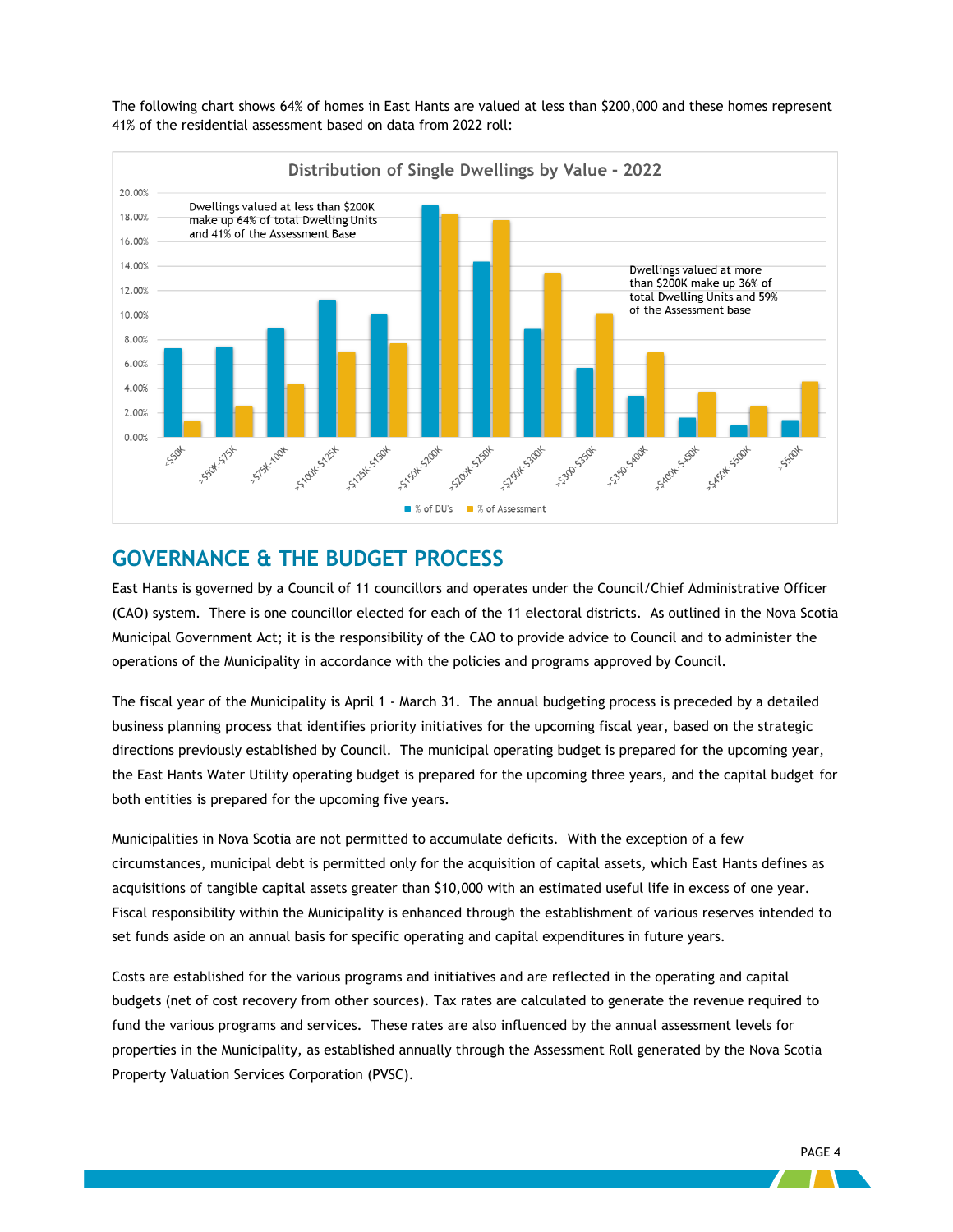### <span id="page-7-0"></span>**ASSESSMENT CHANGES 2021 TO 2022**

Assessments are prepared based on a calendar year. The following tables present an overview of assessment changes from 2021 to 2022.

### **(\$) Change in Assessments**

|                                                            | <b>Residential</b> | <b>Resource</b>  | <b>Commercial</b> | <b>Total</b>    |
|------------------------------------------------------------|--------------------|------------------|-------------------|-----------------|
| 2022 Assessments                                           | \$1,876,174,400    | 56,850,800<br>S. | \$145,628,500     | \$2,078,653,700 |
| Less: Bylaw F-400 Exempt Properties                        | (406, 500)         | (323, 100)       | (13, 834, 500)    | (14, 564, 100)  |
| 2022 Taxable Assessments                                   | \$1,875,767,900    | 56,527,700<br>S. | \$131,794,000     | \$2,064,089,600 |
| Less: 2021 Assessments                                     |                    |                  |                   |                 |
| 2021 Assessments                                           | \$1,703,625,000    | 55,083,900<br>S. | \$149,537,100     | \$1,908,246,000 |
| Less: Bylaw F-400 Exempt Properties                        | (402, 100)         | (318, 100)       | (28, 151, 900)    | (28, 872, 100)  |
| 2021 Taxable Assessments                                   | \$1,703,222,900    | 54,765,800       | \$121,385,200     | \$1,879,373,900 |
| Increase in Taxable Assessments from 2021 to 2022          | 172,545,000        | 1,761,900        | 10,408,800        | 184,715,700     |
|                                                            |                    |                  |                   |                 |
| Increase in taxable assessments due to new properties      | 16,432,500<br>S    | 577,200          |                   | 17,009,700      |
| Net increase in taxable assessments of existing properties | 156,112,500        | 1,184,700        | 10,408,800        | 167,706,000     |
| Increase in Taxable Assessments from 2021 to 2022          | 172,545,000        | 1,761,900        | 10,408,800        | 184,715,700     |
|                                                            |                    |                  |                   |                 |
|                                                            |                    |                  |                   |                 |

**Percentage of Assessment Increase, Net of Bylaw Exemptions** 10.13% 3.22% 8.58% 8.58% 9.83%

#### **ASSESSMENT INDICATORS**

Property Valuation Services Corporation (PVSC) has provided East Hants with the following indicators to aid in analyzing what is driving the changes in assessed values. Although limited to the coding available in the PVSC system, the data below is a good indicator (i.e. does not balance to the property roll) of the assessment activity in East Hants driving the changes to the 2021 filed property roll.

| <b>Districts</b>           | <b>New</b><br><b>Construction /</b><br><b>Building Permits</b> |            | <b>New Lots / New</b><br><b>Accounts</b> |           |    |             |    | Inspections /<br><b>Physical</b><br><b>Changes</b> |    | <b>New</b><br>Ineligible<br><b>CAP</b><br><b>Accounts</b><br>from Sales |  | <b>Total</b> |
|----------------------------|----------------------------------------------------------------|------------|------------------------------------------|-----------|----|-------------|----|----------------------------------------------------|----|-------------------------------------------------------------------------|--|--------------|
| 1 Enfield                  | \$                                                             | 4,104,600  | \$                                       | 4,089,300 | S. | 1,563,800   |    | \$2,573,800                                        | S. | 12,331,500                                                              |  |              |
| 2 Elmsdale/Belnan          | \$                                                             | 4,788,000  | \$                                       | 1,835,100 | S. | 2,490,400   | S. | 1,441,700                                          | S. | 10,555,200                                                              |  |              |
| 3 Milford/Nine Mile River  | \$                                                             | 4,685,100  | \$                                       | 1,303,800 | Ś. | 1,733,700   | Ś. | 2,329,100                                          | Ś. | 10,051,700                                                              |  |              |
| 4 Shubenacadie             |                                                                | 181,800    | \$                                       | 44,800    | S  | 746,100     | S  | 829,700                                            | S. | 1,802,400                                                               |  |              |
| 5 Maitland/MacPhees Corner | \$                                                             | 2,142,000  | \$                                       | 333,200   | S. | 1,514,000   | Ś. | 1,198,500                                          |    | 5,187,700                                                               |  |              |
| 6 Walton/Noel/Kennetcook   | \$                                                             | 2,175,700  | \$                                       | 138,600   |    | 1,239,800   | \$ | 977,600                                            |    | 4,531,700                                                               |  |              |
| 7 Lantz/Milford            | \$                                                             | 10,569,300 | \$                                       | 1,803,000 | S. | 1,136,400   | Ś. | 1,614,100                                          | S. | 15,122,800                                                              |  |              |
| 8 Mount Uniacke            | \$                                                             | 10,235,300 | \$                                       | 438,100   |    | \$2,986,300 | Ŝ. | 2,246,200                                          | S. | 15,905,900                                                              |  |              |
| 9 South/East Uniacke       | \$                                                             | 15,693,900 | \$                                       | 5,545,200 | S. | 2,290,700   | S  | 1,847,000                                          | S. | 25,376,800                                                              |  |              |
| 10 Enfield/Grand Lake      |                                                                | 7,221,500  | \$                                       | 140,800   |    | 1,432,300   | Ś. | 1,991,200                                          | S. | 10,785,800                                                              |  |              |
| 11 Rawdon/Gore             | \$                                                             | 2,705,300  | \$                                       | 1,037,200 | S. | 1,527,700   | Ś  | 765,800                                            | S. | 6,036,000                                                               |  |              |
| <b>Indicator Total %</b>   |                                                                | 55.0%      |                                          | 14.0%     |    | 16.0%       |    | 15.0%                                              |    |                                                                         |  |              |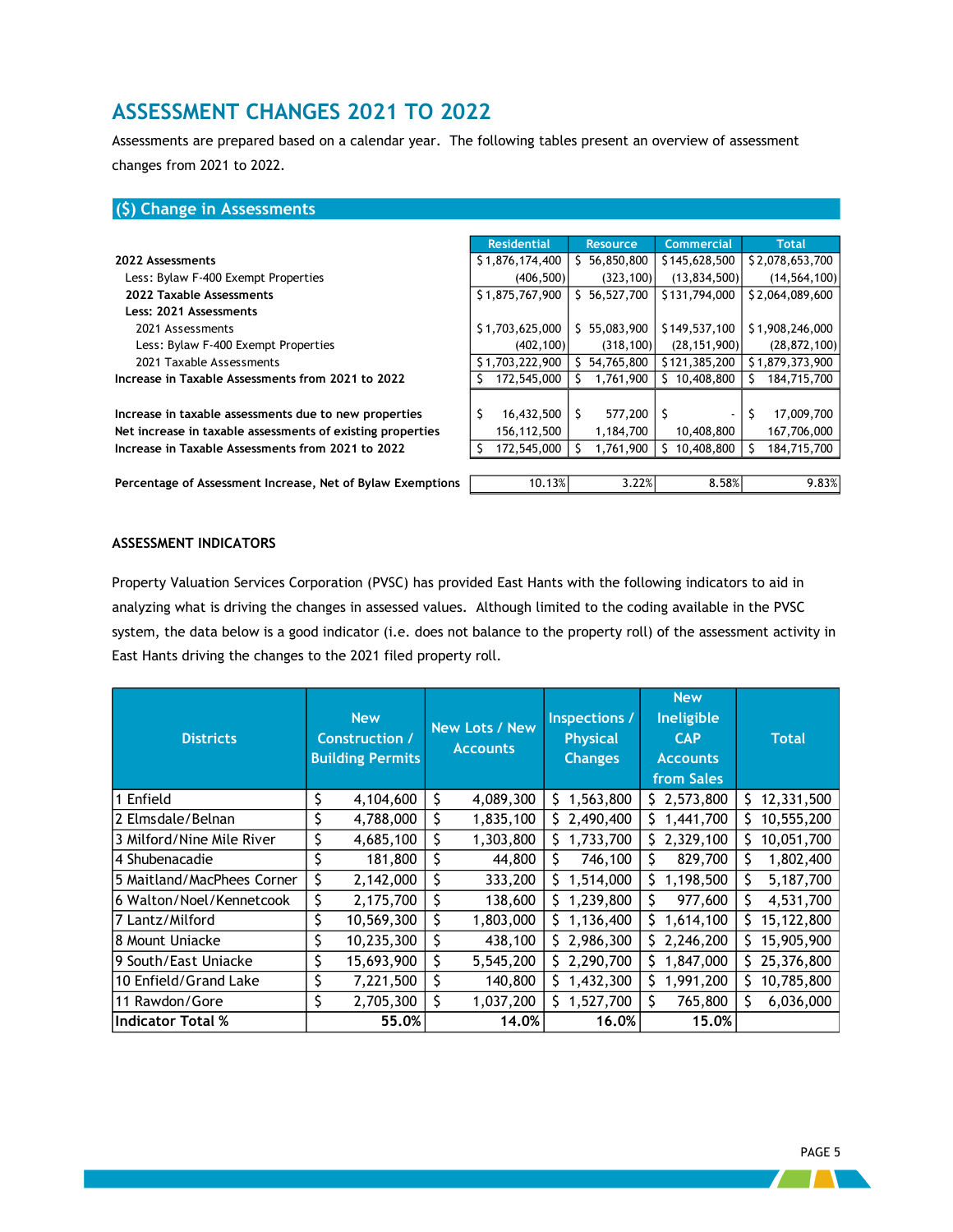### <span id="page-8-0"></span>**HOW TAXATION WORKS**

The taxation system in East Hants is essentially based on a "user pay" philosophy. Separate general tax rates are established annually for residential, resource, and commercial properties. These rates are charged per \$100 of assessment. As an exception, waste, organics, and recycling costs are recovered on the basis of a fee per dwelling unit. This is more equitable than being charged on the basis of a rate per \$100 of assessment, given that all homes receive the same service.

The Municipality charges area rates per \$100 of assessment in areas that receive differential services, such as sidewalks, streetlights, hydrants, fire service, and wastewater. Due to continued residential growth in East Hants, there is ongoing pressure to expand urban-type services, including water and wastewater. Municipal policy assigns the costs of new infrastructure to developers, to ensure that the capital cost of new development infrastructure is not borne by taxpayers who do not receive the benefit of new services.

Water service in East Hants is provided through a consolidated Water Utility, regulated by the Nova Scotia Utility and Review Board (NSUARB). Water customers are billed quarterly for the water they consume, as well as a contribution toward wastewater management costs.

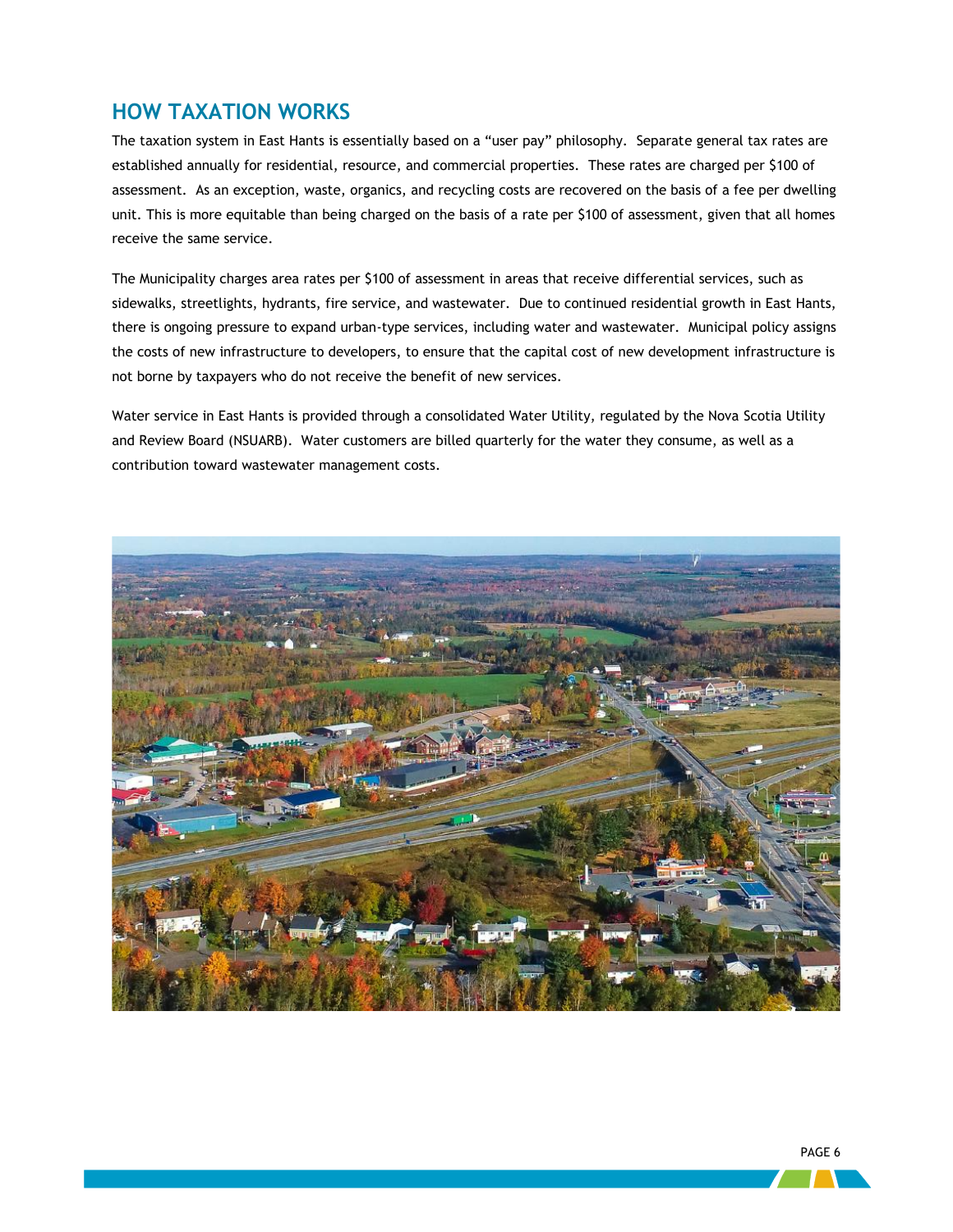## <span id="page-9-0"></span>**SUMMARY OF REVENUE & EXPENSES**

|                                       |                        | 2021/2022         | 2021/2022               |                          |                    | 2022/2023      |  |
|---------------------------------------|------------------------|-------------------|-------------------------|--------------------------|--------------------|----------------|--|
| <b>SUMMARY - TOTAL</b>                |                        | <b>Projection</b> |                         | <b>Budget</b>            | <b>Budget</b>      |                |  |
|                                       |                        |                   |                         |                          |                    |                |  |
| <b>TAXES</b>                          | \$                     | (30, 229, 319)    | \$                      | (28, 977, 727)           | $\mathsf{\hat{S}}$ | (30, 974, 111) |  |
| <b>GRANTS IN LIEU</b>                 | \$                     | (220, 439)        | \$                      | $(224, 052)$ \$          |                    | (219, 197)     |  |
| <b>SALE OF SERVICES</b>               | \$                     | (1,768,349)       | $\overline{\mathsf{S}}$ | $(1,643,100)$ \$         |                    | (3,045,953)    |  |
| <b>REVENUE FROM OWN SOURCES</b>       | \$                     | (1, 774, 247)     | \$                      | $(1,712,415)$ \$         |                    | (1, 951, 974)  |  |
| TRANSFERS FROM OTHER GOVT / AGENCIES  | \$                     | (880, 889)        | \$                      | $(478,091)$ \$           |                    | (877, 039)     |  |
| TRANSFER FROM OWN RESERVE/AGENCIES    | \$                     | (854, 200)        | \$                      | $(854, 200)$ \$          |                    | (847,600)      |  |
| <b>DEFERRED REVENUE</b>               | $\overline{\varsigma}$ | (125,000)         | \$                      | (125,000)                | $\sqrt{5}$         | (175,000)      |  |
|                                       |                        |                   |                         |                          |                    |                |  |
| <b>TOTAL REVENUE</b>                  | \$                     | $(35,852,443)$ \$ |                         | $(34, 014, 585)$ \$      |                    | (38,090,874)   |  |
|                                       |                        |                   |                         |                          |                    |                |  |
| <b>COUNCIL</b>                        | \$                     | 486,480           | \$                      | 479,866                  | \$                 | 502,864        |  |
| <b>CHIEF ADMINISTRATOR'S OFFICE</b>   | \$                     | 1,620,057         | \$                      | 1,410,853                | \$                 | 1,413,452      |  |
| <b>CORPORATE SERVICES</b>             | \$                     | 1,767,653         | \$                      | 1,744,309                | \$                 | 2,037,362      |  |
| <b>FINANCE DEPARTMENT</b>             | \$                     | 2,761,374         | \$                      | 2,772,951                | \$                 | 2,575,924      |  |
| <b>OPERATIONS GENERAL TAX RATE</b>    | \$                     | 4,118,504         | \$                      | 4,002,301                | \$                 | 4,343,669      |  |
| <b>OPERATIONS URBAN SERVICE RATE</b>  | \$                     | 3,105,565         | \$                      | 3,101,658                | \$                 | 3,272,961      |  |
| PARKS, RECREATION & CULTURE           | \$                     | 5,586,469         | \$                      | 4,799,892                | \$                 | 5,605,934      |  |
| PLANNING & DEVELOPMENT                | \$                     | 1,388,321         | \$                      | 1,178,198                | \$                 | 1,481,849      |  |
| <b>TRANSFERS &amp; APPROPRIATIONS</b> | \$                     | 14, 144, 049      | \$                      | 14,524,557               | \$                 | 16,856,859     |  |
|                                       |                        |                   |                         |                          |                    |                |  |
| <b>TOTAL EXPENSES</b>                 | \$                     | 34,978,472 \$     |                         | 34,014,585               | \$                 | 38,090,874     |  |
|                                       |                        |                   |                         |                          |                    |                |  |
| <b>**NET EXPENSES (REVENUE)</b>       | \$                     | $(873, 971)$ \$   |                         | $\overline{\phantom{a}}$ | \$                 |                |  |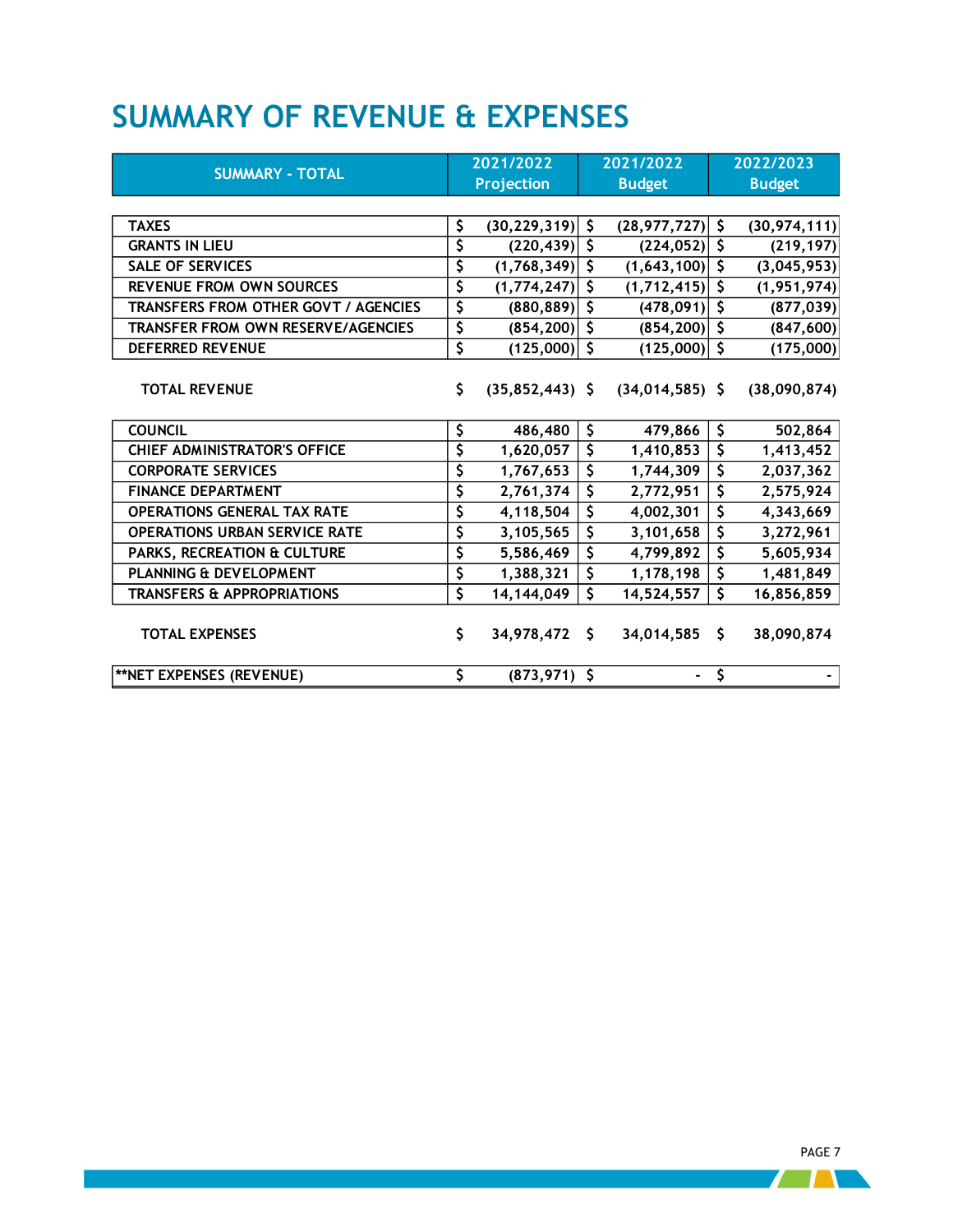## <span id="page-10-0"></span>**SUMMARY OF REVENUE**

|                                        |                                     | 2021/2022           |                          | 2021/2022           |                        | 2022/2023      |
|----------------------------------------|-------------------------------------|---------------------|--------------------------|---------------------|------------------------|----------------|
| <b>SUMMARY - REVENUE</b>               |                                     | <b>Projection</b>   |                          | <b>Budget</b>       |                        | <b>Budget</b>  |
|                                        |                                     |                     |                          |                     |                        |                |
| 4000 RESIDENTIAL TAXES                 | \$                                  | $(14, 489, 010)$ \$ |                          | $(14, 492, 738)$ \$ |                        | (16,088,195)   |
| 4001 COMMERCIAL TAXES                  | \$                                  | (3,888,078)         | $\zeta$                  | $(3,887,965)$ \$    |                        | (3,786,341)    |
| 4002 RESOURCE TAXES                    | \$                                  | $(467, 171)$ \$     |                          | $(468, 599)$ \$     |                        | (487, 496)     |
| 4010 FOREST PROPERTY                   | \$                                  | $(23, 151)$ \$      |                          | $(23, 151)$ \$      |                        | (23, 151)      |
| 4012 FOREST PROPERTY                   | \$                                  | $(44,362)$ \$       |                          | $(44, 444)$ \$      |                        | (43, 942)      |
| 4015 OTHER AREA RATES                  | \$                                  | $(1,353,246)$ \$    |                          | $(1,349,267)$ \$    |                        | (1,420,106)    |
| 4017 WASTEWATER MANAGEMENT FEE         | \$                                  | $(1, 183, 081)$ \$  |                          | $(1, 183, 081)$ \$  |                        | (1, 221, 959)  |
| 4018 WIND FARM TAX                     | \$                                  | $(82, 202)$ \$      |                          | $(82, 202)$ \$      |                        | (83, 024)      |
| 4030 EAST HANTS SPORTSPLEX LEVY        | \$                                  | (460, 313)          | $\mathsf{S}$             | $(460, 193)$ \$     |                        | (501, 426)     |
| 4070 MTT GRANT                         | \$                                  | (106, 124)          | $\zeta$                  | $(110,000)$ \$      |                        | (106,000)      |
| 4090 DEED TRANSFER TAX                 | \$                                  | (2,800,000)         | \$                       | $(1,575,000)$ \$    |                        | (1,600,000)    |
| 4110 FRONTAGE CHARGES                  | \$                                  | (17, 361)           | $\zeta$                  | $(17, 361)$ \$      |                        | (13, 861)      |
| 4850 WASTE TRANSFER DU FEE             | \$                                  | $(2,295,040)$ \$    |                          | $(2,297,680)$ \$    |                        | (2,346,520)    |
| 4345 FIRE PROTECTION                   | \$                                  | $(2,884,126)$ \$    |                          | $(2,884,126)$ \$    |                        | (3, 159, 040)  |
| 4351 NOVA SCOTIA POWER                 | \$                                  | (2,997)             | $\overline{\varsigma}$   | $(2,850)$ \$        |                        | (2,950)        |
| 5555 HST OFFSET PAYMENT                | \$                                  | $(133,057)$ \$      |                          | $(99,070)$ \$       |                        | (90, 100)      |
| * TAXES                                | $\overline{\mathsf{s}}$             | $(30, 229, 319)$ \$ |                          | $(28,977,727)$ \$   |                        | (30, 974, 111) |
|                                        |                                     |                     |                          |                     |                        |                |
| 4300 CROWN LANDS GRANT IN LIEU         | \$                                  | (44, 668)           | \$                       | $(44, 668)$ \$      |                        | (44, 668)      |
| 4301 FEDERAL PROPERTY - GRANT IN LIEU  | $\overline{\varsigma}$              | (44, 042)           | $\overline{\varsigma}$   | $(45,700)$ \$       |                        | (42, 800)      |
| 4320 PROVINCIAL PROPERTY GRANT IN LIEU | \$                                  | $(131, 729)$ \$     |                          | $(133, 684)$ \$     |                        | (131, 729)     |
| <b>GRANTS IN LIEU</b>                  | \$                                  | (220, 439)          | $\zeta$                  | $(224, 052)$ \$     |                        | (219, 197)     |
|                                        |                                     |                     |                          |                     |                        |                |
| 4360 ADMINISTRATION FEES               | \$                                  | (465, 687)          | $\sqrt{2}$               | $(515,396)$ \$      |                        | (580, 361)     |
| 4361 NSF FEES                          | $\overline{\varsigma}$              | (250)               | $\overline{\mathcal{S}}$ | $(400)$ \$          |                        | (250)          |
| 5031 PROGRAM REVENUE (TAXABLE)         | \$                                  | $(448, 238)$ \$     |                          | $(499, 954)$ \$     |                        | (1,600,692)    |
| 4700 TAX CERTIFICATES                  | \$                                  | $(48, 224)$ \$      |                          | $(37, 100)$ \$      |                        | (40,000)       |
| 4751 RECORDS INQUIRIES                 | \$                                  | $(71, 928)$ \$      |                          | $(73,200)$ \$       |                        | (70,000)       |
| 4809 PLANNING REVENUE                  | \$                                  | (4,000)             | $\overline{\varsigma}$   | (3,000)             | $\overline{\varsigma}$ | (4,000)        |
| 4810 CASH OVER/SHORT                   | \$                                  | 11                  | $\overline{\varsigma}$   |                     | $\overline{\varsigma}$ | 195            |
| 4811 DEVELOPMENT REVENUE               | \$                                  | (27,000)            | $\overline{\varsigma}$   | $(12,000)$ \$       |                        | (18,000)       |
| 4820 SCRAP METAL                       | $\overline{\varsigma}$              | (131, 983)          | $\overline{\varsigma}$   | (50,000)            | $\overline{\varsigma}$ | (50,000)       |
| 5020 SPONSORSHIPS/DONATIONS            | \$                                  |                     | \$                       | $(1,000)$ \$        |                        | (218, 263)     |
| 4840 TIPPING FEES                      | $\overline{\varsigma}$              | $(509, 035)$ \$     |                          | $(389,035)$ \$      |                        | (400, 706)     |
| 4860 WASTE COLLECTION FEES             | \$                                  | $(62,015)$ \$       |                          | $(62,015)$ \$       |                        | (63, 876)      |
| * SALE OF SERVICES                     | $\overline{\boldsymbol{\varsigma}}$ | $(1,768,349)$ \$    |                          | $(1,643,100)$ \$    |                        | (3,045,953)    |

7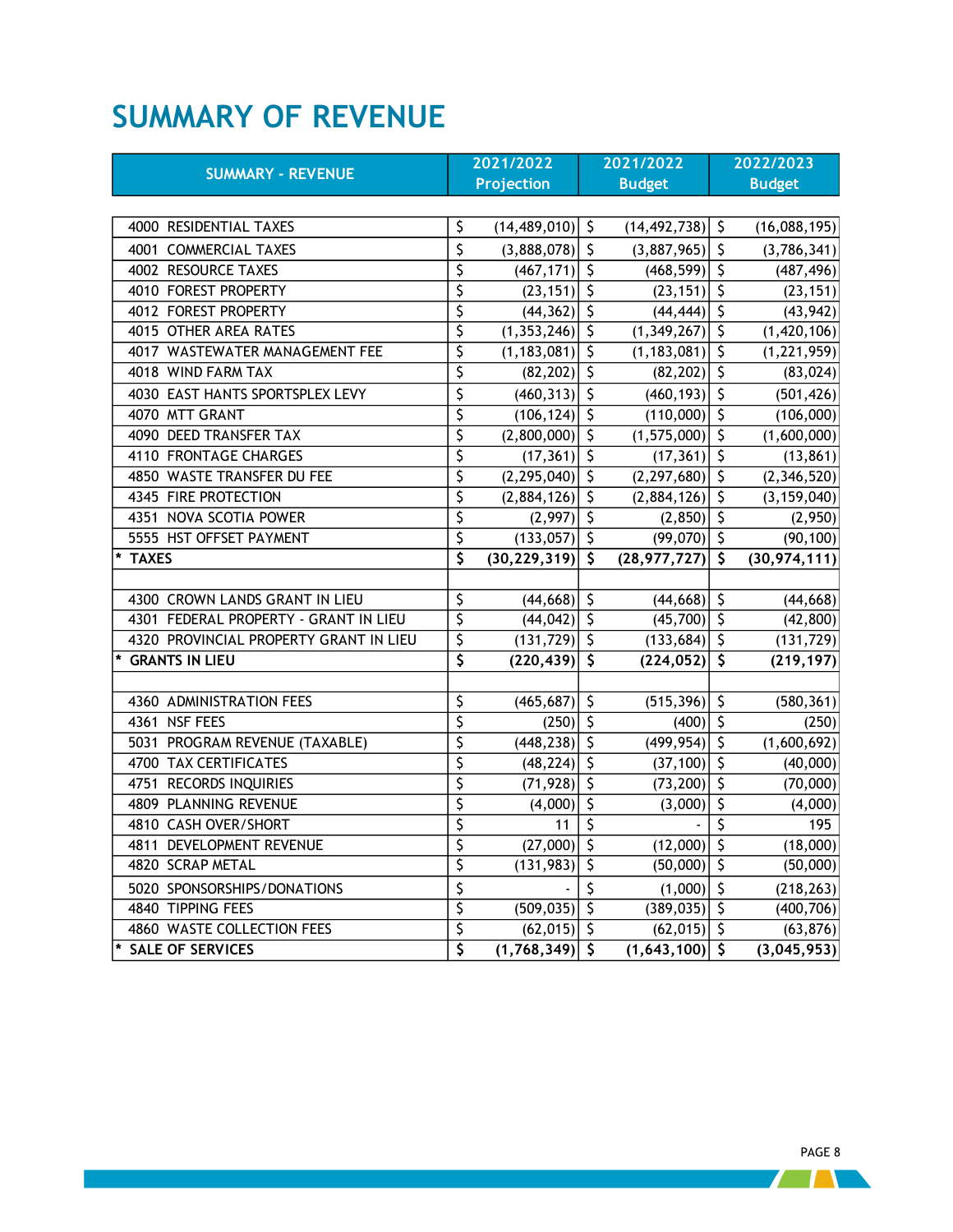# <span id="page-11-0"></span>**SUMMARY OF REVENUE (CONTINUED)**

|                                        |                         | 2021/2022         |                         |                     | 2022/2023 |               |
|----------------------------------------|-------------------------|-------------------|-------------------------|---------------------|-----------|---------------|
| <b>SUMMARY - REVENUE</b>               |                         | <b>Projection</b> |                         | 2021/2022 Budget    |           | <b>Budget</b> |
|                                        |                         |                   |                         |                     |           |               |
| 4346 FIRE DEBT CHARGE RECOVERY REVENUE | \$                      | $(30, 204)$ \$    |                         | $(33,987)$ \$       |           | (34, 038)     |
| 4801 DAIRY COMMISSION REVENUE          | \$                      | $(18, 722)$ \$    |                         | $(10,000)$ \$       |           | (20,000)      |
| 5040 FACILITY RENTALS                  | \$                      | $(37,615)$ \$     |                         | $(44, 615)$ \$      |           | (84, 199)     |
| 5045 SALE OF COMPOST BINS              | \$                      | $(150)$ \$        |                         | $(150)$ \$          |           | (150)         |
| 5046 PRODUCT SALES (TAXABLE)           | \$                      | $(37, 825)$ \$    |                         | $(37, 825)$ \$      |           | (147, 301)    |
| 5050 OTHER FINES                       | \$                      | (100)             | $\zeta$                 |                     | \$        |               |
| 5101 BUILDING PERMITS                  | \$                      | (150,000)         | $\overline{\mathsf{S}}$ | (90,000)            | \$        | (150,000)     |
| 5120 ANIMAL LICENSES                   | \$                      | (5,900)           | $\zeta$                 | $(5,500)$ \$        |           | (6, 200)      |
| 5130 SEWER HOOKUP                      | \$                      | (55, 250)         | ऽ                       | $(40,500)$ \$       |           | (44, 500)     |
| 5151 PROTECTIVE SERVICES FINES         | \$                      | (24, 537)         | $\overline{\varsigma}$  | $(41, 100)$ \$      |           | (35, 200)     |
| 5230 ELMSCH - TENANT RENT              | \$                      | $(39, 130)$ \$    |                         | $(39, 130)$ \$      |           | (41, 739)     |
| 5240 RCMP - TENANT RENT                | \$                      | $(55, 287)$ \$    |                         | $(55, 287)$ \$      |           | (56, 392)     |
| 5250 LMC - TENANT BASE RENT            | \$                      | $(631,602)$ \$    |                         | $(631,602)$ \$      |           | (631, 602)    |
| 5252 LMC - TENANT EXPENSE RECOVERY     | \$                      | $(375, 444)$ \$   |                         | $(375, 444)$ \$     |           | (389, 132)    |
| 5301 SEWER USAGE                       | \$                      | $(8,700)$ \$      |                         | $(9,600)$ \$        |           | (8, 300)      |
| 5351 RETURN ON INVESTMENTS             | \$                      | (45,000)          | $\overline{\varsigma}$  | $(45,000)$ \$       |           | (50,000)      |
| 5401 INTEREST ON OUTSTANDING TAXES     | \$                      | (113,968)         | $\overline{\varsigma}$  | $(105,000)$ \$      |           | (107,000)     |
| 5426 MISCELLANEOUS REVENUE             | \$                      | $(144, 463)$ \$   |                         | $(147, 325)$ \$     |           | (145, 871)    |
| 5450 INTEREST ON OTHER RECEIVABLES     | \$                      | $(350)$ \$        |                         | $(350)$ \$          |           | (350)         |
| <b>REVENUE FROM OWN SOURCES</b>        | \$                      | $(1,774,247)$ \$  |                         | $(1,712,415)$ \$    |           | (1,951,974)   |
|                                        |                         |                   |                         |                     |           |               |
| 4802 HOUSEHOLD HAZARDOUS WASTE         | \$                      | $(3,000)$ \$      |                         | $(3,000)$ \$        |           | (3,000)       |
| 4807 RRFB DIVERSION CREDITS            | \$                      | $(70,000)$ \$     |                         | $(70,000)$ \$       |           | (70,000)      |
| 5440 FARM PROPERTY ACREAGE             | \$                      | $(118, 914)$ \$   |                         | (118, 119)          | ى         | (120, 103)    |
| 5540 STUDENT/EMPLOYMENT FUNDING        | \$                      | $(6, 176)$ \$     |                         |                     | ऽ         |               |
| 5570 RECREATION GRANT REVENUE          | \$                      | $(82, 749)$ \$    |                         | $(48,536)$ \$       |           | (57, 500)     |
| 5580 RESOURCE RECOVERY FUND BOARD      | \$                      | $(87,936)$ \$     |                         | $(87,936)$ \$       |           | (87,936)      |
| 5880 CONDITIONAL PROV & FEDERAL GRANTS | \$                      | $(512, 114)$ \$   |                         | $(150, 500)$ \$     |           | (538, 500)    |
| TRANSFERS FROM OTHER GOVTS/AGENCIE     | \$                      | $(880, 889)$ \$   |                         | $(478,091)$ \$      |           | (877, 039)    |
|                                        |                         |                   |                         |                     |           |               |
| 5825 OTHER TRANSFERS                   | \$                      | $(854, 200)$ \$   |                         | $(854, 200)$ \$     |           | (847, 600)    |
| TRANSFER FROM OWN RESERVE/AGENCIES     | $\overline{\mathsf{s}}$ | $(854, 200)$ \$   |                         | $(854, 200)$ \$     |           | (847, 600)    |
|                                        |                         |                   |                         |                     |           |               |
| 4815 OBLIGATORY INFRASTRUCTURE REVENUE | \$                      | $(125,000)$ \$    |                         | $(125,000)$ \$      |           | (175,000)     |
| <b>DEFERRED REVENUE</b>                | \$                      | $(125,000)$ \$    |                         | (125,000)           | $\zeta$   | (175,000)     |
| ** TOTAL (REVENUE)                     | \$                      | $(35,852,443)$ \$ |                         | $(34, 014, 585)$ \$ |           | (38,090,874)  |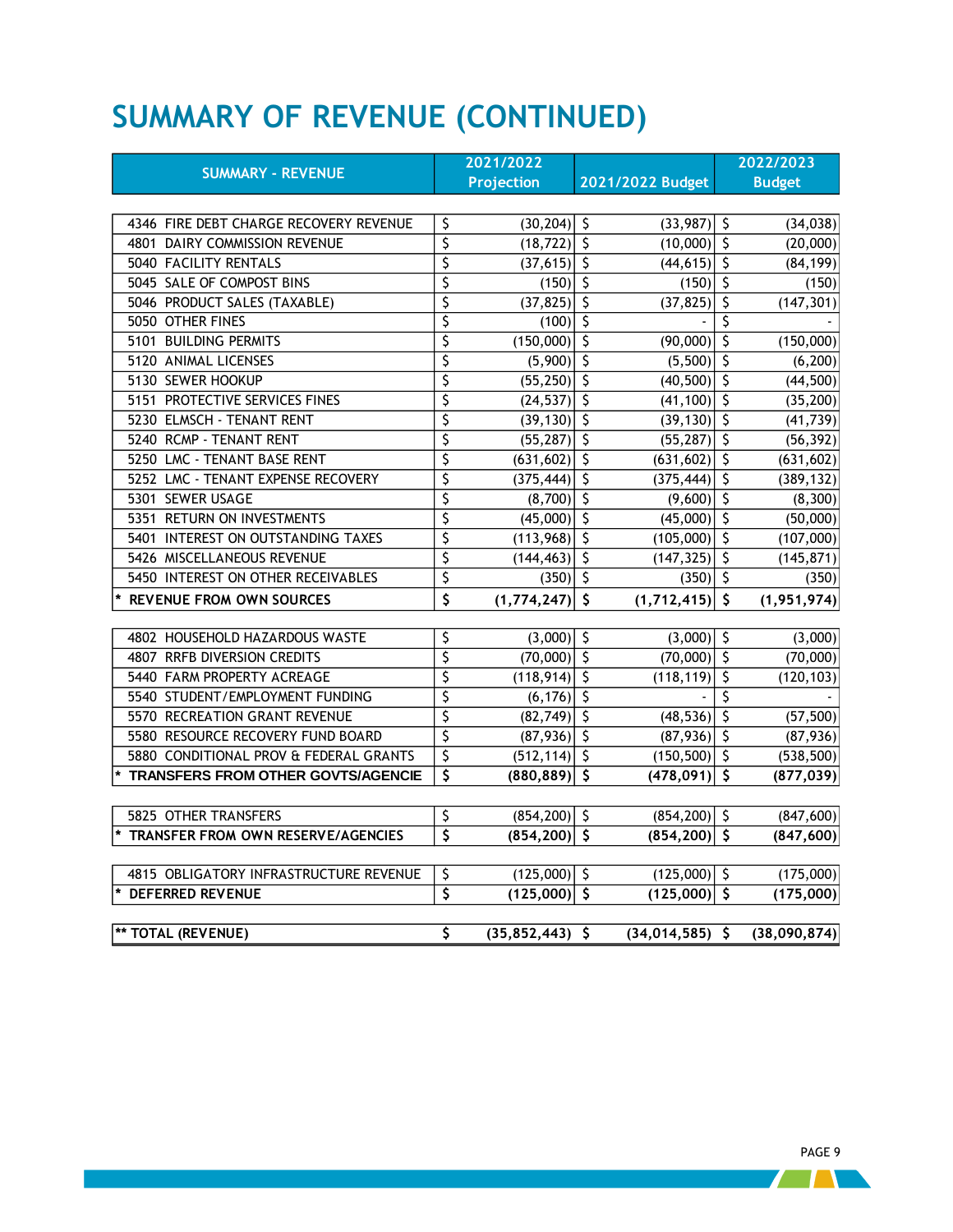### <span id="page-12-0"></span>**SUMMARY OF EXPENSES**

| <b>SUMMARY - EXPENSES</b>         | 2021/2022<br><b>Projection</b> |         | 2021/2022<br><b>Budget</b> |         |         |  | 2022/2023<br><b>Budget</b> |
|-----------------------------------|--------------------------------|---------|----------------------------|---------|---------|--|----------------------------|
| <b>COUNCIL</b>                    |                                |         |                            |         |         |  |                            |
| SALARIES/HONORARIUMS & BENEFITS   |                                | 387,726 | \$.                        | 387,726 | 409,363 |  |                            |
| STAFF TRAINING AND EDUCATION      |                                | 8,100   | Ş                          | 8,100   | 8,100   |  |                            |
| <b>SUPPLIES</b><br>$\ast$         |                                | 7,614   | Ş                          | 1,000   | 1,000   |  |                            |
| OTHER OPERATIONAL COSTS<br>$\ast$ |                                | 58,040  |                            | 58,040  | 59,401  |  |                            |
| SERVICES ACQUIRED                 |                                | 3,000   | \$                         | 3,000   | 3,000   |  |                            |
| <b>GRANTS TO GROUPS</b>           |                                | 22,000  | Ş                          | 22,000  | 22,000  |  |                            |
| <b>** SUB-TOTAL EXPENSES</b>      |                                | 486,480 |                            | 479,866 | 502,864 |  |                            |

### **CHIEF ADMINISTRATOR'S OFFICE**

| $\mathbf{R}$<br>SALARIES/HONORARIUMS & BENEFITS | 832,862   | 832,815   | 742,875   |
|-------------------------------------------------|-----------|-----------|-----------|
| $\star$<br>STAFF TRAINING AND EDUCATION         | 60,813    | 61,360    | 62,860    |
| <b>SUPPLIES</b>                                 | 46,358    | 47,045    | 54,205    |
| ∗<br>OTHER OPERATIONAL COSTS                    | 38,000    | 34,500    | 40,300    |
| <b>SERVICES ACQUIRED</b>                        | 324,731   | 317,840   | 367,074   |
| <b>GRANTS TO GROUPS</b>                         | 317,293   | 117,293   | 146,138   |
| <b>** SUB-TOTAL EXPENSES</b>                    | 1,620,057 | 1,410,853 | 1,413,452 |

### **CORPORATE SERVICES**

| SALARIES/HONORARIUMS & BENEFITS | 910,350   | 901,839   | 1,094,237 |
|---------------------------------|-----------|-----------|-----------|
| STAFF TRAINING AND EDUCATION    | 5,658     | 10,495    | 8,895     |
| <b>SUPPLIES</b>                 | 138,100   | 118,262   | 114,570   |
| OTHER OPERATIONAL COSTS         | 192,142   | 192,110   | 211,110   |
| <b>SERVICES ACQUIRED</b>        | 411,434   | 411,434   | 400,884   |
| BUILDINGS/PLANTS/PROPERTY       | 26,880    | 27,080    | 83,900    |
| <b>FISCAL SERVICES/DEBT</b>     | 83,089    | 83,089    | 123,766   |
| <b> ** SUB-TOTAL EXPENSES</b>   | 1,767,653 | 1,744,309 | 2,037,362 |

 $\sqrt{1}$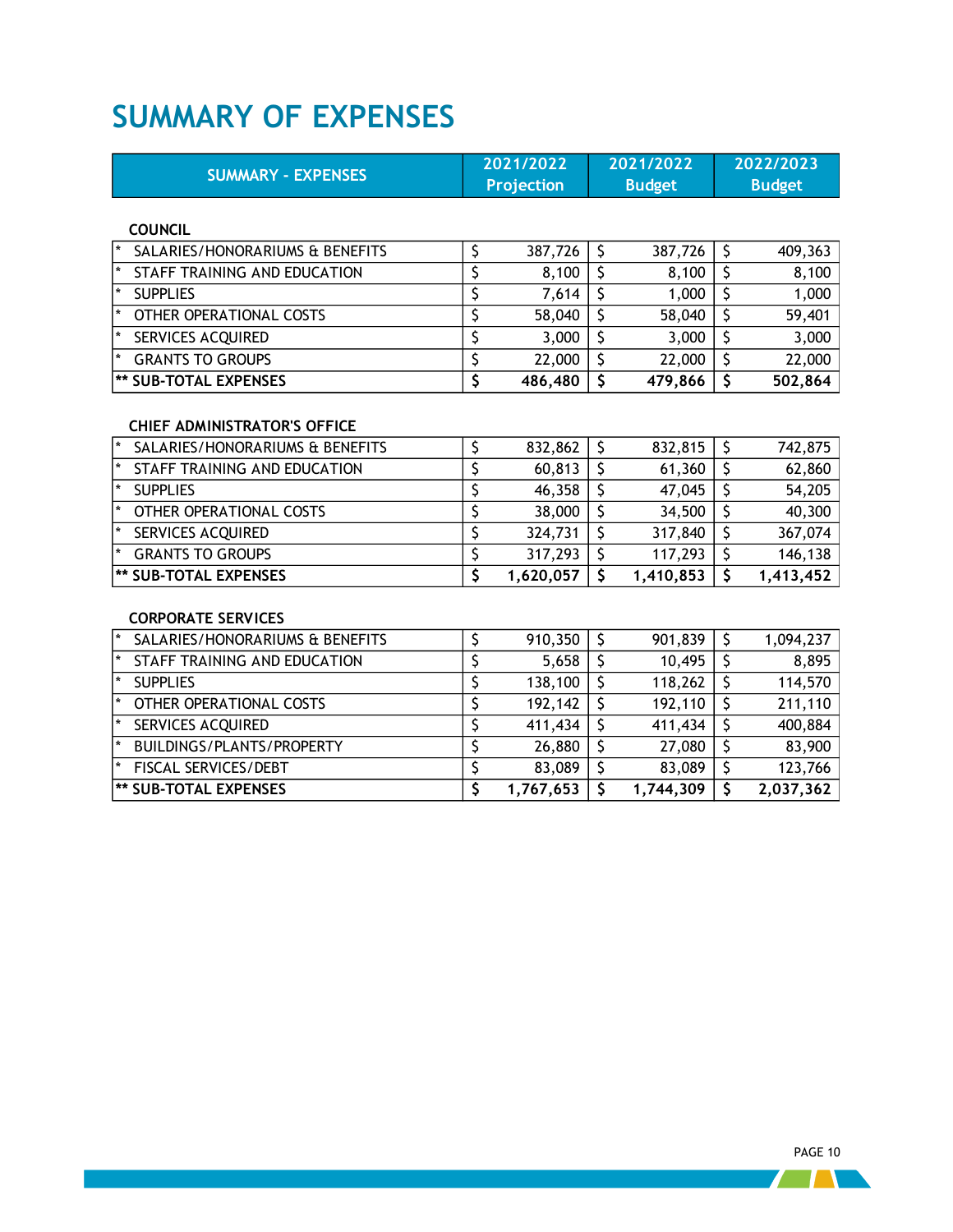# <span id="page-13-0"></span>**SUMMARY OF EXPENSES (CONTINUED)**

| <b>SUMMARY - EXPENSES</b>                  |                        | 2021/2022         |                         | 2021/2022     | 2022/2023               |               |  |
|--------------------------------------------|------------------------|-------------------|-------------------------|---------------|-------------------------|---------------|--|
|                                            |                        | <b>Projection</b> |                         | <b>Budget</b> |                         | <b>Budget</b> |  |
|                                            |                        |                   |                         |               |                         |               |  |
| <b>FINANCE DEPARTMENT</b>                  |                        |                   |                         |               |                         |               |  |
| SALARIES/HONORARIUMS & BENEFITS            | \$                     | 1,164,329         | \$                      | 1,163,709     | \$                      | 1,297,486     |  |
| STAFF TRAINING AND EDUCATION               | \$                     | 5,420             | $\overline{\varsigma}$  | 8,660         | $\zeta$                 | 8,660         |  |
| <b>SUPPLIES</b>                            | \$                     | 20,350            | $\overline{\varsigma}$  | 20,330        | $\overline{\mathsf{S}}$ | 22,210        |  |
| OTHER OPERATIONAL COSTS                    | \$                     | 47,885            | \$                      | 47,885        | \$                      | 50,550        |  |
| SERVICES ACQUIRED                          | \$                     | 196,463           | \$                      | 192,607       | \$                      | 199,568       |  |
| $\star$<br><b>EXEMPTIONS/REBATES</b>       | \$                     | 819,870           | \$                      | 819,870       | $\zeta$                 | 476,000       |  |
| <b>GRANTS TO GROUPS</b>                    | \$                     | 1,000             | $\overline{\varsigma}$  | 1,000         | $\overline{\mathsf{S}}$ | 1,000         |  |
| <b>TRANSFERS TO AGENCIES</b>               | \$                     | 400,967           | $\overline{\varsigma}$  | 413,800       | $\zeta$                 | 413,800       |  |
| TRANSFERS TO OWN RESERVES                  | \$                     | 70,000            | $\overline{\varsigma}$  | 70,000        | $\overline{\varsigma}$  | 70,000        |  |
| FISCAL SERVICES/DEBT                       | \$                     | 35,090            | \$                      | 35,090        | \$                      | 36,650        |  |
| <b>** SUB-TOTAL EXPENSES</b>               | Ś                      | 2,761,374         | $\overline{\mathsf{S}}$ | 2,772,951     | $\mathsf{S}$            | 2,575,924     |  |
|                                            |                        |                   |                         |               |                         |               |  |
| <b>OPERATIONS GENERAL TAX RATE</b>         |                        |                   |                         |               |                         |               |  |
| $\star$<br>SALARIES/HONORARIUMS & BENEFITS | \$                     | 888,639           | $\overline{\varsigma}$  | 888,334       | $\zeta$                 | 960,797       |  |
| STAFF TRAINING AND EDUCATION               | \$                     | 3,600             | \$                      | 6,000         | $\overline{\varsigma}$  | 6,750         |  |
| <b>SUPPLIES</b>                            | \$                     | 90,695            | $\overline{\varsigma}$  | 64,950        | $\overline{\varsigma}$  | 104,014       |  |
| OTHER OPERATIONAL COSTS                    | \$                     | 110,685           | $\overline{\varsigma}$  | 89,406        | \$                      | 126,686       |  |
| SERVICES ACQUIRED                          | \$                     | 2,515,287         | \$                      | 2,438,513     | \$                      | 2,642,115     |  |
| <b>VEHICLES</b>                            | \$                     | 34,930            | $\overline{\varsigma}$  | 34,930        | \$                      | 37,457        |  |
| BUILDINGS/PLANTS/PROPERTY                  | \$                     | 82,605            | $\overline{\varsigma}$  | 84,021        | \$                      | 82,211        |  |
| <b>TRANSFERS TO AGENCIES</b>               | \$                     | 314,416           | $\overline{\varsigma}$  | 318,500       | \$                      | 320,700       |  |
| TRANSFERS TO OWN RESERVES                  | \$                     | 5,621             | $\overline{\varsigma}$  | 5,621         | $\overline{\varsigma}$  | 7,739         |  |
| FISCAL SERVICES/DEBT                       | \$                     | 72,026            | $\overline{\varsigma}$  | 72,026        | $\overline{\varsigma}$  | 55,200        |  |
| <b>** SUB-TOTAL EXPENSES</b>               | Ś                      | 4,118,504         | $\overline{\mathsf{s}}$ | 4,002,301     | $\overline{\mathsf{s}}$ | 4,343,669     |  |
| <b>OPERATIONS URBAN SERVICE RATE</b>       |                        |                   |                         |               |                         |               |  |
| SALARIES/HONORARIUMS & BENEFITS            | \$                     | 466,149           | \$                      | 464,104       | \$                      | 485,313       |  |
| <b>SUPPLIES</b>                            | $\overline{\varsigma}$ | 10,500            | \$                      | 12,500        | $\overline{\mathsf{S}}$ | 7,700         |  |
| OTHER OPERATIONAL COSTS                    | \$                     | 203,042           | \$                      | 198,005       | $\overline{\mathsf{S}}$ | 235,599       |  |
| SERVICES ACQUIRED                          | \$                     | 1,102,285         | \$                      | 1,103,285     | $\overline{\varsigma}$  | 1,152,609     |  |
| BUILDINGS/PLANTS/PROPERTY                  | \$                     | 341,412           | \$                      | 341,587       | \$                      | 377,319       |  |

\* TRANSFER TO OPERATIONS \$ 454,200 \$ 454,200 \$ 447,600 \* TRANSFERS TO OWN RESERVES \$ (131,086) \$ (131,086) \$ (62,392) \* FISCAL SERVICES/DEBT \$ 659,063 \$ 659,063 \$ 629,213 **\*\* SUB-TOTAL EXPENSES \$ 3,105,565 \$ 3,101,658 \$ 3,272,961**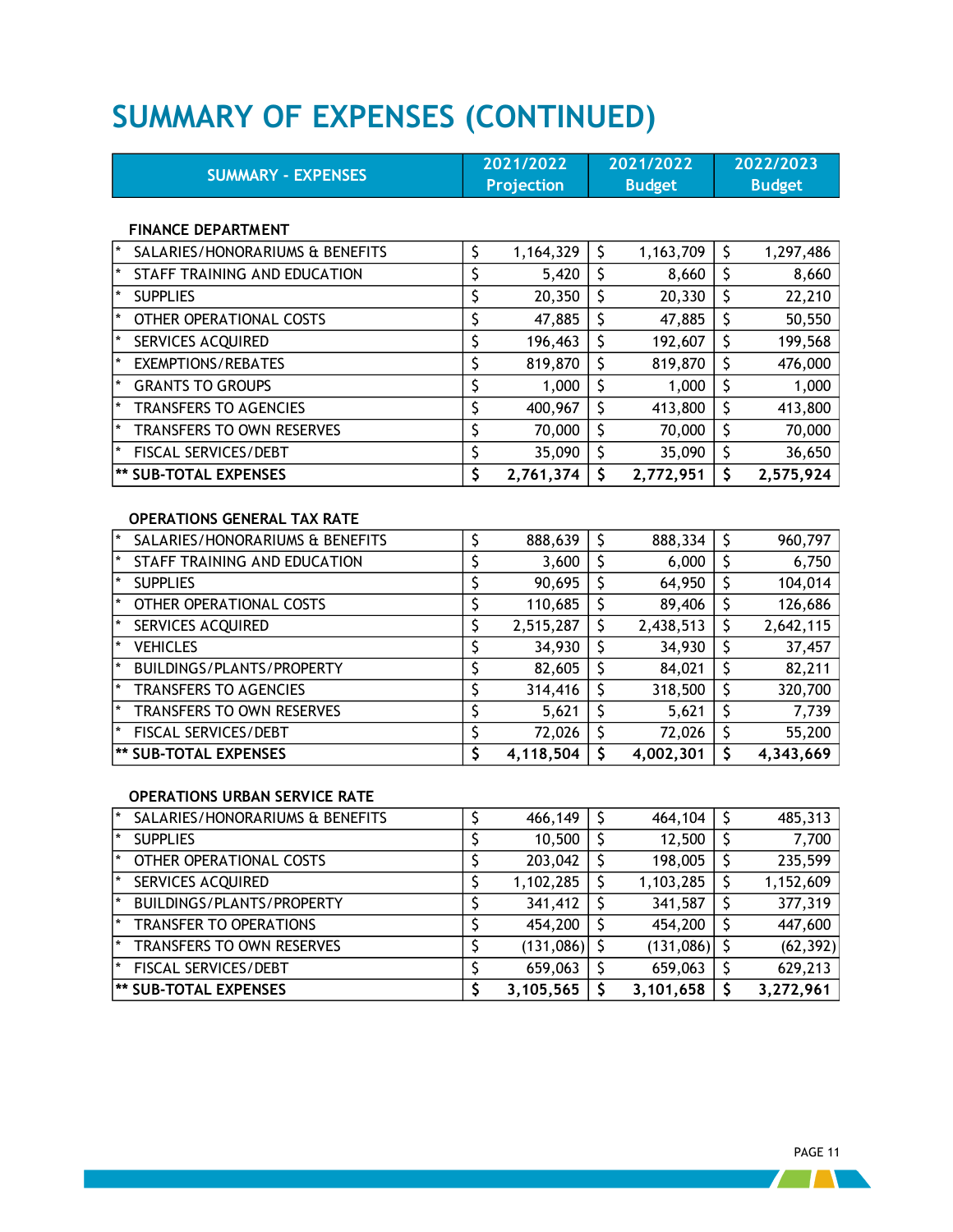# <span id="page-14-0"></span>**SUMMARY OF EXPENSES (CONTINUED)**

| <b>SUMMARY - EXPENSES</b>                  |    | 2021/2022         |                         | 2021/2022     | 2022/2023               |               |  |
|--------------------------------------------|----|-------------------|-------------------------|---------------|-------------------------|---------------|--|
|                                            |    | <b>Projection</b> |                         | <b>Budget</b> |                         | <b>Budget</b> |  |
| PARKS, RECREATION & CULTURE                |    |                   |                         |               |                         |               |  |
| SALARIES/HONORARIUMS & BENEFITS            | \$ | 1,674,192         | \$                      | 1,652,689     | \$                      | 1,872,212     |  |
| STAFF TRAINING AND EDUCATION               | \$ | 10,920            | \$                      | 12,295        | \$                      | 13,220        |  |
| <b>SUPPLIES</b>                            | \$ | 72,665            | $\overline{\varsigma}$  | 74,425        | $\overline{\mathsf{S}}$ | 72,975        |  |
| OTHER OPERATIONAL COSTS                    | \$ | 216,751           | $\overline{\varsigma}$  | 201,734       | \$                      | 274,104       |  |
| SERVICES ACQUIRED                          | \$ | 418,520           | \$                      | 423,009       | \$                      | 471,135       |  |
| <b>VEHICLES</b>                            | \$ | 29,360            | $\overline{\varsigma}$  | 32,492        | \$                      | 34,949        |  |
| BUILDINGS/PLANTS/PROPERTY                  | \$ | 1,318,293         | \$                      | 1,300,480     | $\zeta$                 | 1,337,971     |  |
| <b>GRANTS TO GROUPS</b>                    | \$ | 1,072,898         | \$                      | 329,898       | \$                      | 766,696       |  |
| TRANSFERS TO OWN RESERVES                  | \$ | 20,000            | $\overline{\varsigma}$  | 20,000        | \$                      | 20,000        |  |
| FISCAL SERVICES/DEBT                       | \$ | 752,870           | $\overline{\mathsf{S}}$ | 752,870       | $\mathsf{\hat{S}}$      | 742,672       |  |
| <b>** SUB-TOTAL EXPENSES</b>               | \$ | 5,586,469         | \$                      | 4,799,892     | \$                      | 5,605,934     |  |
| PLANNING & DEVELOPMENT                     |    |                   |                         |               |                         |               |  |
| $\star$<br>SALARIES/HONORARIUMS & BENEFITS | \$ | 1,181,570         | \$                      | 970,009       | \$                      | 1,158,226     |  |
| STAFF TRAINING AND EDUCATION               | \$ | 3,983             | \$                      | 7,180         | \$                      | 8,581         |  |
| <b>SUPPLIES</b>                            | \$ | 11,765            | $\overline{\varsigma}$  | 10,600        | \$                      | 10,250        |  |
| OTHER OPERATIONAL COSTS                    | \$ | 26,280            | $\overline{\varsigma}$  | 30,930        | \$                      | 49,900        |  |
| SERVICES ACQUIRED                          | \$ | 105,802           | \$                      | 101,480       | \$                      | 193,130       |  |
| <b>VEHICLES</b>                            | \$ | 10,221            | \$                      | 9,299         | \$                      | 12,862        |  |
| BUILDINGS/PLANTS/PROPERTY                  | \$ | 1,700             | \$                      | 1,700         | \$                      | 1,900         |  |
| <b>GRANTS TO GROUPS</b>                    | \$ | 47,000            | \$                      | 47,000        | $\overline{\varsigma}$  | 47,000        |  |
| <b>** SUB-TOTAL EXPENSES</b>               | \$ | 1,388,321         | $\overline{\mathsf{s}}$ | 1,178,198     | Ś                       | 1,481,849     |  |
| <b>TRANSFERS &amp; APPROPRIATIONS</b>      |    |                   |                         |               |                         |               |  |
| SALARIES/HONORARIUMS & BENEFITS            | \$ | 14,780            | \$                      | 14,780        | \$                      | 553,351       |  |
| STAFF TRAINING AND EDUCATION               | \$ | 10,375            | $\overline{\varsigma}$  | 10,000        | \$                      | 10,000        |  |
| <b>SUPPLIES</b>                            | \$ |                   | \$                      |               | \$                      | 13,897        |  |
| OTHER OPERATIONAL COSTS                    | \$ |                   | $\overline{\mathsf{S}}$ |               | \$                      | 317,245       |  |
| <b>SERVICES ACQUIRED</b>                   | Ś  | 2,898,726         | $\overline{\varsigma}$  | 2,898,726     | $\mathsf{S}$            | 3,242,765     |  |
| $\star$<br><b>VEHICLES</b>                 | \$ |                   | \$                      |               | \$                      | 32,798        |  |
| $\star$<br>BUILDINGS/PLANTS/PROPERTY       | \$ |                   | \$                      |               | \$                      | 418,946       |  |
| <b>GRANTS TO GROUPS</b>                    | \$ | 128,926           | \$                      | 58,926        | \$                      | 63,167        |  |
| <b>TRANSFERS TO AGENCIES</b>               | \$ | 10,688,272        | \$                      | 10,577,624    | \$                      | 11,722,260    |  |
| TRANSFERS TO OWN RESERVES                  | \$ | (1,372,423)       | $\overline{\varsigma}$  | (810, 892)    | \$                      | (1,086,989)   |  |
| *<br>FISCAL SERVICES/DEBT                  | \$ | 1,775,393         | $\overline{\varsigma}$  | 1,775,393     | \$                      | 1,569,419     |  |
| <b>** SUB-TOTAL EXPENSES</b>               | \$ | 14, 144, 049      | $\overline{\mathsf{S}}$ | 14,524,557    | \$                      | 16,856,859    |  |
|                                            |    |                   |                         |               |                         |               |  |
| ***TOTAL EXPENSES                          | \$ | 34,978,472        | \$                      | 34,014,585    | \$                      | 38,090,874    |  |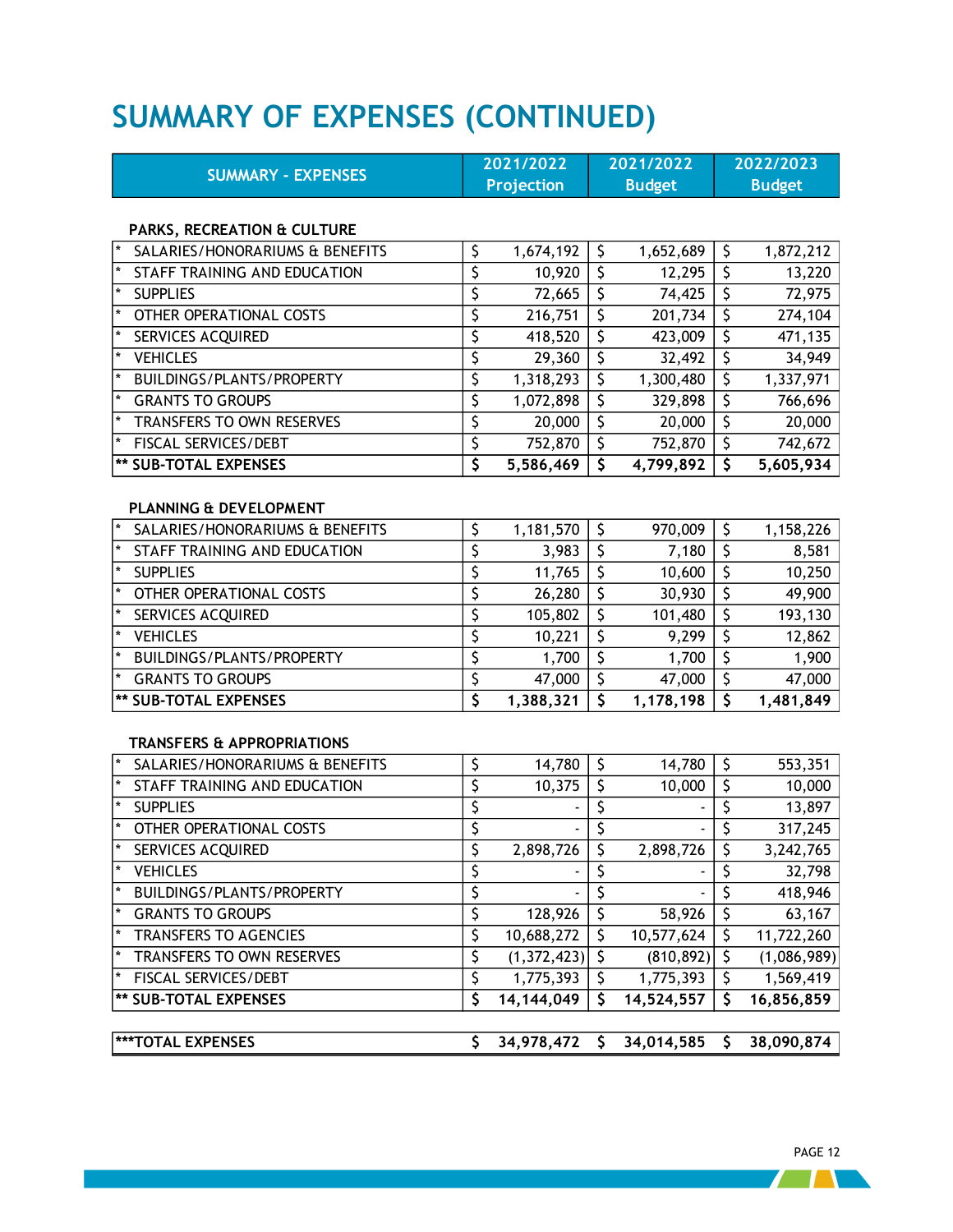## <span id="page-15-0"></span>**SIGNIFICANT VARIANCES**

| <b>Description</b>                                                                                     | <b>Amount</b>  |
|--------------------------------------------------------------------------------------------------------|----------------|
| INCREASES / (DECREASES) IN NET COST RESULTING FROM DEPARTMENTAL VARIANCES                              |                |
| Council                                                                                                | \$22,998       |
| CAO's Office                                                                                           | \$28,499       |
| Corporate Services                                                                                     | \$237,553      |
| Finance                                                                                                | (5208, 469)    |
| Infrastructure & Operations General Tax Rate                                                           | \$194,864      |
| Parks, Recreation & Culture                                                                            | \$269,946      |
| Planning & Development                                                                                 | \$41,151       |
| Sub-Total Departmental Net Impact on GTR                                                               | \$586,542      |
| (INCREASES) / DECREASES IN NON-DEPARTMENTAL REVENUE                                                    |                |
| Net decrease in GIL                                                                                    | \$4,155        |
| Increase in Deed Transfer Tax based on 2021/2022 actuals                                               | (525,000)      |
| Net decrease in various other General Revenues (primarily decrease in USR debt payments for EHAC)      | \$12,146       |
| Increase in Sportsplex Revenue due to assessment increase                                              | (541, 233)     |
| Increase in Administration Fee Revenue                                                                 | (564, 965)     |
| Decrease in HST Offset                                                                                 | \$8,970        |
| Decrease in Water Utility (WU) deficit (Shubenacadie WU rate decrease as deficit will be fully funded) | \$27,857       |
| Decrease in Conditional Provincial & Federal Grants (PACE Clean Energy)                                | \$15,000       |
| Net increase in fines, interest income & interest on taxes receivable                                  | (51, 100)      |
| Sub-Total Increase in General Revenue                                                                  | (564, 170)     |
| INCREASES / (DECREASES) IN TRANSFERS & APPROPRIATIONS                                                  |                |
| Fire Department Levy Revenue & Expenses                                                                |                |
| Fire Protection Revenue (due to assessment increase)                                                   | (5274, 914)    |
| Increase in Fire Protection Expense (levy paid to fire departments)                                    | \$274,914      |
| Increase in Fire Departments Grants (increased by Consumer Price Index of 5.4%)                        | \$3,186        |
| (66). Increase in Volunteer Firefighter WCB Coverage primarily from WCB rate increase (.46 to .66)     | \$5,500        |
| Sub-Total Affect of Variances in Fire Department Levy Revenue & Expenses                               | \$8,686        |
| Sportsplex Revenue & Expenses                                                                          |                |
| Sportsplex Facility Revenue                                                                            | (51, 397, 213) |
| Sportsplex Facility Expenses                                                                           | \$1,397,213    |
| Sub-Total Affect of Variances in Sportsplex Revenue & Expenses                                         | \$0            |
| Increase in School Board Costs (estimated 2.7% increase)                                               | \$152,168      |
| Increase in RCMP Policing Costs (2 new officers, 2 Administrators and % Increase)                      | \$959,893      |
| Net Decrease in Debt Servicing Costs                                                                   | (55, 172)      |
| Increase in Public Housing, Corrections & Regional Library                                             | \$32,575       |
| Net decrease in Landfill Debt (includes balloon payment offset by reserves below)                      | ( \$256, 841)  |
| Increase in Sportsplex Debt                                                                            | \$56,039       |
| Sub-Total Increase in Transfers & Appropriations (Net of Reserve Transfers)                            | \$938,662      |
| VARIANCES TRANSFERS TO/FROM RESERVES (excluding \$378,879 in Departmental Variances)                   |                |
| Increase in transfers to reserves - Aquatic Centre Equipment                                           | \$7,000        |
| Increase in transfers to reserves - Planning Studies                                                   | \$20,000       |
| Decrease in transfers to reserves - Sportsplex                                                         | (514, 484)     |
| Decrease in transfers to reserves - Solid Waste Balloon Payments                                       | (568, 953)     |
| Net increase in transfers to reserves - Fire Grants and Fire Communication Debt Recovery               | \$819          |
| Decrease in transfer from reserves - Landfill Debt                                                     | \$219,735      |
| Decrease in transfer to reserves - Shubenacadie Water Utility Deficit                                  | (527, 857)     |
| Increase in transfers from reserves - RCMP                                                             | (5186, 574)    |
| Decrease in transfer from reserves - COVID-19                                                          | \$140,000      |
| Sub-Total Increase in Transfers from Reserves                                                          | \$89,686       |
| NET IMPACT ON GENERAL TAX RATE                                                                         | \$1,559,406    |

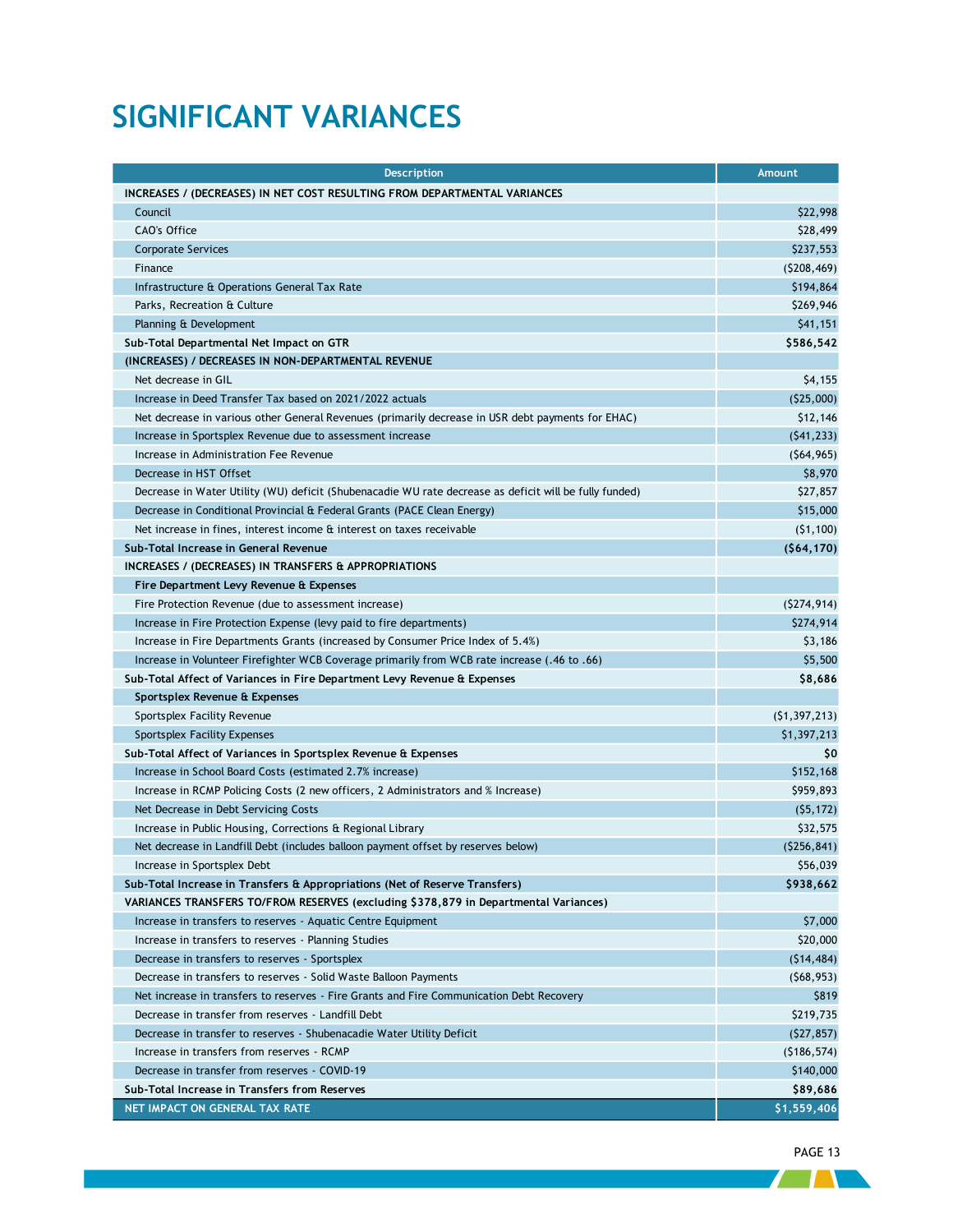## **GENERAL TAX RATES**

### <span id="page-16-0"></span>**ONE CENT RAISES**

### **ASSESSMENT VALUES\*\* 2022/2023**

|                          | <b>Residential</b>  | <b>Resource</b>  |    |              | <b>Commercial</b> |     | <b>Total</b>  |
|--------------------------|---------------------|------------------|----|--------------|-------------------|-----|---------------|
| Assessment               |                     |                  |    |              |                   |     |               |
| 2021                     | \$<br>1,703,625,000 | \$<br>55,083,900 |    |              | \$<br>149,537,100 | \$  | 1,908,246,000 |
| Assessment               |                     |                  |    |              |                   |     |               |
| 2022                     | \$<br>1,876,174,400 | \$<br>56,850,800 |    |              | \$<br>145,628,500 | S   | 2,078,653,700 |
|                          |                     |                  |    |              |                   |     |               |
| % Increase               | 10.1%               | 3.2%             |    |              | $-2.6%$           |     |               |
|                          |                     |                  |    |              |                   |     |               |
| <b>One Cent Raises:</b>  |                     |                  |    | <b>Total</b> |                   |     | <b>Total</b>  |
| 2021                     |                     |                  |    |              |                   |     |               |
| \$0.01/per \$100         | \$<br>170,363       | \$<br>5,508      | \$ | 175,871      | \$<br>14,954      | \$. | 14,954        |
| 2022<br>\$0.01/per \$100 | \$<br>187,617       | \$<br>5,685      | S  | 193,303      | \$<br>14,563      | \$  | 14,563        |

*\*\* Exempt properties are included in this table, as the forgone tax revenue is charged as an expense in the budget.*

| Assessment Split: RESIDENTIAL/RESOURCE | 93%  |
|----------------------------------------|------|
| <b>COMMERCIAL</b>                      | 7%   |
|                                        | 100% |

There are 10,666 dwelling units in 2022 compared to 10,444 in 2021, an increase of 222 units.

Based on the 2021 general tax rate, the capped assessment loss of \$250 million would have generated an additional \$2.1M in revenue for 2022.

In 2022, 8,964 of 11,692 (2021 - 8,237 of 11,465) residential accounts are capped to some degree (77%).

The assessment CAP is 5.4% for 2022/2023. The capping of assessments over the last 10 years has resulted in the loss of taxable assessment of approximately \$2.08 billion:

| Year  | <b>Taxable Assessment</b><br>Forgone |
|-------|--------------------------------------|
| 2013  | 237,000,000                          |
| 2014  | 245,000,000                          |
| 2015  | 223,000,000                          |
| 2016  | 221,000,000                          |
| 2017  | 203,000,000                          |
| 2018  | 191,000,000                          |
| 2019  | 165,000,000                          |
| 2020  | 169,000,000                          |
| 2021  | 178,000,000                          |
| 2022  | 250,000,000                          |
| Total | Ś<br>2,082,000,000                   |



PAGE 14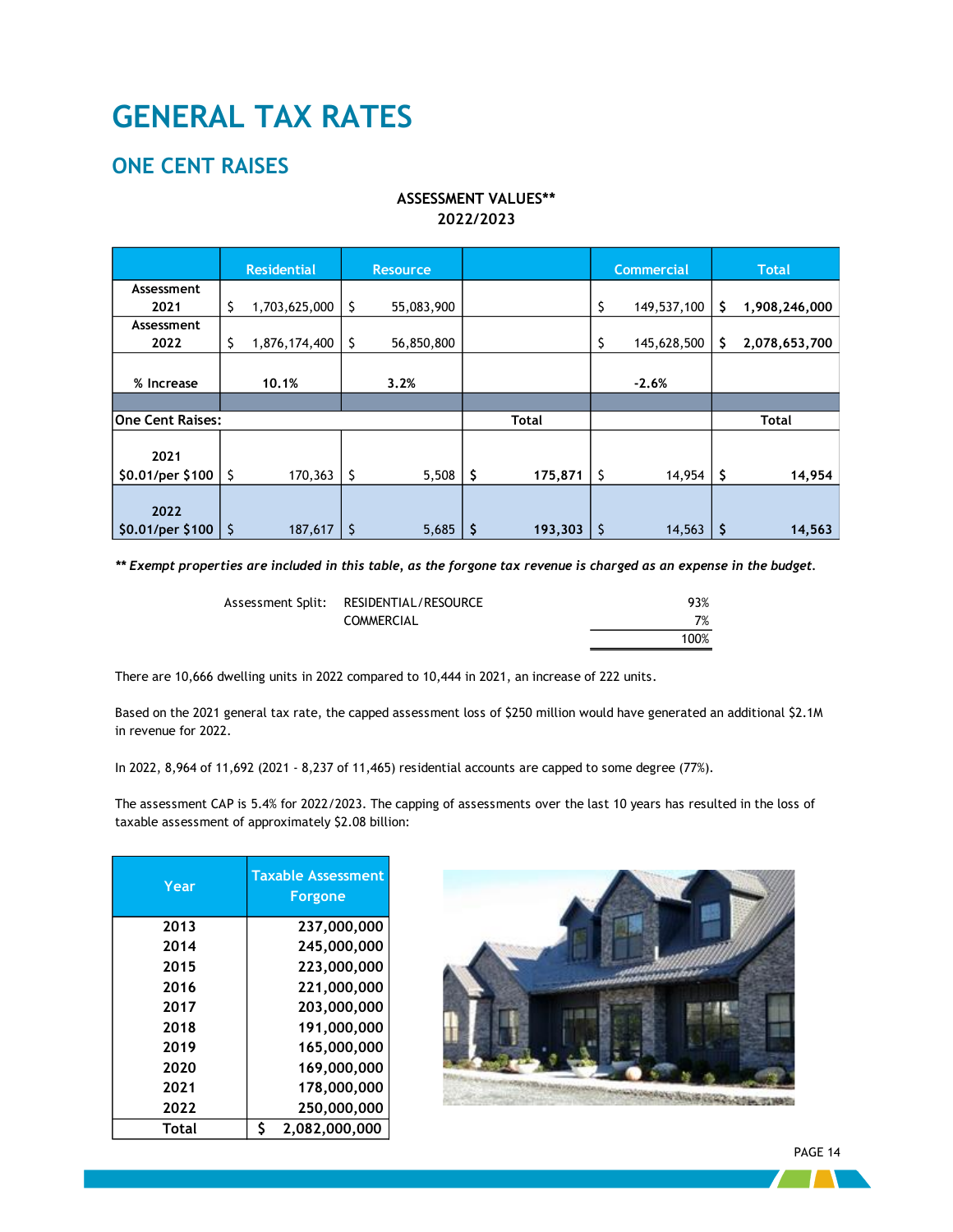|                       | <b>GENERAL TAX RATES - 2022/2023</b>                           |              |             |            |             |
|-----------------------|----------------------------------------------------------------|--------------|-------------|------------|-------------|
|                       | Amount to be raised by taxation                                |              |             | \$         | 22,708,929  |
| Could be obtained by: |                                                                |              |             |            |             |
|                       |                                                                | Rate         | 1 cent      |            |             |
|                       | Commercial \$ 2.60 (no change from 21/22)                      | \$<br>2.6000 | \$14,563    | Ş          | 3,786,341   |
|                       | Per Dwelling Unit Charge of \$220 for Waste Management Fee     | \$<br>220    | 10,666      | $\zeta$    | 2,346,520   |
|                       | Residential \$0.8575 (.7 cent increase from 21/22)             | \$<br>0.8575 | \$187,617   | $\sqrt{2}$ | 16,088,195  |
|                       | Resource \$0.8575 (.7 cent increase from 21/22)                | \$<br>0.8575 | Š.<br>5,685 | Ŝ          | 487,496     |
|                       | Transfer (to)/from reserves                                    |              |             |            | 377         |
|                       |                                                                |              |             | \$         | 22,708,929  |
|                       | 21/22 Residential/Resource Rate S                              | 0.8507       |             |            |             |
|                       | 21/22 Commercial Rate \$                                       | 2.6000       |             |            |             |
|                       |                                                                |              |             |            |             |
|                       | Analysis of Assessment Increase on Revenue:                    |              |             |            |             |
|                       | Residential/Resource Tax Revenue from Assessment Growth        |              |             | \$         | 1,482,909   |
|                       | Commercial Tax Revenue from Assessment                         |              |             |            | (101, 624)  |
|                       | Revenue increase if 2022/2023 rates were the same as 2021/2022 |              |             |            | 1,381,285   |
|                       |                                                                |              |             |            |             |
| <b>HISTORY:</b>       |                                                                |              |             |            |             |
| Year                  | Amount to be raised by Taxation                                |              |             |            |             |
| 2013/2014             | \$16,979,907 - \$878,671 increase over 12/13                   |              |             |            |             |
| 2014/2015             | \$17,689,445 - \$709,538 increase over 13/14                   |              |             |            |             |
| 2015/2016             | \$18,430,697 - \$741,252 increase over 14/15                   |              |             |            |             |
| 2016/2017             | \$18,866,351 - \$435,654 increase over 15/16                   |              |             |            |             |
| 2017/2018             | \$19,239,539 - \$373,188 increase over 16/17                   |              |             |            |             |
| 2018/2019             | \$19,686,143 - \$446,604 increase over 17/18                   |              |             |            |             |
| 2019/2020             | \$20,108,831 - \$422,688 increase over 18/19                   |              |             |            |             |
| 2020/2021             | \$20,610,956 - \$502,125 increase over 19/20                   |              |             |            |             |
| 2021/2022             | \$21,149,523 - \$538,567 increase over 20/21                   |              |             |            |             |
| 2022/2023             | \$22,708,929 - \$1,559,406 increase over 21/22                 |              |             |            |             |
|                       | Shortfall from 2021/2022 to 2022/2023 Budget                   |              |             | \$         | 1,559,406   |
|                       | Increase from Residential/Resource Assessment Growth           |              |             | \$         | (1,482,909) |
|                       | Decrease from Commercial Assessment                            |              |             | \$         | 101,624     |
|                       | Increase in Waste Management Fee Revenue                       |              |             | \$         | (48, 840)   |
|                       | Deficit based on 2021/2022 rates                               |              |             | \$         | 129,281     |
|                       | <b>Residential/Resource One Cent Raises</b>                    |              |             | \$         | 193,303     |
|                       | <b>Commercial One Cent Raises</b>                              |              |             | \$         | 14,563      |
|                       | Change in Residential/Resource Tax Rate                        |              |             | \$         | 0.007       |
|                       | <b>Change in Commercial Tax Rate</b>                           |              |             | \$         |             |

 $\sqrt{2}$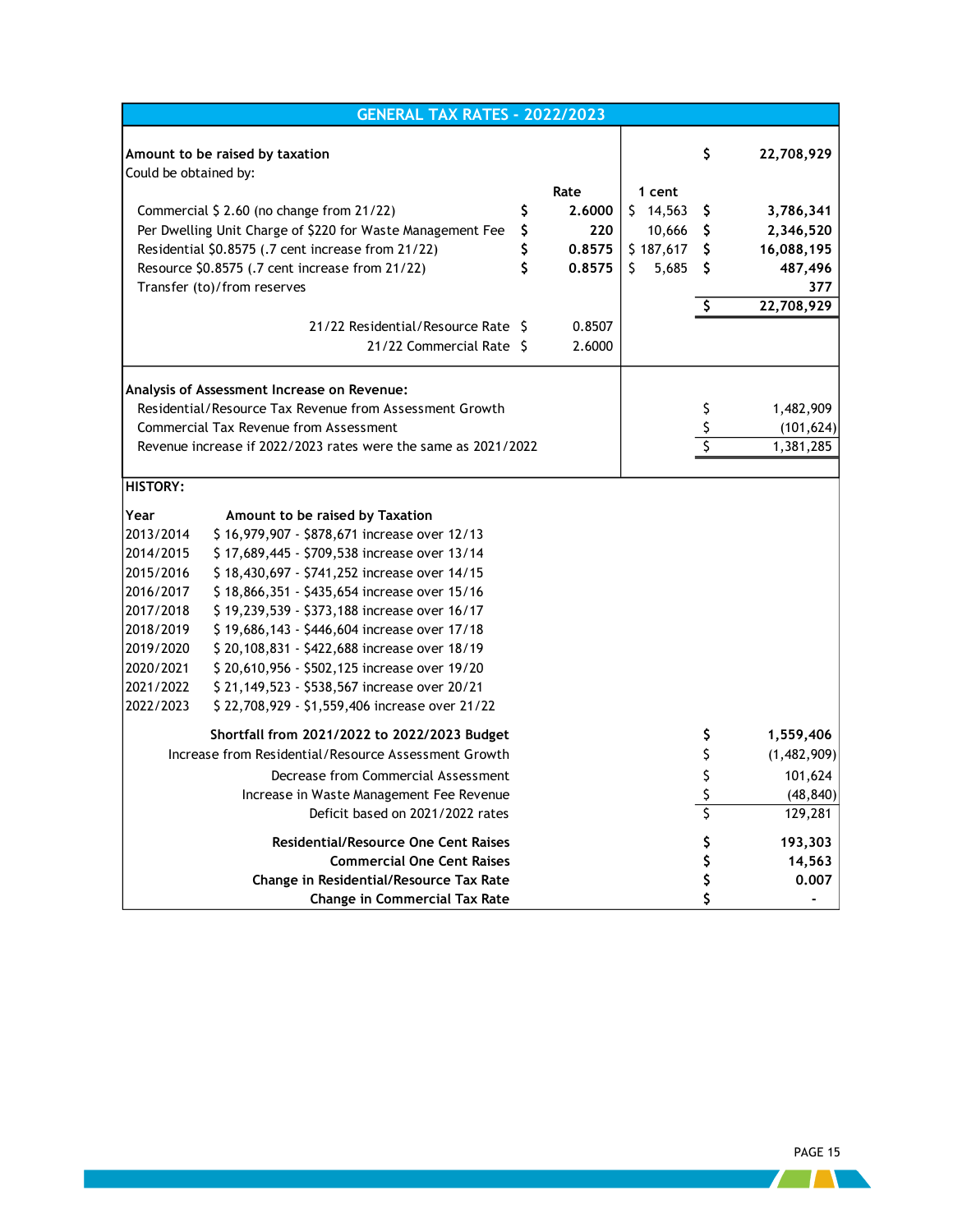### **TAX BURDEN**

#### **GENERAL TAX RATE BURDEN**

|                                    | <b>Assessment</b> | <b>Adjusted Average</b><br><b>Residential</b> |              | <b>General Tax Rate</b> | <b>General Tax Burden</b> |                |                      |                           |                |                      |            |             |        |
|------------------------------------|-------------------|-----------------------------------------------|--------------|-------------------------|---------------------------|----------------|----------------------|---------------------------|----------------|----------------------|------------|-------------|--------|
|                                    | 2021              | 2022                                          | 2021         | 2022                    | 2021                      | 2021<br>per DU | 2021<br><b>Total</b> | 2022                      | 2022<br>per DU | 2022<br><b>Total</b> | % Increase | \$ Increase |        |
| Rural                              | 80,000<br>Ŝ       | \$84,320                                      | S.<br>0.8507 | 0.8575<br>-S            | 680.56<br>S.              | S.<br>220      | \$<br>900.56         | 723.04<br>$\zeta$         | \$<br>220      | S.<br>943.04         | 4.72%      | -S          | 42.48  |
| Rural                              | \$100,000         | \$105,400                                     | Ŝ.<br>0.8507 | 0.8575<br>-S            | 850.70<br>Ś               | -Ŝ<br>220      | \$1,070.70           | 903.81<br>S.              | -S<br>220      | \$1,123.81           | 4.96%      | -S          | 53.11  |
| Rural                              | Š.<br>200,000     | \$210,800                                     | 0.8507<br>S. | 0.8575<br><sub>S</sub>  | \$1,701.40                | 220<br>-S      | \$1,921.40           | \$1,807.61                | S.<br>220      | \$2,027.61           | 5.53%      | -S          | 106.21 |
| Rural                              | \$ 300,000        | \$316,200                                     | 0.8507<br>Ŝ. | 0.8575<br>-S            | \$2,552.10                | -S<br>220      | \$2,772.10           | $S$ 2,711.42              | l \$<br>220    | \$2,931.42           | 5.75%      | -S          | 159.32 |
| Mt. Uniacke                        | \$100,000         | \$105,400                                     | 0.8507<br>Š. | 0.8575                  | 850.70<br>Ŝ.              | -S<br>220      | \$1,070.70           | S.<br>903.81              | -\$<br>220     | \$1,123.81           | 4.96%      |             | 53.11  |
| Mt. Uniacke                        | \$200,000         | \$ 210,800                                    | 0.8507<br>Ś. | 0.8575<br>S.            | \$1,701.40                | -Ŝ<br>220      | \$1,921.40           | \$1,807.61                | Ŝ.<br>220      | \$2,027.61           | 5.53%      | -S          | 106.21 |
| Mt. Uniacke                        | 300,000<br>S.     | \$316,200                                     | 0.8507<br>Š. | 0.8575<br>-S            | \$2,552.10                | -S<br>220      | \$2,772.10           | \$2,711.42                | S.<br>220      | \$2,931.42           | 5.75%      | -S          | 159.32 |
| Mt. Uniacke                        | 400,000           | \$421,600                                     | 0.8507<br>Š. | 0.8575                  | \$3,402.80                | 220<br>Ŝ       | \$3,622.80           | \$3,615.22                | Ŝ<br>220       | \$3,835.22           | 5.86%      |             | 212.42 |
| Shubie Serviced                    | \$100,000         | \$105,400                                     | 0.8507<br>Š. | 0.8575<br>-S            | 850.70<br>Ŝ.              | -S<br>220      | \$1,070.70           | \$903.81                  | Ŝ.<br>220      | \$1,123.81           | 4.96%      |             | 53.11  |
| Shubie Serviced                    | \$200,000         | \$210,800                                     | 0.8507<br>Ŝ. | 0.8575<br>-S            | \$1,701.40                | Ŝ.<br>220      | \$1,921.40           | \$1,807.61                | S.<br>220      | \$2,027.61           | 5.53%      | -S          | 106.21 |
| Shubie Partially Serviced (SL/SW)  | \$100,000         | \$105,400                                     | Ŝ.<br>0.8507 | 0.8575<br>-S            | Ŝ.<br>850.70              | -S<br>220      | \$1,070.70           | 903.81<br>$\mathsf{S}$    | -\$<br>220     | \$1,123.81           | 4.96%      | -S          | 53.11  |
| Shubie Partially Serviced (SL/SW)  | \$200,000         | \$ 210,800                                    | 0.8507<br>Ś. | 0.8575<br>S.            | \$1,701.40                | Ŝ.<br>220      | \$1,921.40           | \$1,807.61                | S.<br>220      | \$2,027.61           | 5.53%      | -S          | 106.21 |
| Milford Serviced                   | \$100,000         | \$105,400                                     | 0.8507<br>S. | 0.8575<br>-S            | 850.70<br>Ŝ.              | -S<br>220      | \$1,070.70           | 903.81<br>S.              | S.<br>220      | \$1,123.81           | 4.96%      |             | 53.11  |
| Milford Serviced                   | \$ 200,000        | \$210,800                                     | 0.8507<br>S. | 0.8575<br>-S            | \$1,701.40                | 220<br>-S      | \$1,921.40           | \$1,807.61                | S,<br>220      | \$2,027.61           | $5.53%$ \$ |             | 106.21 |
| Milford Partially Serviced (SL/SW) | \$100,000         | \$105,400                                     | 0.8507<br>S. | 0.8575<br>S.            | 850.70<br>S.              | 220<br>-S      | \$1,070.70           | 903.81<br>$\mathsf{S}$    | \$<br>220      | \$1,123.81           | 4.96%      |             | 53.11  |
| Milford Partially Serviced (SL/SW) | \$ 200,000        | \$210,800                                     | Š.<br>0.8507 | 0.8575<br>S.            | \$1,701.40                | -S<br>220      | \$1,921.40           | \$1,807.61                | S.<br>220      | \$2,027.61           | 5.53%      | -Ŝ          | 106.21 |
| <b>Enfield Serviced</b>            | \$200,000         | \$210,800                                     | 0.8507<br>Š. | 0.8575                  | \$1,701.40                | 220<br>-S      | \$1,921.40           | \$1,807.61                | S.<br>220      | \$2,027.61           | 5.53%      | -S          | 106.21 |
| <b>Enfield Serviced</b>            | \$ 300,000        | \$316,200                                     | Ŝ.<br>0.8507 | 0.8575<br>-S            | \$2,552.10                | -S<br>220      | \$2,772.10           | \$2,711.42                | l \$<br>220    | \$2,931.42           | 5.75%      | -S          | 159.32 |
| Enfield Serviced                   | 400,000           | \$421,600                                     | 0.8507<br>Š. | 0.8575                  | \$3,402.80                | -S<br>220      | \$3,622.80           | \$3,615.22                | -S<br>220      | \$3,835.22           | 5.86%      |             | 212.42 |
| <b>Enfield Partially Serviced</b>  | \$200,000         | \$210,800                                     | Ŝ.<br>0.8507 | 0.8575<br>-S            | \$1,701.40                | -S<br>220      | \$1,921.40           | \$1,807.61                | S.<br>220      | \$2,027.61           | 5.53%      |             | 106.21 |
| <b>Enfield Partially Serviced</b>  | 300,000<br>S.     | \$316,200                                     | 0.8507<br>S  | 0.8575<br>-S            | \$2,552.10                | 220<br>Ŝ       | \$2,772.10           | \$2,711.42                | S,<br>220      | \$2,931.42           | 5.75%      | -S          | 159.32 |
| <b>Enfield Partially Serviced</b>  | 400,000           | \$421,600                                     | 0.8507<br>\$ | 0.8575                  | \$3,402.80                | 220<br>Ŝ       | \$3,622.80           | \$3,615.22                | S,<br>220      | \$3,835.22           | 5.86%      |             | 212.42 |
| Lantz/Elmsdale Serviced            | \$.<br>200,000    | \$210,800                                     | 0.8507<br>Š. | 0.8575<br>-S            | \$1,701.40                | -S<br>220      | \$1,921.40           | \$1,807.61                | Ŝ.<br>220      | \$2,027.61           | 5.53%      | -S          | 106.21 |
| Lantz/Elmsdale Serviced            | 300,000<br>Š.     | \$316,200                                     | 0.8507<br>Ŝ. | 0.8575<br>-S            | \$2,552.10                | 220<br>S.      | \$2,772.10           | \$2,711.42                | -S<br>220      | \$2,931.42           | 5.75%      | -S          | 159.32 |
| Lantz/Elmsdale Serviced            | 400,000<br>Ś.     | \$421,600                                     | 0.8507<br>Ŝ. | 0.8575<br>-S            | \$3,402.80                | -S<br>220      | \$3,622.80           | \$3,615.22                | 5<br>220       | \$3,835.22           | 5.86%      | -S          | 212.42 |
| <b>Elmsdale Partially Serviced</b> | \$200,000         | \$210,800                                     | 0.8507<br>S. | 0.8575<br>S.            | \$1,701.40                | S.<br>220      | \$1,921.40           | \$1,807.61                | -\$<br>220     | \$2,027.61           | 5.53%      | -S          | 106.21 |
| <b>Elmsdale Partially Serviced</b> | S.<br>300,000     | \$316,200                                     | 0.8507<br>Ŝ. | 0.8575                  | \$2,552.10                | -S<br>220      | \$2,772.10           | \$2,711.42                | S.<br>220      | \$2,931.42           | 5.75%      |             | 159.32 |
| <b>Elmsdale Partially Serviced</b> | S.<br>400,000     | \$421,600                                     | 0.8507<br>-S | 0.8575<br>-S            | \$3,402.80                | -S<br>220      | \$3,622.80           | $\frac{1}{2}$ \$ 3,615.22 | -S             | 220 \$3,835.22       | 5.86%      | -S          | 212.42 |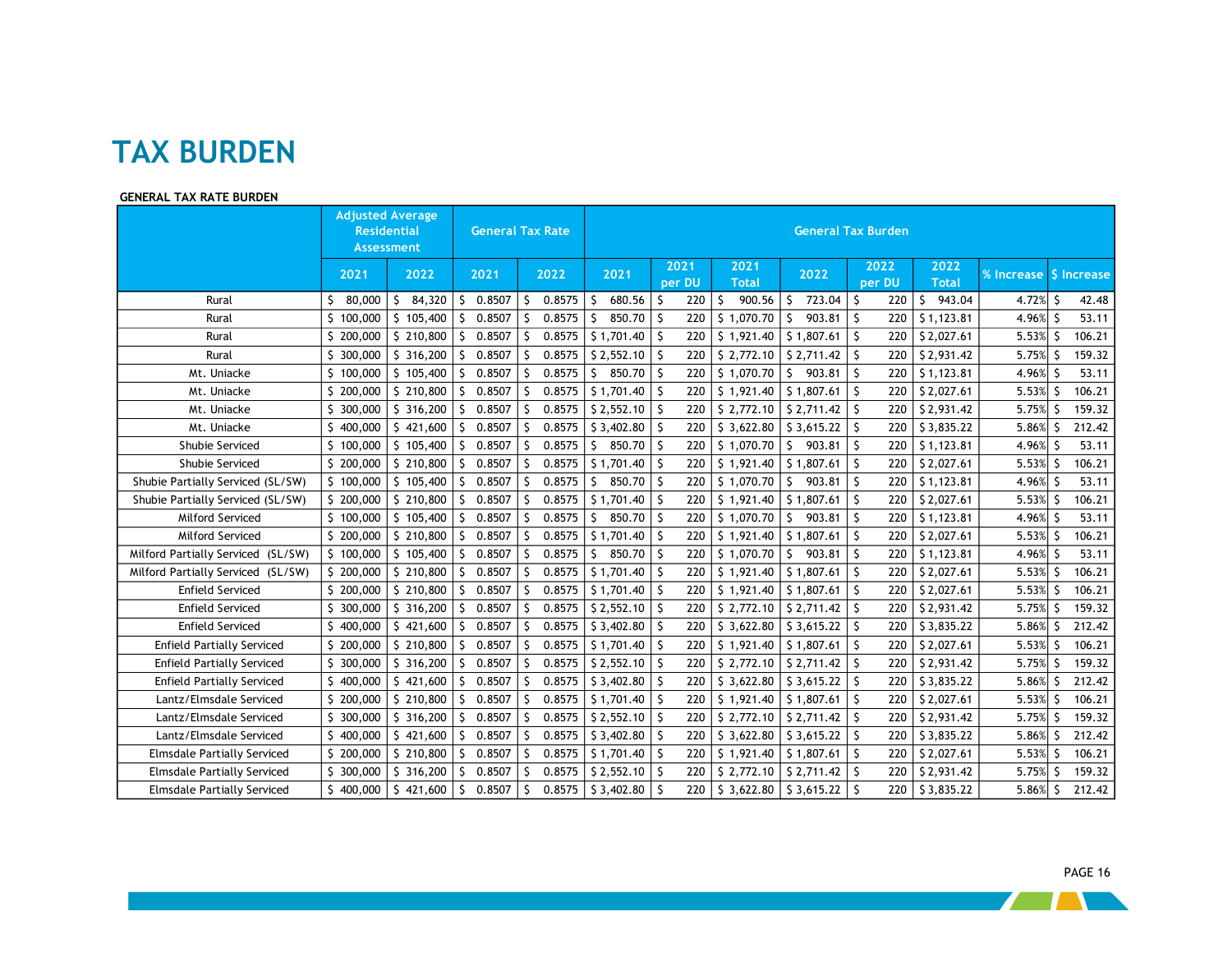| IUIAL IAX KAIE BURDEN - INCLUDING AREA KAIES |                    | <b>Adjusted Average</b>  |              |                       |                        |                   |            |              |                             |                     |            |              |                 |                 |
|----------------------------------------------|--------------------|--------------------------|--------------|-----------------------|------------------------|-------------------|------------|--------------|-----------------------------|---------------------|------------|--------------|-----------------|-----------------|
|                                              | <b>Residential</b> |                          |              | <b>Total Tax Rate</b> |                        |                   |            |              | <b>Total Tax Burden</b>     |                     |            |              |                 |                 |
| <b>District</b>                              |                    | <b>Assessment</b>        |              |                       |                        | 2021              | Wastewater | 2021         |                             | 2022                | Wastewater | 2022         |                 |                 |
|                                              | 2021               | 2022                     | 2021         | 2022                  | 2021                   | per DU            | Fee*       | <b>Total</b> | 2022                        | per DU              | Fee*       | <b>Total</b> | <b>INCREASE</b> | <b>INCREASE</b> |
| Rural                                        | S.<br>80,000       | \$84,320                 | \$1.0707     | Ŝ.<br>1.0775          | S.<br>856.56           | 220<br>-S         | S.         | \$1,076.56   | Ŝ.<br>908.55                | 220<br>S.           | ١s         | \$1,128.55   | 4.83%           | \$<br>51.99     |
| Rural                                        | \$100,000          | \$105,400                | \$ 1.0707    | 1.0775<br>ς.          | $$1,070.70$ \ \$       | $220$ \$          |            | \$1,290.70   | \$1,135.69                  | 220<br>S.           | ۱s         | \$1,355.69   | 5.03%           | Š.<br>64.99     |
| Rural                                        | \$ 200,000         | \$210,800                | 1.0707<br>\$ | 1.0775<br>Ś           | $$2,141.40$ \ \$       | 220               | -S         | \$2,361.40   | \$2,271.37                  | 220<br>$\mathsf{S}$ | ۱s         | \$2,491.37   | 5.50%           | \$129.97        |
| Rural                                        | \$300,000          | $\frac{1}{2}$ \$ 316,200 | \$1.0707     | 1.0775<br>\$          | $$3,212.10$ S          | $220$ \$          |            | \$3,432,10   | \$3,407.06                  | $220$ \ \$<br>Ŝ.    |            | \$3,627.06   | 5.68%           | \$194.96        |
| Mt. Uniacke                                  | \$100,000          | \$105,400                | \$<br>1.0033 | Š.<br>1.0103          | $$1,003.30$ \ \$       | $220 \, \text{S}$ |            | \$1,223.30   | \$1,064.86                  | 220                 | l \$       | \$1,284.86   | 5.03%           | \$61.56         |
| Mt. Uniacke                                  | \$200,000          | \$210,800                | 5 1.0033     | 1.0103<br>Ŝ.          | $$2,006.60$ \ \$       | $220$ \$          |            | \$2,226.60   | \$2,129.71                  | 220<br>Ŝ.           | ١s         | \$2,349.71   | 5.53%           | \$123.11        |
| Mt. Uniacke                                  | \$ 300,000         | \$316,200                | \$1.0033     | 1.0103<br>S           | $$3,009.90$ \ \$       | $220$ \$          |            | \$3,229.90   | \$3,194.57                  | 220                 | l \$       | \$3,414.57   | 5.72%           | \$184.67        |
| Mt. Uniacke                                  | \$400,000          | \$421,600                | \$1.0033     | 1.0103<br>Ś           | $$4,013.20$ \ \$       | $220$ \$          |            | \$4,233.20   | \$4,259.42                  | 220                 | l \$       | \$4,479.42   | 5.82%           | \$246.22        |
| Shubie Serviced                              | \$100,000          | \$105,400                | 5 1.3407     | 1.2785<br>ς.          | $$1,340.70$ \ \$       | $220$ \$          | 330        | \$1,890.70   | \$1,347.54                  | 220                 | ۱s<br>330  | \$1,897.54   | 0.36%           | 6.84<br>Š.      |
| Shubie Serviced                              | \$ 200,000         | \$ 210,800               | 1.3407<br>S. | 1.2785<br>ς.          | $$2,681.40$ \ \$       | 220               | - S<br>330 | \$3,231.40   | \$2,695.08                  | 220                 | - S<br>330 | \$3,245.08   | 0.42%           | Ŝ.<br>13.68     |
| Shubie Partially Serviced (SL/SW)            | \$100,000          | $\frac{1}{2}$ 105,400    | \$1.1007     | Ŝ.<br>1.1075          | $$1,100.70$ \ \$       | $220$ \$          |            | \$1,320.70   | \$1,167.31                  | $220$   \$<br>-S    |            | \$1,387.31   | 5.04%           | 66.61<br>S.     |
| Shubie Partially Serviced (SL/SW)            | \$ 200,000         | \$ 210,800               | 1.1007<br>S. | ς.<br>1.1075          | $$2,201.40$ \ \$       | $220 \, \text{S}$ |            | \$2,421.40   | \$2,334.61                  | 220                 | l \$       | \$2,554.61   | 5.50%           | \$133.21        |
| Milford Serviced                             | \$100,000          | \$105,400                | \$1.3957     | 1.4125<br>Š.          | $$1,395.70$ \ \$       | $220$ \$          |            | \$1,615.70   | \$1,488.78                  | 220                 | l s        | \$1,708.78   | 5.76%           | \$93.08         |
| Milford Serviced                             | \$ 200,000         | \$210,800                | \$1.3957     | 1.4125<br>S           | \$2,791.40             | 220               | -S         | \$3,011.40   | \$2,977.55                  | 220                 | ۱s         | \$3,197.55   | 6.18%           | \$186.15        |
| Milford Partially Serviced (SL/SW)           | \$100,000          | \$105,400                | 5 1.1007     | Ś<br>1.1075           | $$1,100.70$ S          | 220               | -S         | \$1,320.70   | \$1,167.31                  | 220                 | ۱s         | \$1,387.31   | 5.04%           | 66.61<br>\$     |
| Milford Partially Serviced (SL/SW)           | \$ 200,000         | \$210,800                | \$1.1007     | ς.<br>1.1075          | $$2,201.40$ \ \$       | 220 <sup>5</sup>  |            | \$2,421.40   | \$2,334.61                  | 220                 | ١s         | \$2,554.61   | 5.50%           | \$133.21        |
| <b>Enfield Serviced</b>                      | \$ 200,000         | \$210,800                | 1.0807<br>S. | 1.0875<br>Ś           | $$2,161.40$ \ \$       | 220               | -S<br>330  | \$2,711.40   | \$2,292.45                  | 220                 | ۱s<br>330  | \$2,842.45   | 4.83%           | \$131.05        |
| <b>Enfield Serviced</b>                      | \$ 300,000         | $\frac{1}{2}$ 316,200    | \$1.0807     | 1.0875<br>Ś           | $$3,242.10$ $$$        | $220$ \$          | 330        | \$3,792,10   | \$3,438.68                  | 220                 | 15<br>330  | \$3,988.68   | 5.18%           | \$196.57        |
| <b>Enfield Serviced</b>                      | \$400,000          | \$421,600                | 1.0807<br>S. | 1.0875<br>ς.          | $$4,322.80$ \ \$       | $220 \, \text{S}$ | 330        | \$4,872.80   | \$4,584.90                  | 220                 | ۱s<br>330  | \$5,134.90   | 5.38%           | \$262.10        |
| <b>Enfield Partially Serviced</b>            | \$200,000          | \$210,800                | 5 1.0287     | 1.0355<br>ς.          | $$2,057.40$ \ \$       | $220$ \$          |            | \$2,277.40   | \$2,182.83                  | 220                 | l s        | \$2,402.83   | 5.51%           | \$125.43        |
| <b>Enfield Partially Serviced</b>            | \$ 300,000         | \$316,200                | 1.0287<br>S. | 1.0355<br>S           | $$3,086.10$ \ \$       | 220               | - S        | \$3,306.10   | \$3,274.25                  | 220                 | l \$       | \$3,494.25   | 5.69%           | \$188.15        |
| <b>Enfield Partially Serviced</b>            | \$400,000          | \$421,600                | 1.0287<br>S. | ς.<br>1.0355          | $$4,114.80$ \ \$       | $220 \, \text{S}$ |            | \$4,334.80   | \$4,365.67                  | 220                 | ١s         | \$4,585.67   | 5.79%           | \$250.87        |
| Lantz/Elmsdale Serviced                      | \$200,000          | \$210,800                | \$1.1007     | 1.1075<br>Š.          | $$2,201.40$ \ \$       | 220               | S.<br>330  | \$2,751.40   | \$2,334.61                  | 220<br>S.           | ۱s<br>330  | \$2,884.61   | 4.84%           | \$133.21        |
| Lantz/Elmsdale Serviced                      | \$ 300,000         | \$316,200                | S.<br>1.1007 | Ś<br>1.1075           | $$3,302.10$ \ \$       | 220               | - S<br>330 | \$3,852,10   | \$3,501.92                  | 220                 | ١s<br>330  | \$4,051.92   | 5.19%           | \$199.81        |
| Lantz/Elmsdale Serviced                      | \$400,000          | \$421,600                | \$1.1007     | 1.1075<br>Ś.          | $$4,402.80$ \ \$       | $220$ \$          | 330        | \$4,952.80   | \$4,669.22                  | $220$ \$<br>-Ŝ      | 330        | \$5,219.22   | 5.38%           | \$266.42        |
| <b>Elmsdale Partially Serviced</b>           | \$200,000          | \$210,800                | \$1.0707     | 1.0775                | $$2,141.40$ \ \$       | $220$ \$          |            | \$2,361.40   | \$2,271.37                  | $220$ \ \$          |            | \$2,491.37   | 5.50%           | \$129.97        |
| <b>Elmsdale Partially Serviced</b>           | \$ 300,000         | \$316,200                | 1.0707<br>S. | 1.0775<br>ς.          | $$3,212.10$ $$$        | 220               | -\$        | \$3,432,10   | \$3,407.06                  | 220                 | -\$        | \$3,627.06   | 5.68%           | \$194.96        |
| <b>Elmsdale Partially Serviced</b>           |                    | $$400,000$ $$421,600$    | \$1.0707     | Ŝ.<br>1.0775          | $54,282.80$ $\sqrt{5}$ | $220$ $S$         |            |              | $$4,502.80$ $$4,542.74$ $$$ | $220$ \ \$          |            | \$4,762.74   | 5.77%           | \$259.94        |

#### **TOTAL TAX RATE BURDEN - INCLUDING AREA RATES**

- 1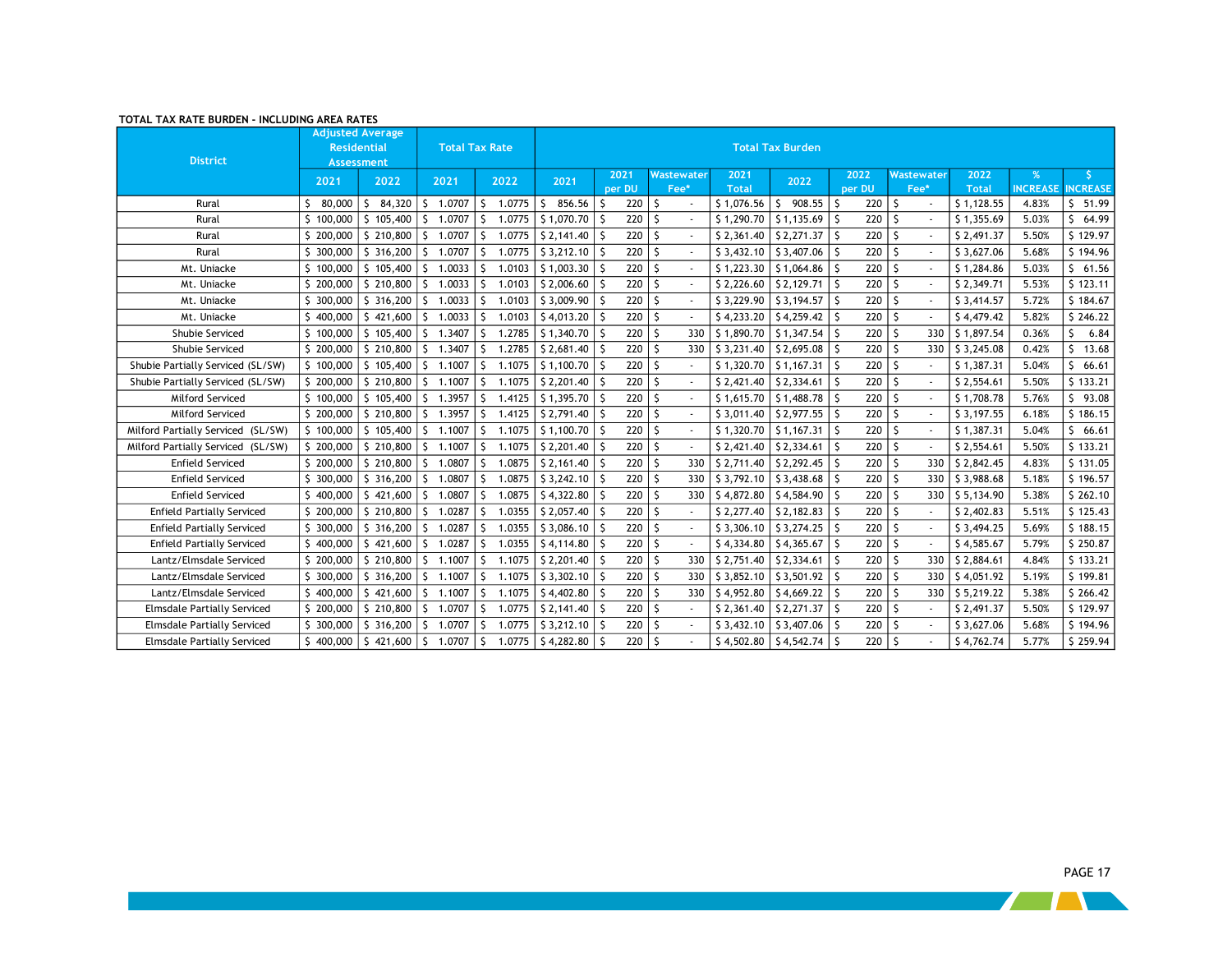### **TOTAL TAX RATE BURDEN - 2021 to 2022**

|                                              |                | <b>Assessment</b> |                   |                           | <b>Total Tax Burden</b> |                        |              |        |
|----------------------------------------------|----------------|-------------------|-------------------|---------------------------|-------------------------|------------------------|--------------|--------|
| <b>District</b>                              | 2021           | 2022              | <b>% Increase</b> | 2021                      | 2022                    | % Increase \$ Increase |              |        |
| Rural                                        | \$<br>80,000   | \$84,320          |                   | 4.83% $\vert$ \$ 1,076.56 | \$1,128.55              | 4.83%                  | $\zeta$      | 51.99  |
| Rural                                        | 100,000<br>\$. | \$105,400         |                   | 5.03% \$1,290.70          | \$1,355.69              | 5.03%                  | \$           | 64.99  |
| Rural                                        | \$200,000      | \$210,800         |                   | 5.50% \$2,361.40          | \$2,491.37              | 5.50%                  | \$           | 129.97 |
| Rural                                        | 300,000        | \$316,200         |                   | $5.68\%$ \$ 3,432.10      | \$3,627.06              | 5.68%                  |              | 194.96 |
| Mt. Uniacke                                  | \$<br>100,000  | S.<br>105,400     |                   | 5.03% \$1,223.30          | \$1,284.86              | 5.03%                  | \$           | 61.56  |
| Mt. Uniacke                                  | \$200,000      | \$210,800         |                   | $5.53\%$ \$ 2,226.60      | \$2,349.71              | 5.53%                  | \$           | 123.11 |
| Mt. Uniacke                                  | \$300,000      | \$316,200         |                   | 5.72% \$3,229.90          | \$3,414.57              | 5.72%                  | \$           | 184.67 |
| Mt. Uniacke                                  | 400,000        | 421,600           |                   | $5.82\%$ \$4,233.20       | \$4,479.42              | 5.82%                  |              | 246.22 |
| Shubie Serviced                              | \$100,000      | \$105,400         |                   | $0.36\%$ \$ 1,890.70      | \$1,897.54              | 0.36%                  | \$           | 6.84   |
| <b>Shubie Serviced</b>                       | \$200,000      | \$210,800         |                   | $0.42\%$ \$ 3,231.40      | \$3,245.08              | 0.42%                  |              | 13.68  |
| Shubie Partially Serviced (SL/SW)            | \$100,000      | \$105,400         |                   | $5.04\%$ \$ 1,320.70      | \$1,387.31              | 5.04%                  | \$           | 66.61  |
| Shubie Partially Serviced (SL/SW)            | \$200,000      | 210,800           |                   | $5.50\%$ \$ 2,421.40      | \$2,554.61              | 5.50%                  | \$           | 133.21 |
| Milford Serviced                             | \$100,000      | \$105,400         |                   | $5.76\%$ \$ 1,615.70      | \$1,708.78              | 5.76%                  | \$           | 93.08  |
| <b>Milford Serviced</b>                      | \$200,000      | \$210,800         |                   | 6.18% $\vert$ \$ 3,011.40 | \$3,197.55              | 6.18%                  | \$           | 186.15 |
| <b>Milford Partially Serviced</b><br>(SL/SW) | \$100,000      | \$105,400         |                   | $5.04\%$ \$ 1,320.70      | \$1,387.31              | 5.04%                  | $\zeta$      | 66.61  |
| <b>Milford Partially Serviced</b><br>(SL/SW) | \$200,000      | \$210,800         |                   | $5.50\%$ \$ 2,421.40      | \$2,554.61              | 5.50%                  | \$           | 133.21 |
| <b>Enfield Serviced</b>                      | \$200,000      | \$210,800         |                   | 4.83% \$2,711.40          | \$2,842.45              | 4.83%                  | $\zeta$      | 131.05 |
| <b>Enfield Serviced</b>                      | 300,000        | \$316,200         |                   | 5.18% \$3,792.10          | \$3,988.68              | 5.18%                  | $\zeta$      | 196.57 |
| <b>Enfield Serviced</b>                      | 400,000        | \$421,600         |                   | $5.38\%$ \$4,872.80       | \$5,134.90              | 5.38%                  | \$           | 262.10 |
| <b>Enfield Partially Serviced</b>            | \$200,000      | \$210,800         |                   | $5.51\%$ \$ 2,277.40      | \$2,402.83              | 5.51%                  | \$           | 125.43 |
| <b>Enfield Partially Serviced</b>            | 300,000        | \$316,200         |                   | 5.69% \$3,306.10          | \$3,494.25              | 5.69%                  | \$           | 188.15 |
| <b>Enfield Partially Serviced</b>            | \$400,000      | \$421,600         |                   | 5.79% \$4,334.80          | \$4,585.67              | 5.79%                  | $\zeta$      | 250.87 |
| Lantz/Elmsdale Serviced                      | \$200,000      | \$210,800         |                   | 4.84% \$2,751.40          | \$2,884.61              | 4.84%                  | \$           | 133.21 |
| Lantz/Elmsdale Serviced                      | \$300,000      | \$316,200         |                   | $5.19\%$ \$ 3,852.10      | \$4,051.92              | 5.19%                  | \$           | 199.81 |
| Lantz/Elmsdale Serviced                      | 400,000        | 421,600           |                   | $5.38\%$ \$4,952.80       | \$5,219.22              | 5.38%                  |              | 266.42 |
| <b>Elmsdale Partially Serviced</b>           | \$200,000      | \$210,800         |                   | $5.50\%$ \$ 2,361.40      | \$2,491.37              | 5.50%                  | \$           | 129.97 |
| <b>Elmsdale Partially Serviced</b>           | 300,000        | 316,200           |                   | 5.68% \$3,432.10          | \$3,627.06              | 5.68%                  | \$           | 194.96 |
| <b>Elmsdale Partially Serviced</b>           | \$400,000      | \$421,600         |                   | 5.77% \$4,502.80          | \$4,762.74              | 5.77%                  | $\mathsf{S}$ | 259.94 |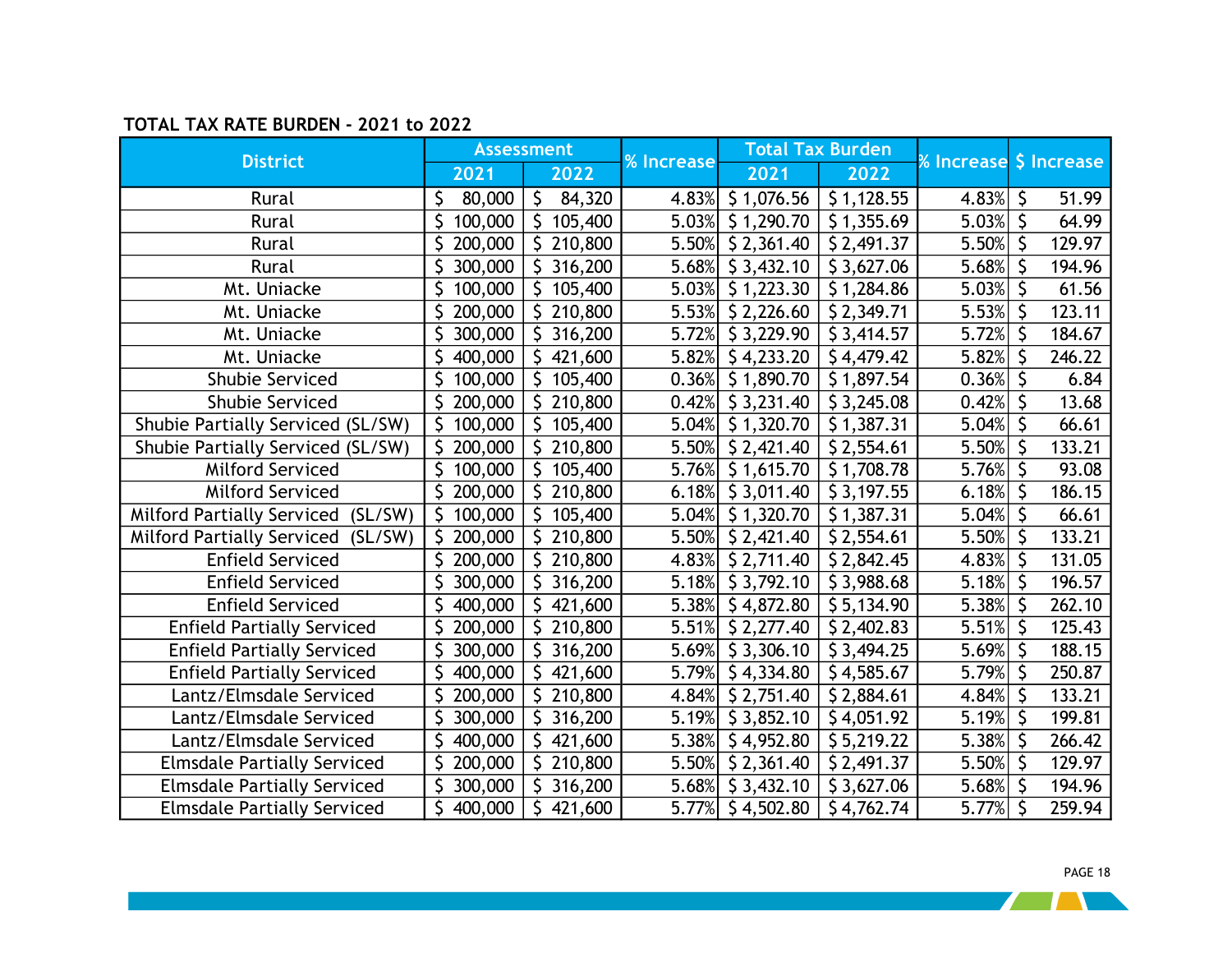## <span id="page-21-0"></span>**COMPARATIVE TAX RATES**

|                                                                       |                        | 2021        |    | 2022   | Increase    |
|-----------------------------------------------------------------------|------------------------|-------------|----|--------|-------------|
|                                                                       |                        | <b>Rate</b> |    | Rate   | (Decrease)  |
| General Tax Rate - Residential*                                       | \$                     | 0.3174      | \$ | 0.3128 | \$ (0.0046) |
| General Tax Rate - Resource*                                          | \$                     | 0.3174      | \$ | 0.3128 | \$ (0.0046) |
| General Tax Rate - Commercial*                                        | \$                     | 2.0667      | \$ | 2.0553 | \$ (0.0114) |
| General Tax Rate - Mandatory Provincial Funding*                      | \$                     | 0.3254      | \$ | 0.3076 | \$ (0.0178) |
| General Tax Rate - RCMP Services**                                    | \$                     | 0.2079      | \$ | 0.2371 | 50.0292     |
| Waste Management Fee (Per Dwelling Unit)                              | \$                     | 220.00      | Ŝ  | 220,00 |             |
| Commercial Serviced Levy Rate (R2)                                    | \$                     | 0.6570      | \$ | 0.6570 |             |
| Commercial Serviced Levy Rate - Milford (M2)                          | \$                     | 1.2000      | \$ | 1,2000 |             |
| Residential Serviced Levy Rate (R1)                                   | \$                     | 0.0700      | \$ | 0.0700 |             |
| Residential Serviced Levy Rate - Shubenacadie (SR1)                   | \$                     | 0.1900      | \$ | 0.1900 |             |
| Residential Serviced Levy Rate - Milford (M1)                         | \$                     | 0.3350      | \$ | 0.3450 | \$0.0100    |
| Urban Sidewalks and Streetlights Rate (R4)                            | \$                     | 0.0400      | S  | 0.0400 |             |
| Urban Sidewalks Rate (R5)                                             | \$                     | 0.0200      | S  | 0.0200 |             |
| Urban Sidewalks Rate (R6)                                             | \$                     | 0.0200      | S  | 0.0200 |             |
| Mt Uniacke Streetlights - Park/Subdivision Rate (L9)                  | \$                     | 0.0200      | S  | 0.0200 |             |
| Mt Uniacke Safety Streetlights Rate (L10)                             | \$                     | 0.0036      | Ŝ  | 0.0038 | \$0.0002    |
| Rawdon Streetlights Rate (L8)                                         | \$                     | 0.0430      | \$ | 0.0430 |             |
| Shubenacadie (differential on USR)                                    | \$                     | 0.1200      | \$ | 0.1200 |             |
| Milford (differential on USR)                                         | \$                     | 0.1100      | \$ | 0.1200 | \$0.0100    |
| Shubenacadie Area Rate (WU Deficit)                                   | \$                     | 0.0900      | \$ | 0.0210 | \$ (0.0690) |
| Enfield Horne Settlement - Streetlights Rate (R3)                     | \$                     | 0.0180      | \$ | 0.0180 |             |
| Nine Mile River- Streetlights Rate (LN9)                              | \$                     | 0.0200      | \$ | 0.0200 |             |
| Sportsplex Area Rate (Commercial and Residential only)                | \$                     | 0.0400      | \$ | 0.0400 |             |
| <b>Mount Uniacke Recreation Rate</b>                                  | \$                     | 0.0070      | \$ | 0.0070 |             |
| Enfield Fire Department Levy (K1)                                     | \$                     | 0.1200      | \$ | 0.1200 |             |
| Elmsdale Fire Department Levy (K2)                                    | \$                     | 0.1400      | \$ | 0.1400 |             |
| Lantz Fire Department Levy (K3)                                       | \$                     | 0.1400      | \$ | 0.1400 |             |
| Milford Fire Department Levy (K4)                                     | \$                     | 0.1700      | \$ | 0.1700 |             |
| Shubenacadie Fire Department Levy (K5)                                | \$                     | 0.1700      | \$ | 0.1700 |             |
| Maitland Fire Department Levy (K6)                                    | \$                     | 0.2200      | \$ | 0.2200 |             |
| Noel Fire Department Levy (K7)                                        | \$                     | 0.2200      | \$ | 0.2200 |             |
| Walton Fire Department Levy (K8)                                      | \$                     | 0.2200      | \$ | 0.2200 |             |
| Gore Fire Department Levy (G1)                                        | \$                     | 0.2200      | \$ | 0.2200 |             |
| Kennetcook Fire Department Levy (G2)                                  | \$                     | 0.2200      | \$ | 0.2200 |             |
| Nine Mile River Fire Department Levy (G3)                             | \$                     | 0.1700      | Ŝ  | 0.1700 |             |
| Rawdon Fire Department Levy (G4)                                      | \$                     | 0.2300      | \$ | 0.2300 |             |
| Mt Uniacke Fire Department Levy (G5)                                  | \$                     | 0.1420      | Ş  | 0.1420 |             |
| Brooklyn Fire Department Levy (G6)                                    | $\overline{\varsigma}$ | 0.2200      | \$ | 0.2200 |             |
| Wastewater Management Fee (rate/1,000 gallons of water)(Full Recovery |                        |             |    |        |             |
| $$10.00$ )                                                            | \$                     | 10.00       | \$ | 10.00  |             |
| Wastewater Management Fee (rate/cubic metre)(Full Recovery \$2.20)    | \$                     | 2.20        | \$ | 2.20   |             |

*\* Mandatory Provincial Funding rate includes Public Housing, Education, Regional Library and Corrections to to be charged on all taxable assessment (commercial, residential, and resource).* 

*\*\* RCMP Services to be charged on all taxable assessment (commercial, residential, and resource).*

*Note: Total General Residential/Resource tax rate = \$.8575; Total General Commercial tax rate = \$2.60 (these will be used for Provincial Reporting purposes)*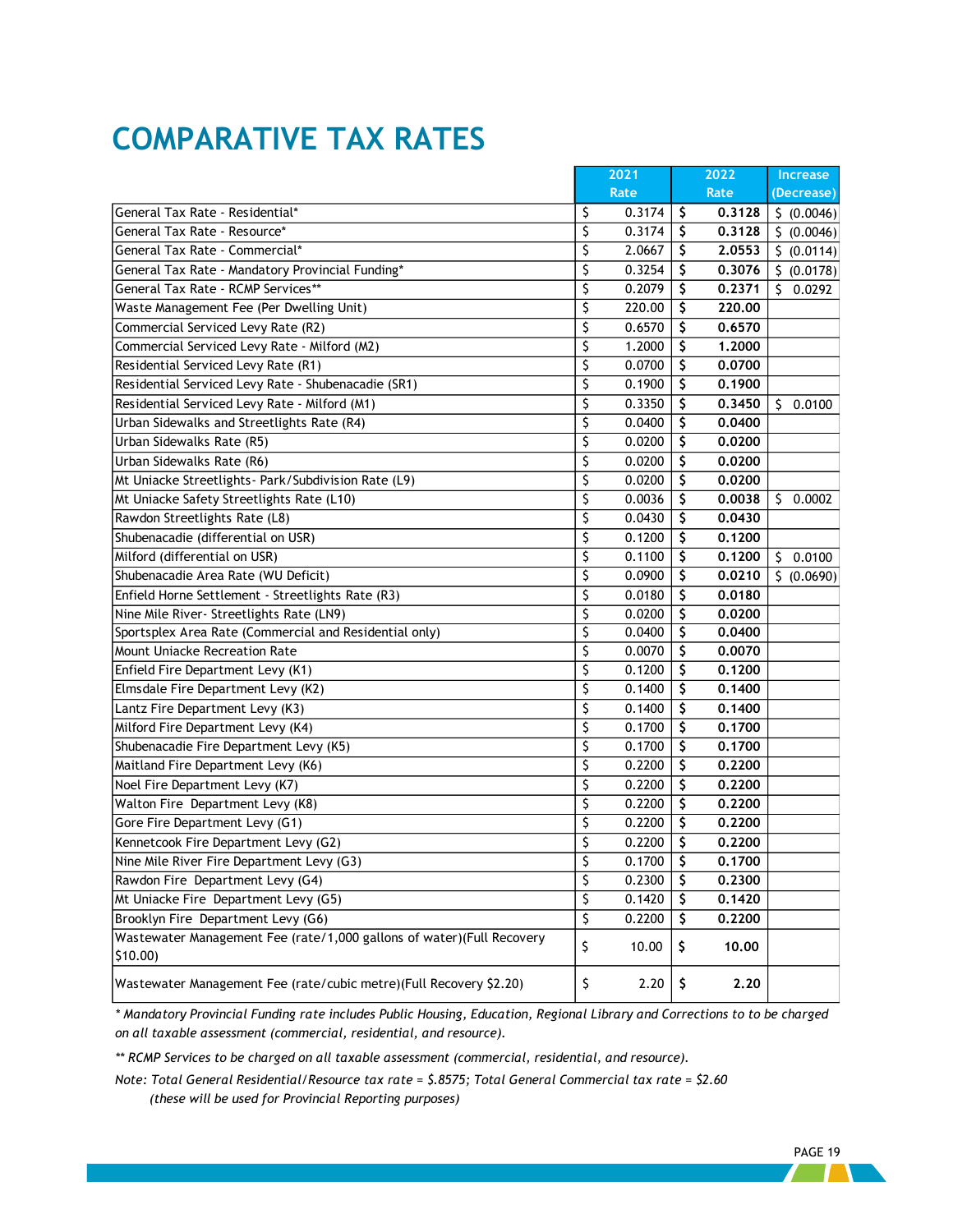| ALL INCLUSIVE RATES:                                            |                        | 2021   | 2022         | <b>Increase</b> |
|-----------------------------------------------------------------|------------------------|--------|--------------|-----------------|
|                                                                 |                        | Rate   | Rate         | (Decrease)      |
| Elmsdale - Residential Serviced                                 |                        |        |              |                 |
| Urban Service Rate                                              | \$                     | 0.0700 | \$<br>0.0700 |                 |
| General Tax Rate - Residential                                  | \$                     | 0.8507 | \$<br>0.8575 |                 |
| Sportsplex Levy                                                 | \$                     | 0.0400 | \$<br>0.0400 |                 |
| Fire                                                            | \$                     | 0.1400 | \$<br>0.1400 |                 |
|                                                                 | \$                     | 1.1007 | \$<br>1.1075 | \$0.0068        |
|                                                                 |                        |        |              |                 |
| Elmsdale - Commercial Serviced                                  |                        |        |              |                 |
| Urban Service Rate                                              | \$                     | 0.6570 | \$<br>0.6570 |                 |
| General Tax Rate - Commercial                                   | \$                     | 2.6000 | \$<br>2.6000 |                 |
| Sportsplex Levy                                                 | \$                     | 0.0400 | \$<br>0.0400 |                 |
| Fire                                                            | \$                     | 0.1400 | \$<br>0.1400 |                 |
|                                                                 | \$                     | 3.4370 | \$<br>3.4370 | \$              |
|                                                                 |                        |        |              |                 |
| <b>Enfield - Residential Serviced</b>                           |                        |        |              |                 |
| Urban Service Rate                                              | \$                     | 0.0700 | \$<br>0.0700 |                 |
| General Tax Rate - Residential                                  | \$                     | 0.8507 | \$<br>0.8575 |                 |
| Sportsplex Levy                                                 | \$                     | 0.0400 | \$<br>0.0400 |                 |
| Fire                                                            | \$                     | 0.1200 | \$<br>0.1200 |                 |
|                                                                 | \$                     | 1.0807 | \$<br>1,0875 | \$0.0068        |
|                                                                 |                        |        |              |                 |
| Enfield - Residential Unserviced (Sidewalks/Streetlights)       |                        |        |              |                 |
| Urban Service Rate                                              | \$                     | 0.0400 | \$<br>0.0400 |                 |
| General Tax Rate - Residential                                  | \$                     | 0.8507 | \$<br>0.8575 |                 |
| Sportsplex Levy                                                 | \$                     | 0.0400 | \$<br>0.0400 |                 |
| Fire                                                            | \$                     | 0.1200 | \$<br>0.1200 |                 |
|                                                                 | \$                     | 1.0507 | \$<br>1.0575 | \$0.0068        |
|                                                                 |                        |        |              |                 |
|                                                                 |                        |        |              |                 |
| Enfield/Grand Lake - Residential Unserviced (Streetlights only) |                        |        |              |                 |
| Urban Service Rate                                              | \$                     | 0.0180 | \$<br>0.0180 |                 |
| General Tax Rate - Residential                                  | \$                     | 0.8507 | \$<br>0.8575 |                 |
| Sportsplex Levy                                                 | \$                     | 0.0400 | \$<br>0.0400 |                 |
| Fire                                                            | \$                     | 0.1200 | \$<br>0.1200 |                 |
|                                                                 | \$                     | 1.0287 | \$<br>1.0355 | \$0.0068        |
|                                                                 |                        |        |              |                 |
| <b>Enfield - Commercial Serviced</b>                            |                        |        |              |                 |
| Urban Service Rate                                              | \$                     | 0.6570 | \$<br>0.6570 |                 |
| General Tax Rate - Commercial                                   | $\overline{\varsigma}$ | 2.6000 | \$<br>2.6000 |                 |
| Sportsplex Levy                                                 | \$                     | 0.0400 | \$<br>0.0400 |                 |
| Fire                                                            | \$                     | 0.1200 | \$<br>0.1200 |                 |
|                                                                 | $\overline{\varsigma}$ | 3.4170 | \$<br>3.4170 | \$<br>×         |
|                                                                 |                        |        |              |                 |
| Gore-Residential                                                |                        |        |              |                 |
| General Tax Rate - Residential                                  | \$                     | 0.8507 | \$<br>0.8575 |                 |
| Fire                                                            | \$                     | 0.2200 | \$<br>0.2200 |                 |
|                                                                 | $\overline{\varsigma}$ | 1.0707 | \$<br>1.0775 | \$0.0068        |
|                                                                 |                        |        |              |                 |
|                                                                 |                        |        |              |                 |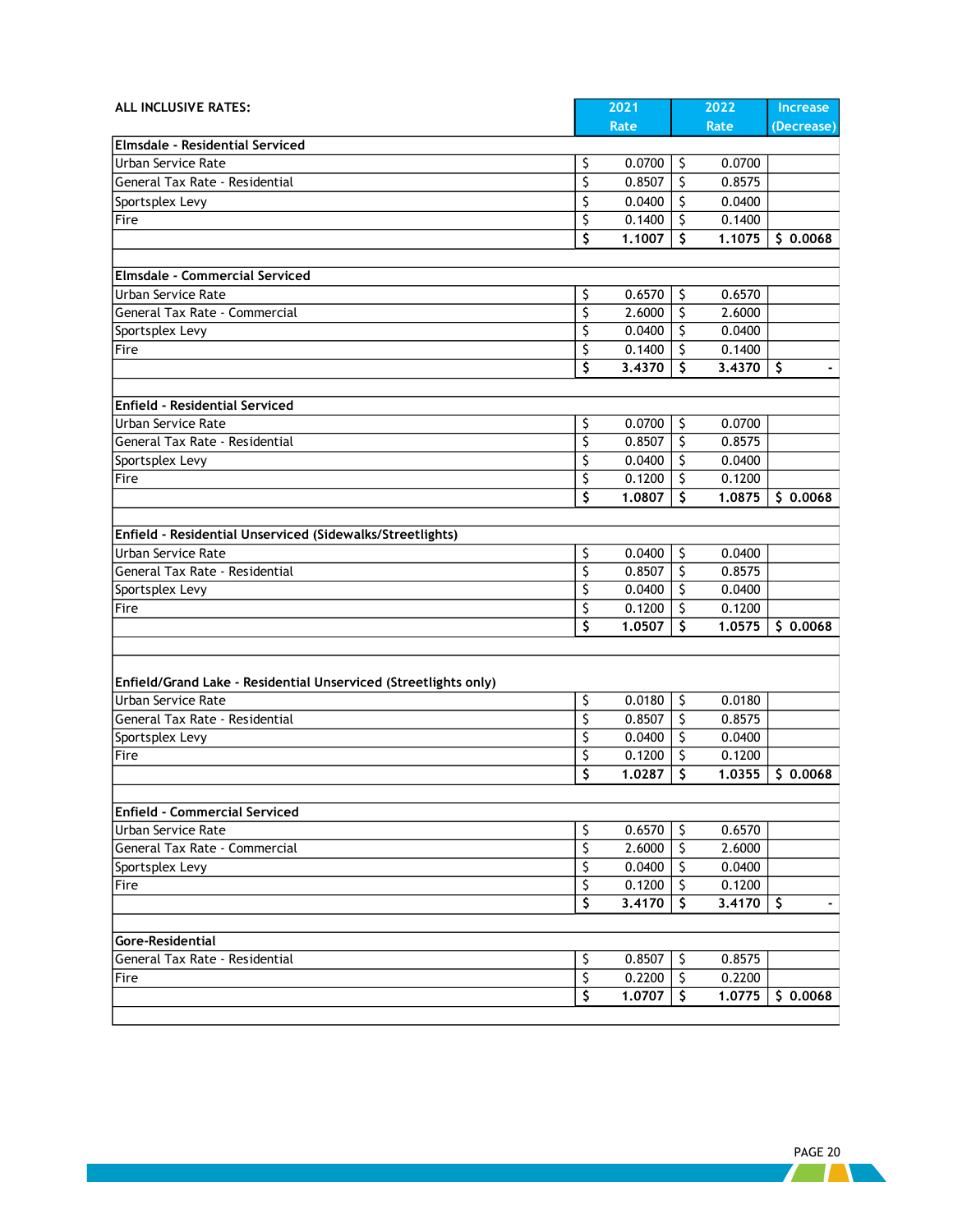| ALL INCLUSIVE RATES:                                    |                         | 2021   |                          | 2022   | Increase   |
|---------------------------------------------------------|-------------------------|--------|--------------------------|--------|------------|
|                                                         |                         | Rate   |                          | Rate   | (Decrease) |
| Gore-Commercial                                         |                         |        |                          |        |            |
| General Tax Rate - Commercial                           | \$                      | 2.6000 | -\$                      | 2.6000 |            |
| Fire                                                    | \$                      | 0.2200 | \$                       | 0.2200 |            |
|                                                         | \$                      | 2.8200 | \$                       | 2.8200 | \$         |
|                                                         |                         |        |                          |        |            |
| Lantz - Residential Serviced                            |                         |        |                          |        |            |
| Urban Service Rate                                      | \$                      | 0.0700 | Š.                       | 0.0700 |            |
| General Tax Rate - Residential                          | \$                      | 0.8507 | \$                       | 0.8575 |            |
| Sportsplex Levy                                         | \$                      | 0.0400 | \$                       | 0.0400 |            |
| Fire                                                    | \$                      | 0.1400 | \$                       | 0.1400 |            |
|                                                         | \$                      | 1.1007 | \$                       | 1.1075 | \$0.0068   |
| <b>Lantz - Commercial Serviced</b>                      |                         |        |                          |        |            |
| Urban Service Rate                                      | \$                      | 0.6570 | \$.                      | 0.6570 |            |
| General Tax Rate - Commercial                           | \$                      | 2.6000 | \$                       | 2.6000 |            |
| Sportsplex Levy                                         | \$                      | 0.0400 | \$                       | 0.0400 |            |
| Fire                                                    | \$                      | 0.1400 | \$                       | 0.1400 |            |
|                                                         | \$                      | 3,4370 | \$                       | 3,4370 | \$         |
|                                                         |                         |        |                          |        |            |
| <b>Maitland-Residential</b>                             |                         |        |                          |        |            |
| General Tax Rate - Residential                          | ऽ                       | 0.8507 | -\$                      | 0.8575 |            |
| Fire                                                    | \$                      | 0.2200 | -\$                      | 0.2200 |            |
|                                                         | \$                      | 1.0707 | \$                       | 1.0775 | \$0.0068   |
|                                                         |                         |        |                          |        |            |
| <b>Maitland-Commercial</b>                              |                         |        |                          |        |            |
| General Tax Rate - Commercial                           | \$                      | 2.6000 | -\$                      | 2.6000 |            |
| Fire                                                    | \$                      | 0.2200 | $\zeta$                  | 0.2200 |            |
|                                                         | \$                      | 2.8200 | Ŝ                        | 2,8200 | \$         |
|                                                         |                         |        |                          |        |            |
| Milford-Residential Serviced<br>Urban Service Rate      |                         | 0.3350 | -\$                      | 0.3450 |            |
| General Tax Rate - Residential                          | \$<br>\$                | 0.8507 | \$                       | 0.8575 |            |
| Sportsplex Levy                                         | \$                      | 0.0400 | \$                       | 0.0400 |            |
| Fire                                                    | \$                      | 0.1700 | \$                       | 0.1700 |            |
|                                                         | \$                      | 1.3957 | \$                       | 1.4125 | \$0.0168   |
|                                                         |                         |        |                          |        |            |
| Milford-Residential Unserviced (streetlights/sidewalks) |                         |        |                          |        |            |
| Urban Service Rate                                      | \$                      | 0.0400 | $\zeta$                  | 0.0400 |            |
| General Tax Rate - Residential                          | $\overline{\varsigma}$  | 0.8507 | $\overline{\mathcal{S}}$ | 0.8575 |            |
| Sportsplex Levy                                         | \$                      | 0.0400 | \$                       | 0.0400 |            |
| Fire                                                    | \$                      | 0.1700 | \$                       | 0.1700 |            |
|                                                         | $\overline{\mathsf{s}}$ | 1.1007 | \$                       | 1.1075 | \$0.0068   |
|                                                         |                         |        |                          |        |            |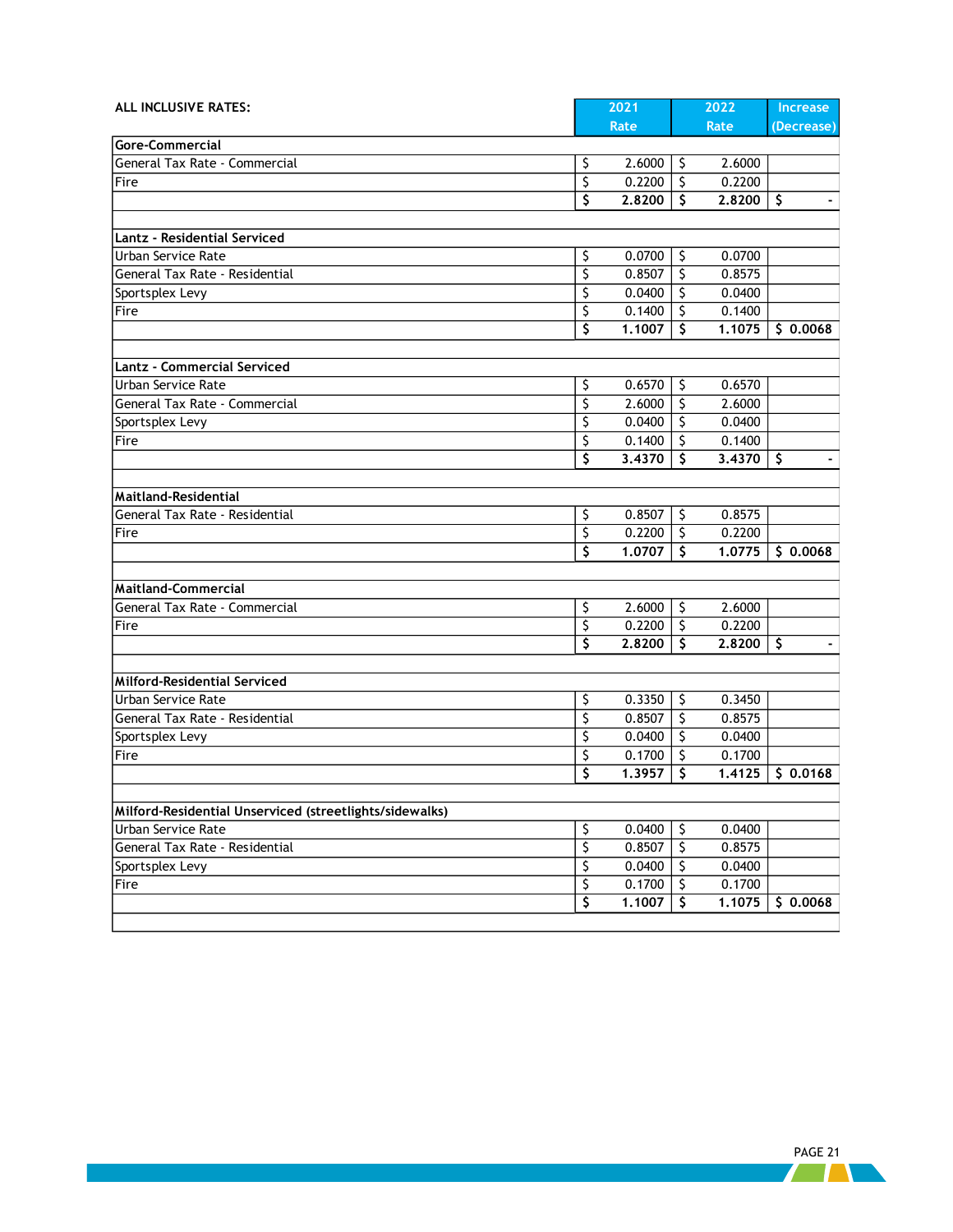| ALL INCLUSIVE RATES:                            |                          | 2021          |         | 2022   | Increase            |
|-------------------------------------------------|--------------------------|---------------|---------|--------|---------------------|
|                                                 |                          | Rate          |         | Rate   | (Decrease)          |
| Milford-Residential Unserviced (sidewalks only) |                          |               |         |        |                     |
| Urban Service Rate                              | \$                       | 0.0200        | \$      | 0.0200 |                     |
| General Tax Rate - Residential                  | \$                       | 0.8507        | \$      | 0.8575 |                     |
| Sportsplex Levy                                 | \$                       | 0.0400        | \$      | 0.0400 |                     |
| Fire                                            | \$                       | 0.1700        | \$      | 0.1700 |                     |
|                                                 | \$                       | 1.0807        | \$      | 1,0875 | \$0.0068            |
|                                                 |                          |               |         |        |                     |
| Milford-Commercial Serviced                     |                          |               |         |        |                     |
| Urban Service Rate                              | \$                       | 1.2000        | $\zeta$ | 1.2000 |                     |
| General Tax Rate - Commercial                   | \$                       | 2.6000        | ऽ       | 2.6000 |                     |
| Sportsplex Levy                                 | \$                       | 0.0400        | \$      | 0.0400 |                     |
| Fire                                            | \$                       | 0.1700        | \$      | 0.1700 |                     |
|                                                 | \$                       | 4.0100        | Ŝ       | 4.0100 | \$                  |
|                                                 |                          |               |         |        |                     |
| <b>Mt Uniacke-Residential</b>                   |                          |               |         |        |                     |
| General Tax Rate - Residential                  | \$                       | 0.8507        | -\$     | 0.8575 |                     |
| Fire                                            | \$                       | 0.1420        | $\zeta$ | 0.1420 |                     |
| <b>Mount Uniacke Recreation</b>                 | \$                       | 0.0070        | \$      | 0.0070 |                     |
| Safety Streetlights L10                         | \$                       | 0.0036        | \$      | 0.0038 |                     |
|                                                 | \$                       | 1.0033        | Ŝ       | 1.0103 | \$0.0070            |
|                                                 |                          |               |         |        |                     |
| <b>Mt Uniacke-Commercial</b>                    |                          |               |         |        |                     |
| General Tax Rate - Commercial                   | \$                       | 2.6000        | \$      | 2.6000 |                     |
| Fire                                            | \$                       | 0.1420        | \$      | 0.1420 |                     |
| Mount Uniacke Recreation                        | \$                       | 0.0070        | \$      | 0.0070 |                     |
| <b>Street Lights</b>                            | \$                       | 0.0200        | \$      | 0.0200 |                     |
|                                                 | \$                       | 2.7690        | \$      | 2.7690 | \$                  |
|                                                 |                          |               |         |        |                     |
| Nine Mile River-Residential                     |                          |               |         |        |                     |
| General Tax Rate - Residential                  | \$                       | 0.8507        | \$      | 0.8575 |                     |
| <b>Street Lights</b>                            | \$                       | 0.0200        | \$      | 0.0200 |                     |
| Sportsplex Levy                                 | \$                       | 0.0400        | $\zeta$ | 0.0400 |                     |
| Fire                                            | \$                       | 0.1700        | $\zeta$ | 0.1700 |                     |
|                                                 | \$                       | 1.0807        | \$      | 1.0875 | \$0.0068            |
| Noel-Residential                                |                          |               |         |        |                     |
| General Tax Rate - Residential                  | \$                       | $0.8507$ \$   |         | 0.8575 |                     |
| Fire                                            | $\overline{\mathcal{S}}$ | $0.2200$   \$ |         | 0.2200 |                     |
|                                                 | \$                       | 1.0707        | 5       | 1.0775 | \$0.0068            |
|                                                 |                          |               |         |        |                     |
| Noel-Commercial                                 |                          |               |         |        |                     |
| General Tax Rate - Commercial                   | \$                       | 2.6000        | -\$     | 2.6000 |                     |
| Fire                                            | \$                       | 0.2200        | l \$    | 0.2200 |                     |
|                                                 | \$                       | 2.8200        | -S      | 2.8200 | S<br>$\blacksquare$ |
|                                                 |                          |               |         |        |                     |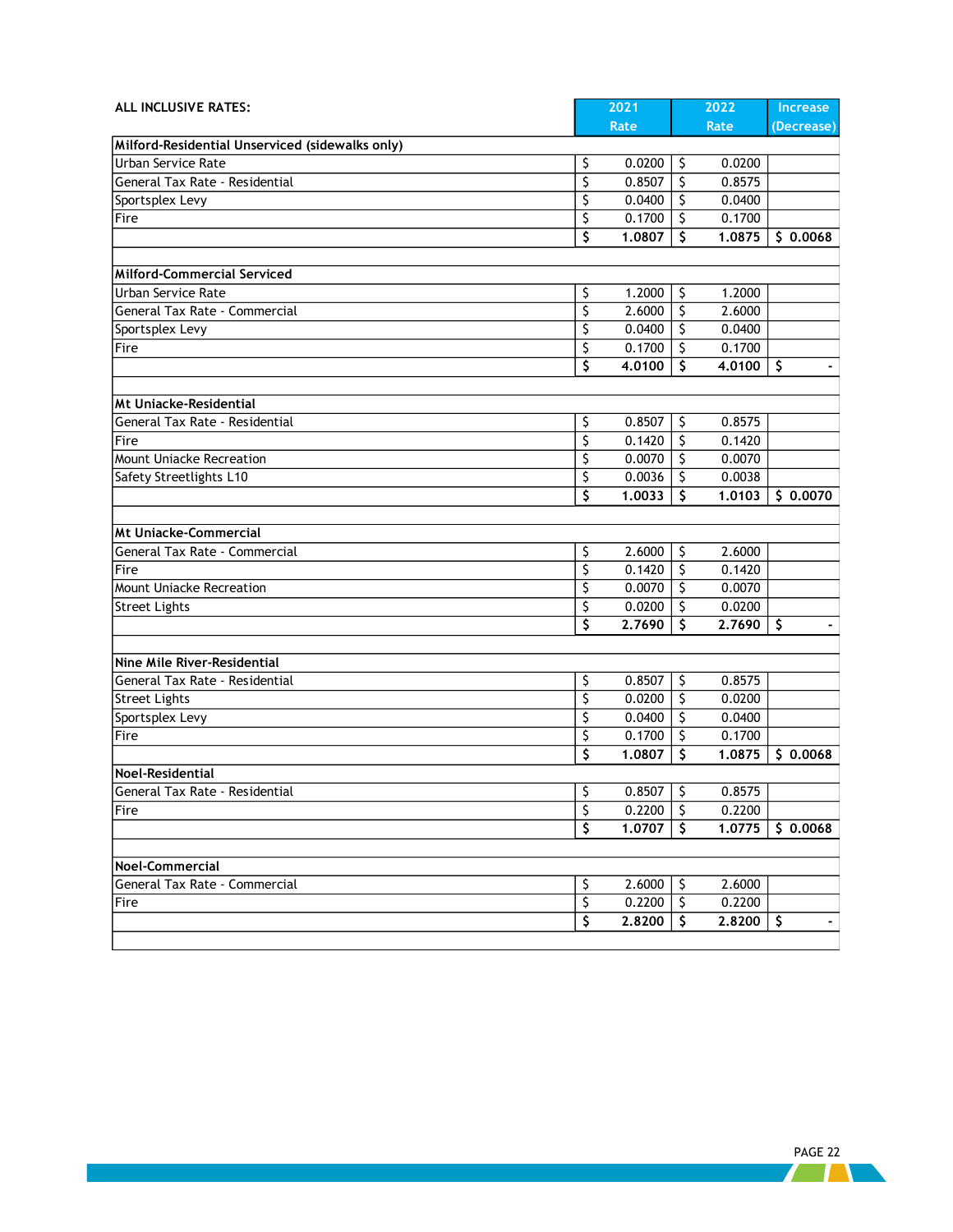| ALL INCLUSIVE RATES:                                                   |                         | 2021             |               | 2022             | Increase           |
|------------------------------------------------------------------------|-------------------------|------------------|---------------|------------------|--------------------|
|                                                                        |                         | Rate             |               | Rate             | (Decrease)         |
| Rawdon-Residential With Streetlights<br>General Tax Rate - Residential | \$                      | 0.8507           | \$            | 0.8575           |                    |
| Fire                                                                   | \$                      | 0.2300           | \$            | 0.2300           |                    |
| <b>Street Lights</b>                                                   | \$                      | 0.0430           | \$            | 0.0430           |                    |
|                                                                        | \$                      | 1.1237           | \$            | 1.1305           | \$0.0068           |
|                                                                        |                         |                  |               |                  |                    |
| Rawdon-Residential Without Streetlights                                |                         |                  |               |                  |                    |
| General Tax Rate - Residential                                         | \$                      | 0.8507           | \$            | 0.8575           |                    |
| Fire                                                                   | \$                      | 0.2300           | \$            | 0.2300           |                    |
|                                                                        | \$                      | 1,0807           | \$            | 1.0875           | \$0.0068           |
|                                                                        |                         |                  |               |                  |                    |
| Rawdon-Commercial With Streetlights                                    |                         |                  |               |                  |                    |
| General Tax Rate - Commercial                                          | \$                      | 2.6000           | -\$           | 2.6000           |                    |
| Fire                                                                   | \$                      | 0.2300           | \$            | 0.2300           |                    |
| <b>Street Lights</b>                                                   | \$                      | 0.0430           | $\zeta$       | 0.0430           |                    |
|                                                                        | \$                      | 2.8730           | \$            | 2.8730           | S.                 |
|                                                                        |                         |                  |               |                  |                    |
| Rawdon-Commercial Without Streetlights                                 |                         |                  |               |                  |                    |
| General Tax Rate - Commercial                                          | \$                      | 2.6000           | -S            | 2.6000           |                    |
| Fire                                                                   | \$                      | 0.2300           | \$            | 0.2300           |                    |
|                                                                        | $\overline{\mathsf{s}}$ | 2.8300           | Ŝ             | 2,8300           | S.                 |
|                                                                        |                         |                  |               |                  |                    |
| Shubenacadie-Residential Serviced                                      |                         |                  |               |                  |                    |
| <b>Urban Service Rate</b>                                              | \$                      | 0.1900           | \$            | 0.1900           |                    |
| General Tax Rate - Residential                                         | \$                      | 0.8507           | \$            | 0.8575           |                    |
| Water utility Deficit                                                  | \$                      | 0.0900           | \$            | 0.0210           |                    |
| Sportsplex Levy                                                        | \$                      | 0.0400           | \$            | 0.0400           |                    |
| Fire                                                                   | \$                      | 0.1700           | \$            | 0.1700           |                    |
|                                                                        | \$                      | 1.3407           | \$            | 1.2785           | \$ (0.0622)        |
|                                                                        |                         |                  |               |                  |                    |
| Shubenacadie-Residential Unserviced (streetlights/sidewalks)           |                         |                  |               |                  |                    |
| Urban Service Rate                                                     | \$                      | 0.0400           | \$            | 0.0400           |                    |
| General Tax Rate - Residential                                         | \$                      | 0.8507           | \$            | 0.8575           |                    |
| Sportsplex Levy                                                        | \$                      | 0.0400           | \$            | 0.0400           |                    |
| Fire                                                                   | \$                      | 0.1700           | \$            | 0.1700           |                    |
|                                                                        | \$                      | 1.1007           | \$            |                  | $1.1075$ \$ 0.0068 |
|                                                                        |                         |                  |               |                  |                    |
| Shubenacadie-Residential Unserviced (sidewalks only)                   |                         |                  |               |                  |                    |
| Urban Service Rate<br>General Tax Rate - Residential                   | \$<br>\$                | 0.0200<br>0.8507 | $\zeta$<br>\$ | 0.0200<br>0.8575 |                    |
| Sportsplex Levy                                                        | \$                      | 0.0400           | \$            | 0.0400           |                    |
| Fire                                                                   | \$                      | 0.1700           | \$            | 0.1700           |                    |
|                                                                        | \$                      | 1.0807           | \$            | 1.0875           | \$0.0068           |
|                                                                        |                         |                  |               |                  |                    |
| Shubenacadie-Commercial Serviced                                       |                         |                  |               |                  |                    |
| Urban Service Rate                                                     | \$                      | 0.6570           | S.            | 0.6570           |                    |
| General Tax Rate - Commercial                                          | \$                      | 2.6000           | \$            | 2.6000           |                    |
| Water utility Deficit                                                  | \$                      | 0.0900           | \$            | 0.0210           |                    |
| Sportsplex Levy                                                        | \$                      | 0.0400           | \$            | 0.0400           |                    |
| Fire                                                                   | \$                      | 0.1700           | \$            | 0.1700           |                    |
|                                                                        | \$                      | 3.5570           | \$            | 3,4880           | \$ (0.0690)        |
|                                                                        |                         |                  |               |                  |                    |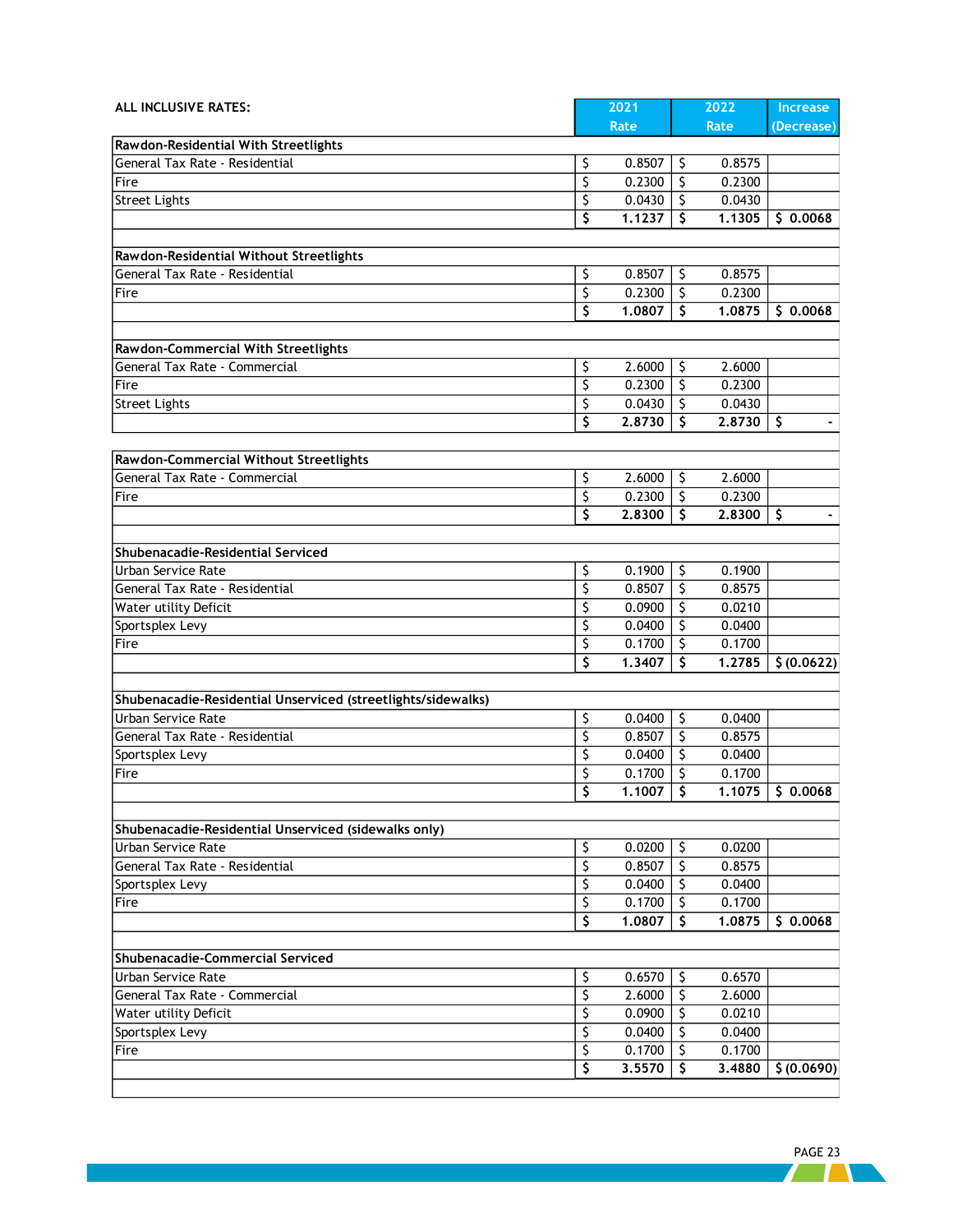## <span id="page-26-0"></span>**URBAN SERVICE RATES**

|                                    |         | 2021/2022 |              |    |               | 2022/2023               |               |  |
|------------------------------------|---------|-----------|--------------|----|---------------|-------------------------|---------------|--|
|                                    |         |           | Projection   |    | <b>Budget</b> |                         | <b>Budget</b> |  |
|                                    |         |           |              |    |               |                         |               |  |
| <b>Revenues</b>                    |         |           |              |    |               |                         |               |  |
| Residential Serviced Levy          | GL 4015 | \$        | 526,684      | \$ | 527,091       | \$                      | 573,821       |  |
| Wastewater Management Fee          | GL 4017 |           | 1,183,081    |    | 1,183,081     |                         | 1,221,959     |  |
| Differential Rate Shubie/Milford   | GL 4015 |           | 103,598      |    | 103,598       |                         | 116,226       |  |
| <b>Commercial Serviced Levy</b>    | GL 4015 |           | 541,055      |    | 536,601       |                         | 560,602       |  |
| Outside Serviced Area Levy         | GL 4015 |           | 31,380       |    | 31,396        |                         | 33,347        |  |
| Grant from Deed Transfer Tax       | GL 5825 |           | 400,000      |    | 400,000       |                         | 400,000       |  |
| Sewer Usage Revenue                | GL 5301 |           | 8,700        |    | 9,600         |                         | 8,300         |  |
| Sewer Hook-Up Revenue              | GL 5130 |           | 55,250       |    | 40,500        |                         | 44,500        |  |
| Federal Properties - Grant in Lieu | GL 4301 |           | 8,108        |    | 8,600         |                         | 7,900         |  |
| <b>Irving Servicing Agreement</b>  | GL 5426 |           | 130,312      |    | 136,191       |                         | 131,306       |  |
| Obligatory Infra Revenue           | GL 4815 |           | 125,000      |    | 125,000       |                         | 175,000       |  |
|                                    |         | \$        | 3,113,168    | \$ | 3,101,658     | \$                      | 3,272,961     |  |
| <b>Expenditures</b>                |         |           |              |    |               |                         |               |  |
| <b>Operating Costs</b>             |         | \$        | 1,831,266    | \$ | 1,830,221     | \$                      | 1,990,605     |  |
| <b>Professional Fees</b>           |         |           | 149,000      |    | 149,000       |                         | 110,000       |  |
| Streetlights Expense               |         |           | 50,037       |    | 47,175        |                         | 56,072        |  |
| Hydrant Expense                    |         |           | 547,285      |    | 547,285       |                         | 549,463       |  |
| Debt charges - Sidewalks           |         |           | 475,955      |    | 475,955       |                         | 449,644       |  |
| Debt charges - Sewers              |         |           | 146,938      |    | 146,938       |                         | 143,422       |  |
| Debt charges - Streetlights        |         |           | 36,170       |    | 36,170        |                         | 36,147        |  |
| Transfers to/(from) Reserves       |         |           | (131,086)    |    | (131,086)     |                         | (62, 392)     |  |
|                                    |         | \$        | 3,105,565    | \$ | 3,101,658     | $\overline{\mathsf{S}}$ | 3,272,961     |  |
|                                    |         |           |              |    |               |                         |               |  |
| <b>Operating (Income) Loss</b>     |         | \$        | $(7,603)$ \$ |    |               | \$                      |               |  |
|                                    |         |           |              |    |               |                         |               |  |

 PAGE 24 **All Development**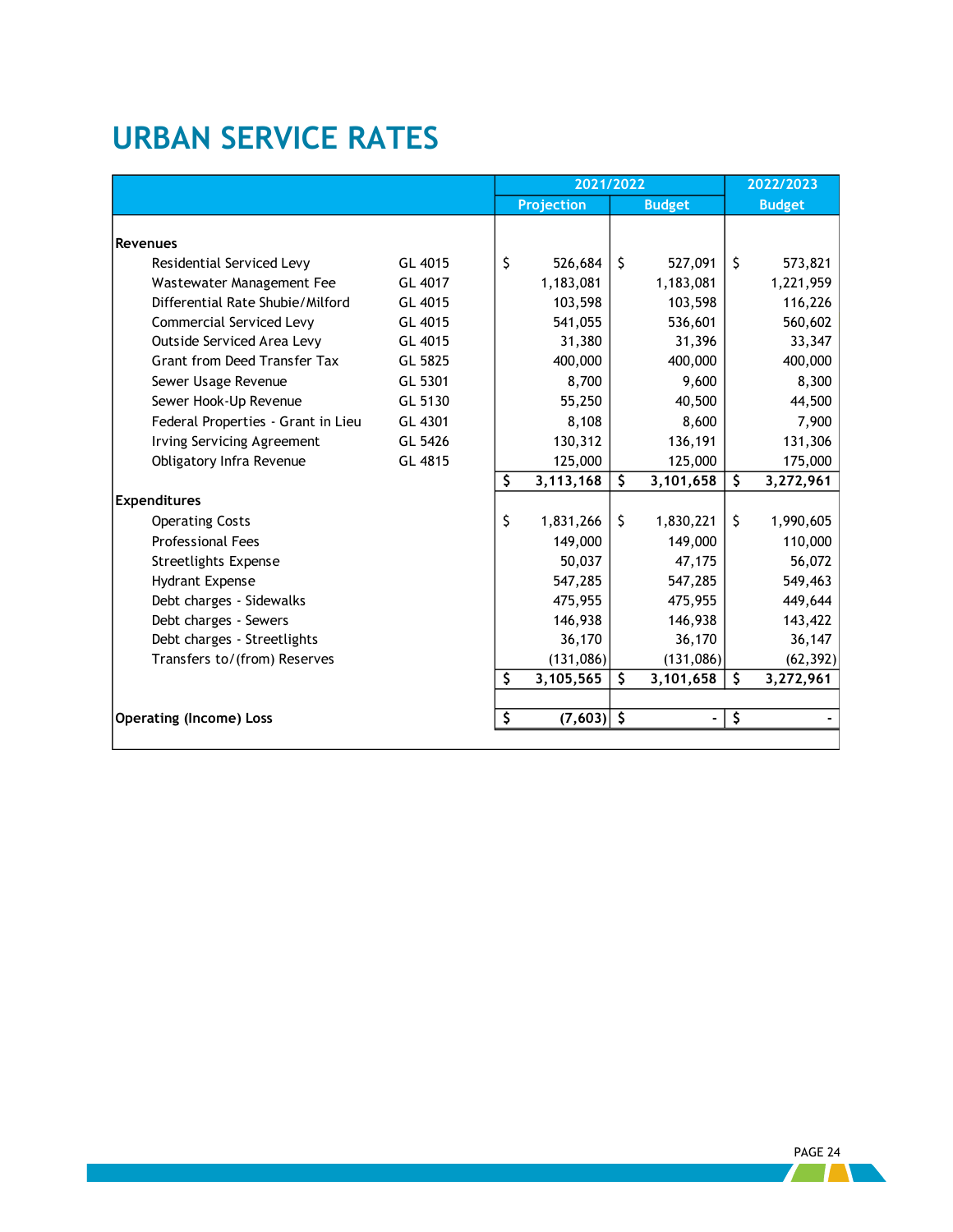|                                          |                 |              |                         | 2021/2022        |                  | 2022/2023                           |                  |
|------------------------------------------|-----------------|--------------|-------------------------|------------------|------------------|-------------------------------------|------------------|
| <b>ASSESSMENT VALUES AND RATES</b>       |                 | One ¢ Raises |                         | <b>USR Rates</b> | Increase/        |                                     | <b>USR Rates</b> |
|                                          |                 |              |                         |                  | (Decrease)       |                                     |                  |
| Residential Serviced Levy (R1-SR1-M1)    | \$              | 69,168       |                         |                  |                  |                                     |                  |
| Wastewater Management Fee                |                 |              | $\overline{\mathsf{S}}$ | 10               |                  | $\overline{\varsigma}$              | 10               |
| Commercial Serviced Levy (R2 & SR2)      | \$              | 8,382        |                         |                  |                  |                                     |                  |
| Milford/Shubenacadie (SW/SL-R4)          | \$              | 4,590        |                         |                  |                  |                                     |                  |
| Milford SW Only (R5)                     | \$              | 2,584        |                         |                  |                  |                                     |                  |
| Enfield/Elmsdale/Shubenacadie SW Only    | \$              | 4,910        |                         |                  |                  |                                     |                  |
| (R6)                                     |                 |              |                         |                  |                  |                                     |                  |
|                                          |                 |              |                         | 0.225            |                  |                                     |                  |
| Reg'l Residential Serviced Levy          | R <sub>1</sub>  |              | \$                      |                  |                  | \$<br>\$                            | 0.225            |
| Adjustment for Wastewater Fee            |                 |              | \$                      | (0.155)          |                  |                                     | (0.155)          |
| <b>Billable Regional Residential USR</b> |                 |              | \$                      | 0.070            |                  | $\overline{\mathsf{S}}$             | 0.070            |
| Shubie Residential Serviced Levy         | SR <sub>1</sub> |              | \$                      | 0.225            |                  | \$                                  | 0.225            |
| Shubie USR Surcharge                     |                 |              | \$                      | 0.120            |                  | \$                                  | 0.120            |
| <b>Adjustment for Wastewater Fee</b>     |                 |              | \$                      | (0.155)          |                  | \$                                  | (0.155)          |
| <b>Billable Shubie Residential USR</b>   |                 |              | $\overline{\varsigma}$  | 0.190            |                  | $\overline{\varsigma}$              | 0.190            |
|                                          |                 |              |                         |                  |                  |                                     |                  |
| Milford Residential Serviced Levy        | MR <sub>1</sub> |              | \$                      | 0.225            |                  | \$                                  | 0.225            |
| Milford USR Surcharge                    |                 |              | \$                      | 0.110            | $\zeta$<br>0.010 | $\overline{\varsigma}$              | 0.120            |
| <b>Adjustment for Wastewater Fee</b>     |                 |              | \$                      |                  |                  | $\overline{\varsigma}$              |                  |
| <b>Billable Milford Residential USR</b>  |                 |              | \$                      | 0.335            |                  | $\overline{\mathsf{s}}$             | 0.345            |
|                                          |                 |              |                         |                  |                  |                                     |                  |
| Reg'l & Shubie Commercial Serviced Levy  | R <sub>2</sub>  |              | \$                      | 1.200            |                  | \$                                  | 1.200            |
| Adjustment for Wastewater Fee            |                 |              | \$                      | (0.543)          |                  | \$                                  | (0.543)          |
| <b>Billable Regl/Shub Commercial USR</b> |                 |              | $\overline{\varsigma}$  | 0.657            |                  | $\overline{\boldsymbol{\varsigma}}$ | 0.657            |
|                                          |                 |              |                         |                  |                  |                                     |                  |
| Milford Commercial Serviced Levy         | MR <sub>2</sub> |              | $\overline{\varsigma}$  | 1.200            |                  | \$                                  | 1.200            |
| Adjustment for Wastewater Fee            |                 |              | $\overline{\varsigma}$  |                  |                  | $\overline{\varsigma}$              |                  |
| <b>Billable Milford Commercial USR</b>   |                 |              | $\overline{\xi}$        | 1.200            |                  | $\overline{\boldsymbol{\varsigma}}$ | 1.200            |
|                                          |                 |              |                         |                  |                  |                                     |                  |
| Urban Sidewalks & Streetlights - SW/SL   | R4              |              | \$                      | 0.040            |                  | \$                                  | 0.040            |
| Urban Sidewalks Rate - SW                | R <sub>5</sub>  |              | \$                      | 0.020            |                  | \$                                  | 0.020            |
| Urban Sidewalks Rate - SW                | R <sub>6</sub>  |              | \$                      | 0.020            |                  | $\overline{\boldsymbol{\varsigma}}$ | 0.020            |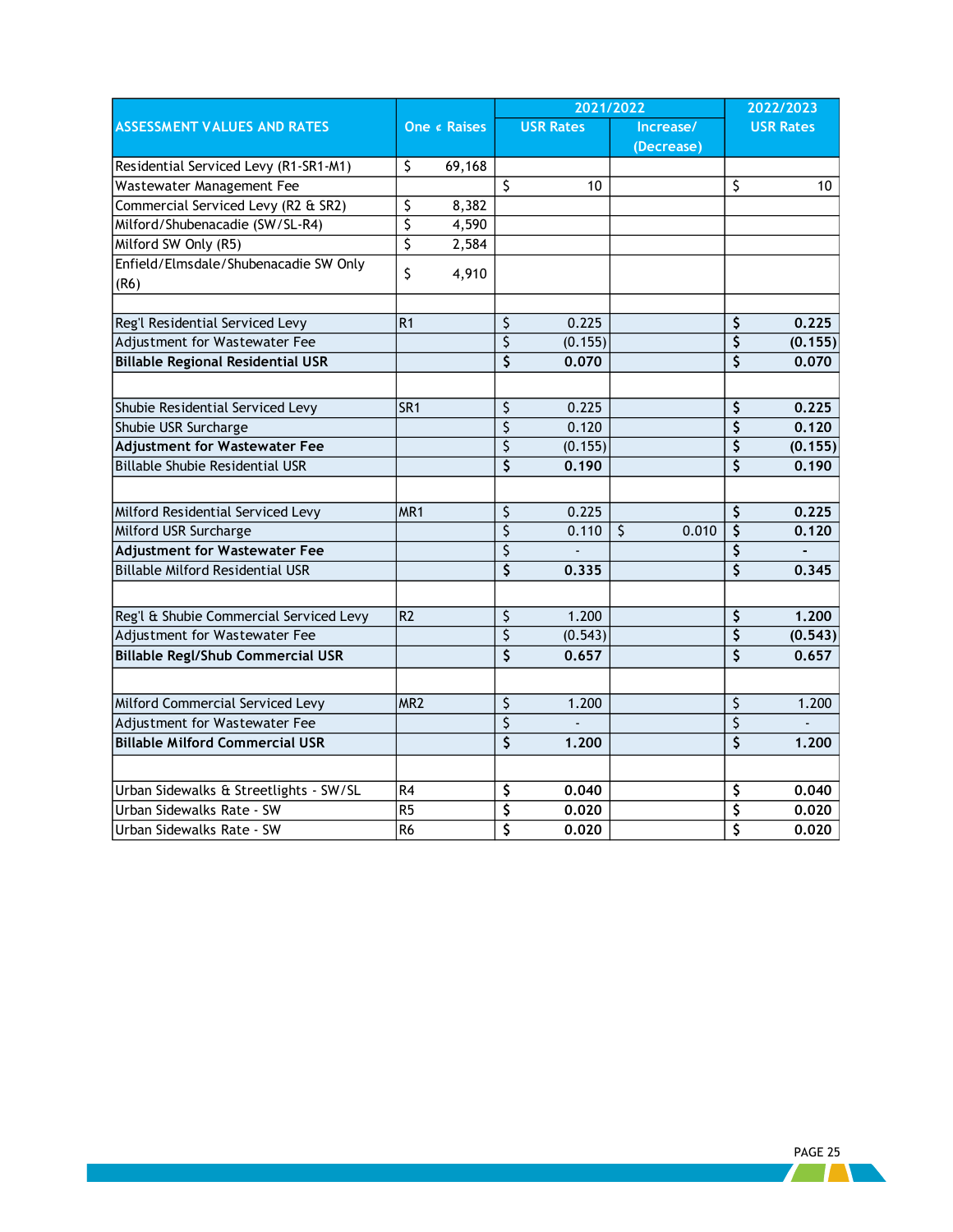#### <span id="page-28-0"></span>**URBAN SERVICE RATES**

The Urban Service Rate (USR) captures revenue and expenses for the entire corridor district, both fully and partially serviced areas. Services include streetlights, sidewalks, wastewater services and hydrants. The draft budget for 2022/2023 reflects no change for both the residential serviced rates and commercial serviced rates.

There are customers outside of the urban serviced area that are charged nominal rates for streetlight and sidewalk services. The budget for 2022/2023 was prepared with no changes to the rates:

- All residents in the Milford and Shubenacadie sidewalk and streetlight areas will be charged  $4¢$ , the same as 2021/2022.
- All residents in the corridor who pay for Sidewalks only will pay  $2¢$ , the same as 2021/2022.

In 2022, 40% of the Deed Transfer Tax (DTT) revenue collected by the Municipality of East Hants, to a maximum of \$400,000 which is budgeted, is to be granted to the USR.

#### <span id="page-28-1"></span>**WASTEWATER MANAGEMENT FEE**

In order to ensure equity in recovering wastewater processing costs, a charge for Wastewater Management was implemented in 2010/2011. The Wastewater Management Fee (WWMF) is charged on the water bills of USR customers in Shubenacadie, Elmsdale, Enfield and Lantz who are customers of the East Hants Water Utility. Customers are charged based on the total volume of water consumed. As USR customers in Milford do not have water bills, they do not pay the WWMF through water billing and instead continue to pay the USR with an equivalent charge on assessment for wastewater services.

In 2022, there is no change to the WWMF – the charge will be \$2.20 per cubic metre or \$10.00 per 1,000 gallons (Milford surcharge increased by  $1¢$ ).

#### <span id="page-28-2"></span>**OPERATING EXPENSES**

The wastewater system is a large part of the operating costs for the calculation of the Urban Service Rate. These systems receive 56% of what is known as "All Systems" expenses; the other 44% is charged to the Water Utilities. All other general operating costs are directly attributable to the consolidated wastewater system.

Fire protection costs are paid by the USR to the Water Utility. These rates are determined through the water utility rate setting process and are regulated by the Utility and Review Board. The fire protection costs have been set at \$549,463 (2021 Budget: \$547,285), based on the formula approved by the NSUARB.

#### <span id="page-28-3"></span>**DEBT CHARGES**

In 2022 there are refinancing debt charges affecting the Urban Service Rate calculation. The budget includes a proposed transfer of \$130,000 to continue with Council's approved plan to fund a Sidewalk Balloon Payment Fund in reserves. In 2022, \$60,400 of principal and interest savings from retired debt (paid in prior budgets) are also transferred to this fund. This will allow the USR to fund future sidewalk debt.

Council's approved plan to set aside funding to pay for lift station upgrades over a number of years has an associated \$104,000 worth of transfers to reserve in this budget. This annual amount is unchanged from 2018/2019 when the fund was established.

Council's approved plan to set aside funding in the amount of \$60,000 per year to pay for wastewater operating expenditures. This annual amount is unchanged from 2020/2021 when the fund was established.

and the second second second second second second second second second second second second second second second second second second second second second second second second second second second second second second seco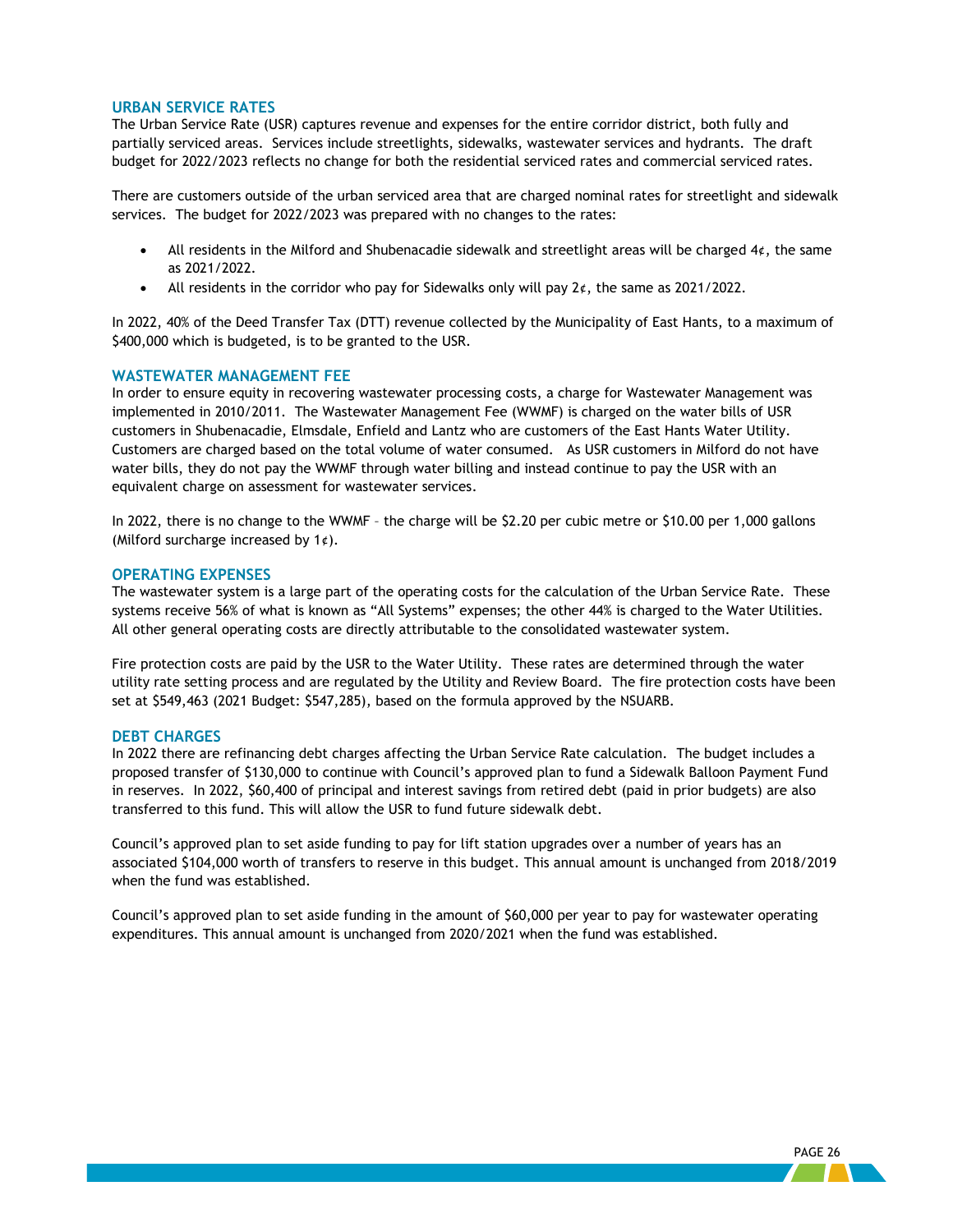# <span id="page-29-0"></span>**OTHER STREETLIGHT AREA RATES**

| <b>Enfield Grand Lake</b>                      | 2021/2022            |   |                | 2022/2023     |             |  |
|------------------------------------------------|----------------------|---|----------------|---------------|-------------|--|
| <b>Streetlights</b>                            | <b>Projection</b>    |   | <b>Budget</b>  | <b>Budget</b> |             |  |
| <b>Revenues</b>                                |                      |   |                |               |             |  |
| Area rate revenue (GL 4015)                    | \$<br>$(28, 663)$ \$ |   | $(28,690)$ \$  |               | (31, 194)   |  |
| <b>Expenditures</b>                            |                      |   |                |               |             |  |
| Power, Maintenance, Insurance & Debt           | 22,558               | S | 24,733         |               | 26,207      |  |
| Transfer to (from) reserves                    | 6,105                |   | 3,957          |               | 4,987       |  |
| <b>Operating (income) loss</b>                 |                      |   | $\blacksquare$ |               |             |  |
| <b>Assessment Values and Rates</b>             | 2021                 |   | 2021           |               | 2022        |  |
| Assessment - Enfield Horne Settlement          | 159,238,889          | S | 159,388,800    |               | 173,301,700 |  |
| R <sub>3</sub> Rate - Enfield Horne Settlement | 0.018                | S | 0.018          |               | 0.018       |  |

| <b>Mount Uniacke</b>                 | 2021/2022         |   | 2022/2023      |  |               |
|--------------------------------------|-------------------|---|----------------|--|---------------|
| <b>Park/Subdivision</b>              | <b>Projection</b> |   | <b>Budget</b>  |  | <b>Budget</b> |
| <b>Revenues</b>                      |                   |   |                |  |               |
| Area rate revenue (GL 4015)          | $(4,898)$ \$      |   | $(4,892)$ \$   |  | (5,907)       |
| <b>Expenditures</b>                  |                   |   |                |  |               |
| Power, Maintenance, Insurance & Debt | 3,364             |   | 3,752          |  | 5,021         |
| Transfer to (from) reserves          | 1,534             |   | 1,140          |  | 886           |
| <b>Operating (income) loss</b>       |                   |   | $\blacksquare$ |  |               |
| <b>Assessment Values and Rates</b>   | 2021              |   | 2021           |  | 2022          |
| Assessment - Mount Uniacke           | 24,490,000        | S | 24,460,700     |  | 29,534,900    |
| L9 Rate - Mount Uniacke              | 0.020             |   | 0.020          |  | 0.020         |

| <b>Mount Uniacke</b>                 |    | 2021/2022         |               | 2022/2023      |  |               |  |
|--------------------------------------|----|-------------------|---------------|----------------|--|---------------|--|
| <b>Safety Lights</b>                 |    | <b>Projection</b> | <b>Budget</b> |                |  | <b>Budget</b> |  |
| <b>Revenues</b>                      |    |                   |               |                |  |               |  |
| Area rate revenue (GL 4015)          | \$ | (12, 479)         |               | $(12, 463)$ \$ |  | (14, 865)     |  |
| <b>Expenditures</b>                  |    |                   |               |                |  |               |  |
| Power, Maintenance, Insurance & Debt |    | 10,617            |               | 12,551         |  | 14,944        |  |
| Transfer to (from) reserves          |    | 1,862             |               | $(88)$   \$    |  | (79)          |  |
| <b>Operating (income) loss</b>       |    |                   |               | ۰.             |  |               |  |
| <b>Assessment Values and Rates</b>   |    | 2021<br>2021      |               |                |  | 2022          |  |
| Assessment - Mount Uniacke           |    | 346,638,889       |               | 346, 207, 200  |  | 391, 173, 700 |  |
| L10 Rate - Mount Uniacke             |    | 0.0036            |               | 0.0036         |  | 0.0038        |  |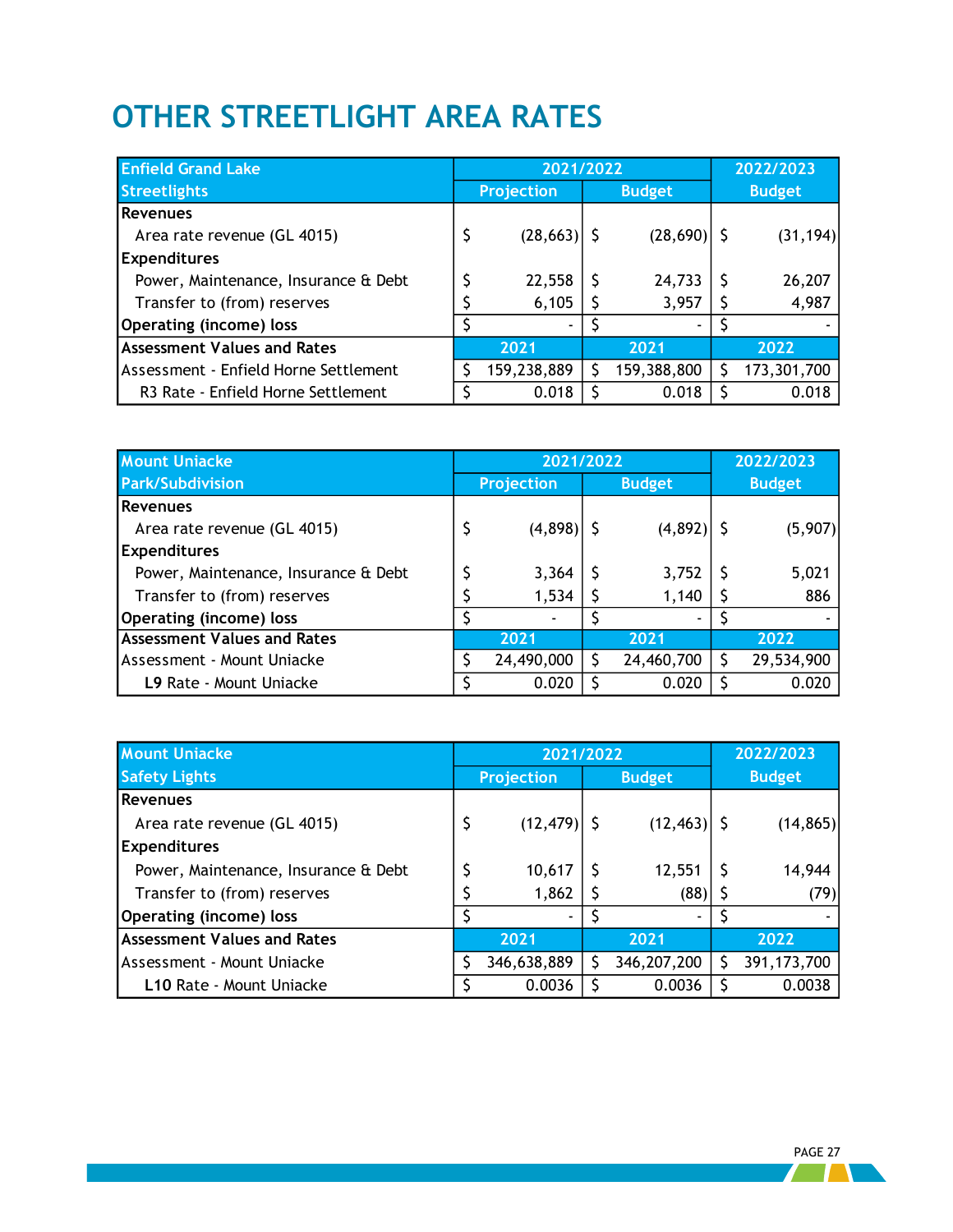# <span id="page-30-0"></span>**OTHER STREETLIGHT AREA RATES (CONTINUED)**

| <b>Nine Mile River</b>               | 2021/2022         |   | 2022/2023     |               |             |  |
|--------------------------------------|-------------------|---|---------------|---------------|-------------|--|
| <b>Streetlights</b>                  | <b>Projection</b> |   | <b>Budget</b> | <b>Budget</b> |             |  |
| <b>Revenues</b>                      |                   |   |               |               |             |  |
| Area rate revenue (GL 4015)          | \$<br>(37, 684)   |   | $(37,651)$ \$ |               | (41, 391)   |  |
| <b>Expenditures</b>                  |                   |   |               |               |             |  |
| Power, Maintenance, Insurance & Debt | \$<br>37,215      |   | 37,424        |               | 39,886      |  |
| Transfer to (from) reserves          | 469               |   | 227           |               | 1,505       |  |
| <b>Operating (income) loss</b>       |                   |   | ۰             |               |             |  |
| <b>Assessment Values and Rates</b>   | 2021              |   | 2021          |               | 2022        |  |
| Assessment - Nine Mile River         | 188,420,000       | S | 188,257,400   |               | 206,954,900 |  |
| LN9 Rate - Nine Mile River           | 0.020             |   | 0.020         |               | 0.020       |  |

| <b>Rawdon</b>                        | 2021/2022          |           | 2022/2023      |               |           |  |
|--------------------------------------|--------------------|-----------|----------------|---------------|-----------|--|
| <b>Streetlights</b>                  | <b>Projection</b>  |           | <b>Budget</b>  | <b>Budget</b> |           |  |
| <b>Revenues</b>                      |                    |           |                |               |           |  |
| Area rate revenue (GL 4015)          | \$<br>$(3,536)$ \$ |           | $(3,536)$ \$   |               | (3,733)   |  |
| <b>Expenditures</b>                  |                    |           |                |               |           |  |
| Power, Maintenance, Insurance & Debt | 2,232              |           | 3,151          |               | 3,292     |  |
| Transfer to (from) reserves          | 1,304              |           | 385            |               | 441       |  |
| <b>Operating (income) loss</b>       | -                  |           | $\blacksquare$ |               |           |  |
| <b>Assessment Values and Rates</b>   | 2021               |           | 2021           |               | 2022      |  |
| Assessment - Rawdon                  | 8,223,256          | 8,223,000 |                |               | 8,681,900 |  |
| L8 Rate - Rawdon                     | 0.043              |           | 0.043          |               | 0.043     |  |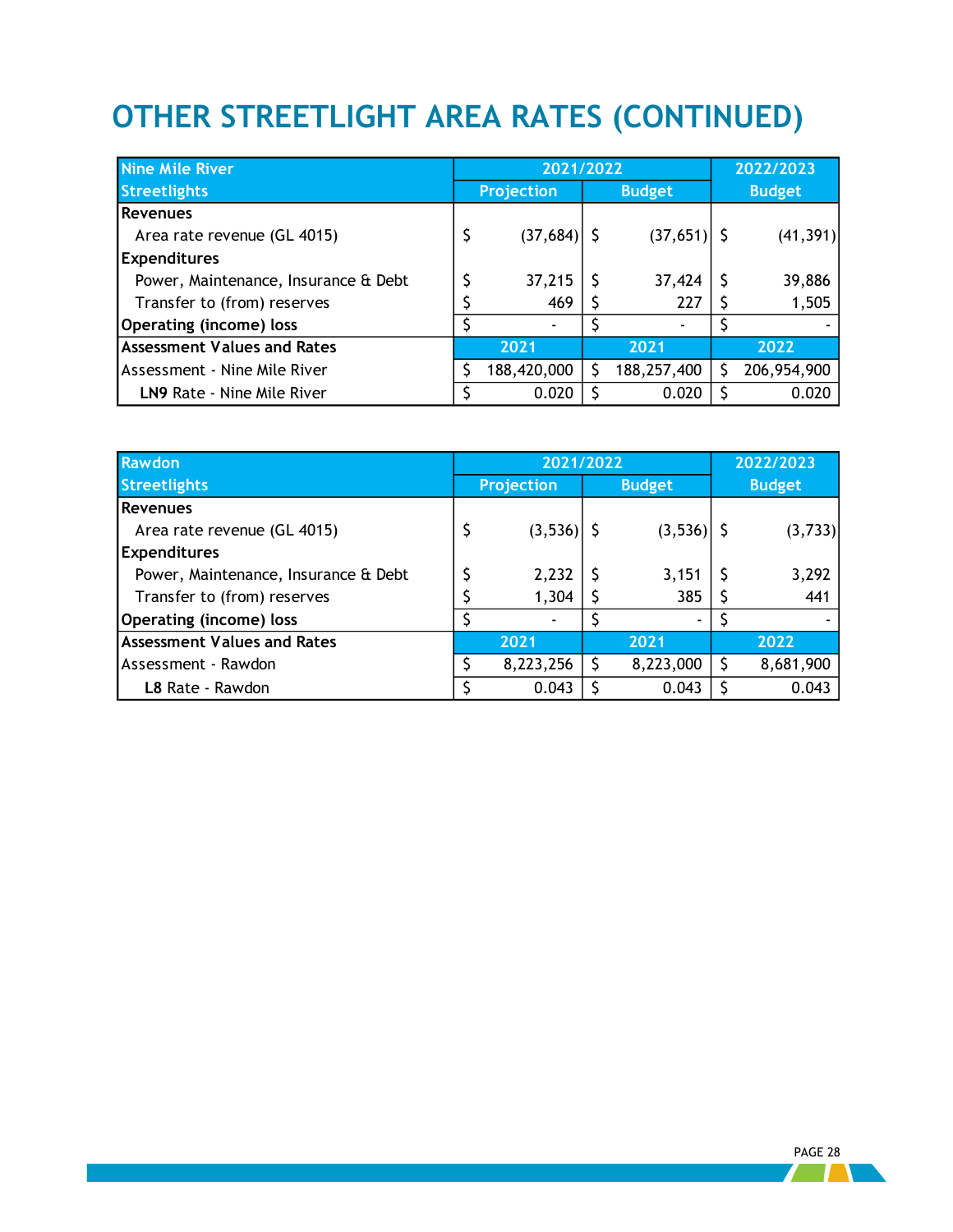| <b>Department</b>    | <b>Work Order</b><br># |    | <b>Estimated Assessment</b><br>22/23 as per Simulation | <b>Estimated</b><br><b>Levy 22/23</b> |    | <b>Actual Levy</b><br>21/22 |    | Difference in<br>Levy 21/22 &<br>22/23 | <b>Fire Levy Code</b> | <b>Estimated</b><br><b>Rate 22/23</b> | <b>Actual Rate</b><br>21/22 |
|----------------------|------------------------|----|--------------------------------------------------------|---------------------------------------|----|-----------------------------|----|----------------------------------------|-----------------------|---------------------------------------|-----------------------------|
| Enfield              | 100000134              | Ś  | 455,998,800                                            | \$547,199                             | Ś  | 504,378                     | S. | 42,821                                 | K1                    | 0.12                                  | 0.12                        |
| Elmsdale             | 100000135              | \$ | 320,752,400                                            | \$449,053                             | Ś  | 414,569                     | S. | 34,484                                 | K2                    | 0.14                                  | 0.14                        |
| Lantz                | 100000136              | \$ | 202,460,900                                            | \$283,445                             | \$ | 252,733                     | S. | 30,712                                 | K3                    | 0.14                                  | 0.14                        |
| Milford              | 100000137              | \$ | 95,015,500                                             | \$161,526                             | Ś. | 150,560                     | S. | 10,966                                 | K4                    | 0.17                                  | 0.17                        |
| Shubenacadie         | 100000138              | \$ | 136,799,900                                            | \$232,560                             | \$ | 219,434                     | S. | 13,126                                 | K5                    | 0.17                                  | 0.17                        |
| Maitland             | 100000139              | \$ | 52,253,400                                             | \$114,957                             | \$ | 106,067                     | S  | 8,890                                  | Κ6                    | 0.22                                  | 0.22                        |
| Noel                 | 100000140              | Ś  | 57,723,300                                             | \$126,991                             | Ś. | 116,930                     | Š. | 10,061                                 | K7                    | 0.22                                  | 0.22                        |
| Walton               | 100000141              | \$ | 18,228,000                                             | \$40,102                              | \$ | 36,801                      | S  | 3,302                                  | K8                    | 0.22                                  | 0.22                        |
| Gore                 | 100000142              | \$ | 41,446,700                                             | \$91,183                              | \$ | 83,476                      | S  | 7,707                                  | G <sub>1</sub>        | 0.22                                  | 0.22                        |
| Kennetcook           | 100000143              | \$ | 47,647,200                                             | \$104,824                             | \$ | 97,293                      | Ś. | 7,531                                  | G <sub>2</sub>        | 0.22                                  | 0.22                        |
| Nine Mile River      | 100000144              | \$ | 111,335,400                                            | \$189,270                             | \$ | 173,169                     | S. | 16,101                                 | G3                    | 0.17                                  | 0.17                        |
| Rawdon               | 100000145              | Ś  | 66,125,400                                             | \$152,088                             | \$ | 141,483                     | S. | 10,605                                 | G4                    | 0.23                                  | 0.23                        |
| <b>Mount Uniacke</b> | 100000146              | \$ | 426,261,000                                            | \$605,291                             | \$ | 532,973                     | S. | 72,318                                 | G5                    | 0.142                                 | 0.142                       |
| Brooklyn             | 100000147              | \$ | 27,523,400                                             | \$60,551                              | \$ | 54,151                      | S  | 6,400                                  | G6                    | 0.22                                  | 0.22                        |
| <b>TOTAL</b>         |                        |    |                                                        | \$3,159,040                           | \$ | 2,884,017                   | S. | 275,023                                |                       |                                       |                             |

## <span id="page-31-0"></span>**FIRE DEPARTMENT AREA RATES**

All rates remain unchanged in the 2022/2023 budget.

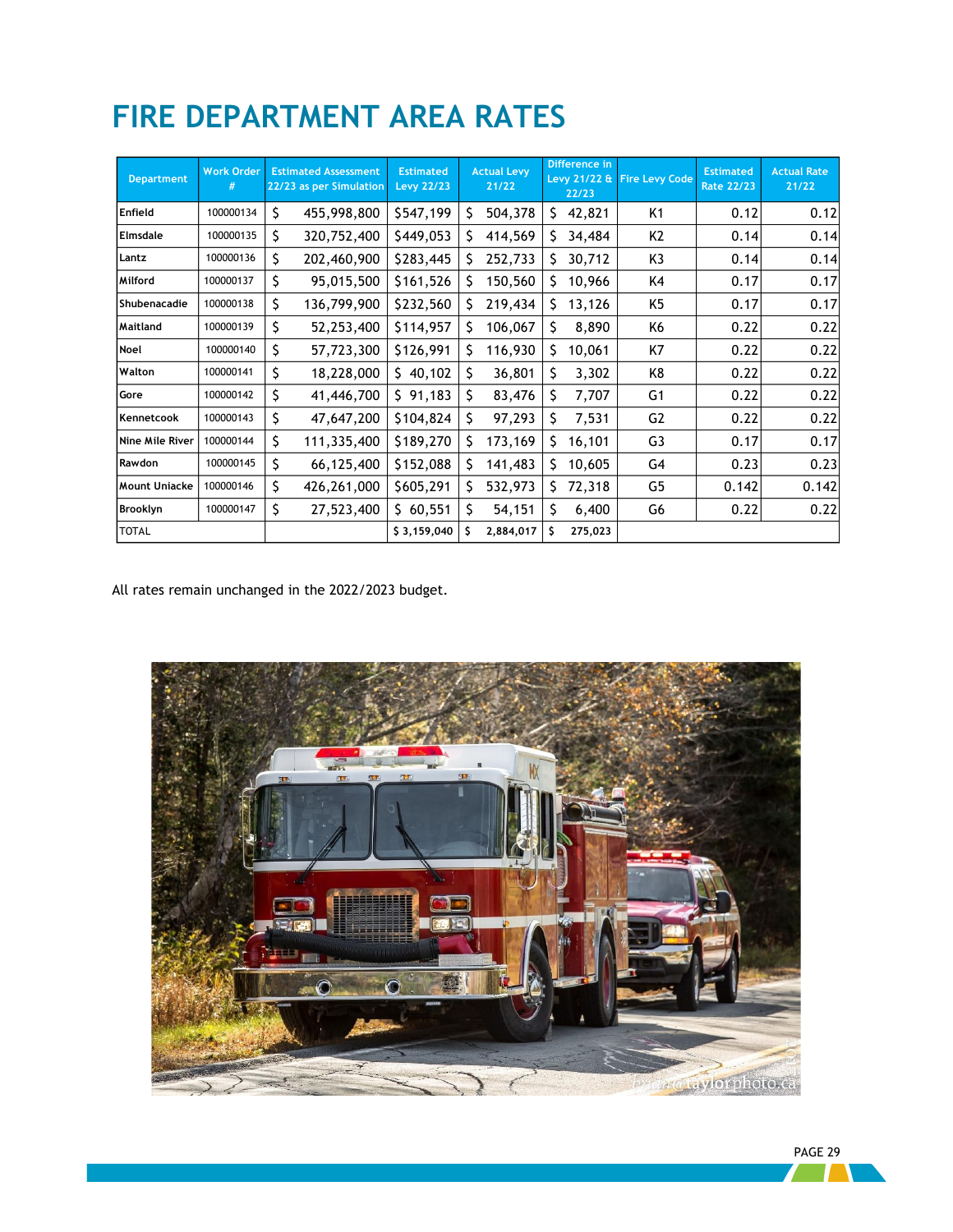## **SPORTSPLEX REVENUE & EXPENSES**

| <b>SPORTSPLEX</b>                                                                                                                                                                                  |          | 2021/2022                                     | 2021/2022                              |                                           | 2022/2023<br><b>Budget</b> |                                                                    |
|----------------------------------------------------------------------------------------------------------------------------------------------------------------------------------------------------|----------|-----------------------------------------------|----------------------------------------|-------------------------------------------|----------------------------|--------------------------------------------------------------------|
| 4030 SPORTSPLEX AREA RATE<br>5031 PROGRAM REVENUE (TAXABLE)<br>4810 CASH OVER/SHORT<br>5020 FUNDRAISING & DONATIONS<br><b>SALE OF SERVICES</b>                                                     | \$<br>\$ | <b>Projection</b><br>(460, 313)<br>(460, 313) | Ş<br>\$                                | <b>Budget</b><br>(460, 193)<br>(460, 193) | S.                         | (501, 426)<br>(1,027,459)<br>195<br>(217, 263)<br>(1,745,953)      |
| 5040 FACILITY RENTALS<br>5046 PRODUCT SALES (TAXABLE)<br>5426 MISCELLANEOUS REVENUE<br><b>REVENUE FROM OWN SOURCES</b><br>*                                                                        | \$<br>\$ |                                               | \$<br>\$<br>\$                         |                                           |                            | (39, 584)<br>(109, 476)<br>(3, 431)<br>(152, 491)                  |
| <b>** REVENUES</b>                                                                                                                                                                                 | \$       | (460, 313)                                    | \$                                     | (460, 193)                                | \$                         | (1,898,444)                                                        |
| SALARIES/HONORARIUMS & BENEFITS                                                                                                                                                                    | \$       |                                               | Ş                                      |                                           | S                          | 533,020                                                            |
| 8010 OPERATIONAL MATERIALS/SUPPLIES<br>6075 OFFICE SUPPLIES<br><b>SUPPLIES</b>                                                                                                                     | S<br>\$  |                                               | Ş<br>\$<br>\$                          |                                           | \$<br>\$                   | 13,897<br>6,749<br>20,646                                          |
| 7115 INVENTORY / GOODS FOR RESALE<br>8035 PROGRAMS MATERIALS/SUPPLIES<br>6100 ADVERTISING<br>6115 TELEPHONE<br>6150 INSURANCE<br>8137 BAD DEBT EXPENSE<br>$\ast$<br><b>OTHER OPERATIONAL COSTS</b> |          |                                               | \$<br>\$<br>\$<br>\$<br>\$<br>\$<br>\$ |                                           |                            | 59,578<br>166,900<br>3,150<br>14,640<br>63,728<br>2,500<br>310,496 |
| 8050 SNOW REMOVAL<br>8055 JANITORIAL<br>8100 PROFESSIONAL SERVICES<br>☀<br><b>SERVICES ACQUIRED</b>                                                                                                | Ś        |                                               | \$<br>\$<br>\$<br>\$                   |                                           | Ś                          | 35,000<br>20,365<br>13,760<br>69,125                               |
| <b>VEHICLES</b>                                                                                                                                                                                    | \$       |                                               | \$                                     |                                           | S                          | 32,798                                                             |
| 6175 HEATING FUEL<br>6180 POWER<br>6185 WATER<br>7040 BLDG REPAIRS & MAINT<br>7105 PLANT & EQUIPMENT MAINTENANCE<br>*<br><b>BUILDINGS/PLANTS/PROPERTY</b>                                          |          |                                               | \$<br>\$<br>\$                         |                                           |                            | 31,808<br>322,820<br>14,256<br>34,718<br>15,344<br>418,946         |
| 8160 DONATIONS TO CHARITY<br>$\star$<br><b>GRANTS TO GROUPS</b>                                                                                                                                    | \$<br>\$ |                                               | \$                                     |                                           | \$                         | 1,055<br>1,055                                                     |
| 9620 APPROP SRF OP<br>9620 APPROP SPORTSPLEX<br>$\star$<br><b>TRANSFERS TO OWN RESERVES</b>                                                                                                        | Ş        | 163,199<br>163,199                            | Ş<br>\$                                | 163,079<br>163,079                        | \$                         | 148,595<br>10,932<br>159,527                                       |
| 9116 INTEREST ON SPORTSPLEX DEBT<br>9226 DEBENTURE ISSUANCE COSTS<br>9229 PRINCIPAL ON SPORTSPLEX DEBT<br>*<br><b>FISCAL SERVICES/DEBT</b>                                                         | \$       | 122,680<br>2,865<br>171,569<br>297,114        | Ş<br>\$<br>\$<br>\$                    | 122,680<br>2,865<br>171,569<br>297,114    | \$<br>\$<br>\$.            | 117,092<br>2,543<br>233,196<br>352,831                             |
| ** EXPENSES                                                                                                                                                                                        | \$       | 460,313                                       | \$                                     | 460,193                                   | \$                         | 1,898,444                                                          |
| <b>*** TOTAL EXPENDITURE (REVENUE)</b>                                                                                                                                                             | \$       |                                               | \$                                     |                                           | Ş                          |                                                                    |

PAGE 30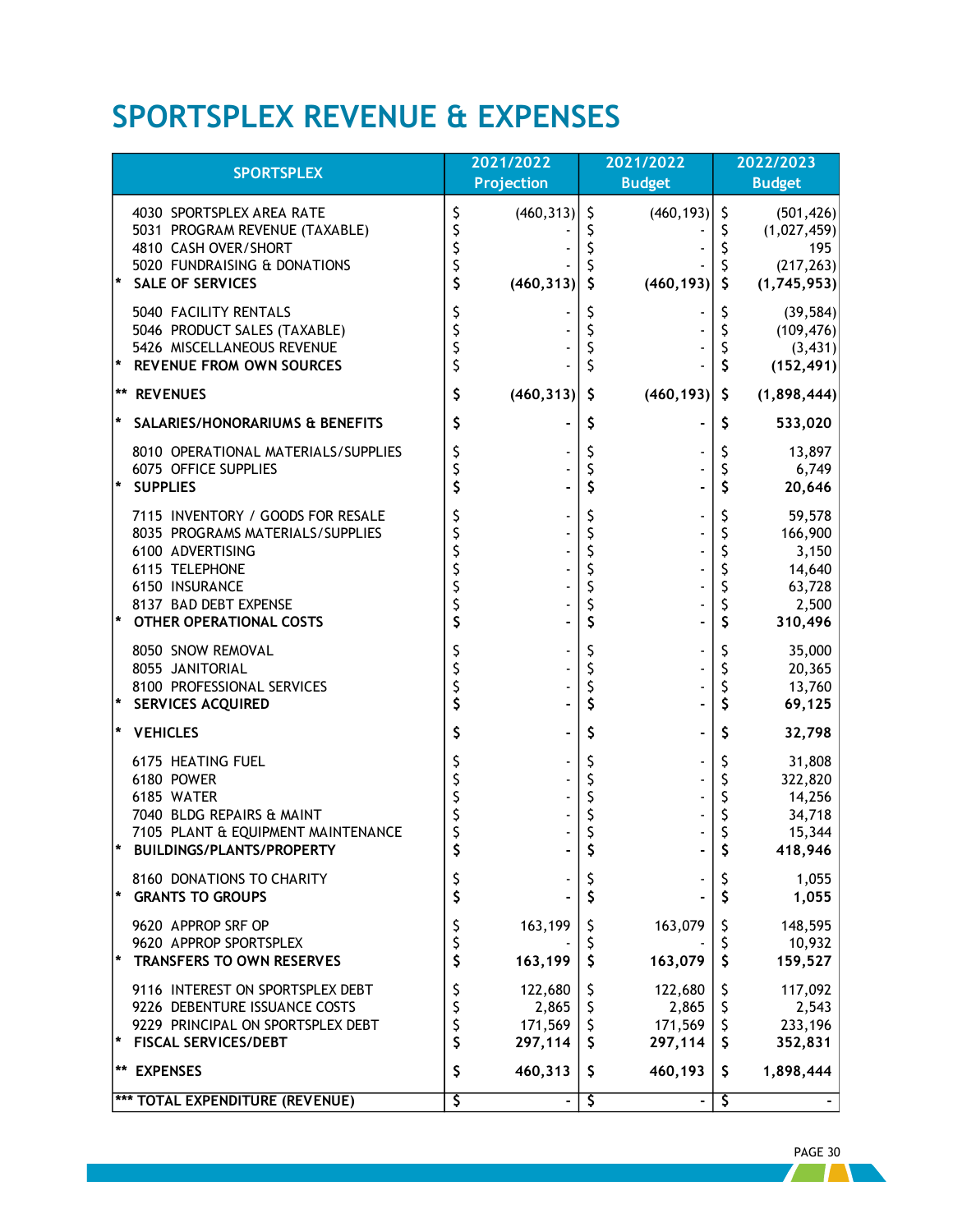## <span id="page-33-0"></span>**NON-DEPARTMENTAL REVENUE & EXPENSES**

### <span id="page-33-1"></span>**GENERAL REVENUE**

| <b>GENERAL REVENUE</b>                 | 2021/2022 |                   |         | 2021/2022           | 2022/2023    |                |  |  |
|----------------------------------------|-----------|-------------------|---------|---------------------|--------------|----------------|--|--|
|                                        |           | <b>Projection</b> |         | <b>Budget</b>       |              | <b>Budget</b>  |  |  |
|                                        |           |                   |         |                     |              |                |  |  |
| 4000 RESIDENTIAL TAXES                 | \$        | (14, 489, 010)    | \$      | $(14, 492, 738)$ \$ |              | (16,088,195)   |  |  |
| 4001 COMMERCIAL TAXES                  | \$        | (3,888,078)       | \$      | $(3,887,965)$ \$    |              | (3,786,341)    |  |  |
| 4002 RESOURCE TAXES                    | \$        | $(467, 171)$ \$   |         | $(468, 599)$ \$     |              | (487, 496)     |  |  |
| 4010 FOREST PROPERTY                   | \$        | $(23, 151)$ \$    |         | $(23, 151)$ \$      |              | (23, 151)      |  |  |
| 4012 FOREST PROPERTY                   | \$        | (44, 362)         | \$      | $(44, 444)$ \$      |              | (43, 942)      |  |  |
| 4015 OTHER AREA RATES                  | \$        | $(36,980)$ \$     |         | $(37,019)$ \$       |              | (9, 162)       |  |  |
| 4018 WIND FARM TAX                     | \$        | $(82, 202)$ \$    |         | $(82, 202)$ \$      |              | (83, 024)      |  |  |
| 4030 EAST HANTS SPORTSPLEX LEVY        | \$        | (460, 313)        | \$      | $(460, 193)$ \$     |              | (501, 426)     |  |  |
| 4070 MTT GRANT                         | \$        | $(106, 124)$ \$   |         | $(110,000)$ \$      |              | (106,000)      |  |  |
| 4090 DEED TRANSFER TAX                 | \$        | (2,800,000)       | \$      | $(1,575,000)$ \$    |              | (1,600,000)    |  |  |
| 4110 FRONTAGE CHARGES                  | \$        | (17, 361)         | \$      | $(17,361)$ \$       |              | (13, 861)      |  |  |
| 4850 WASTE TRANSFER DU FEE             | \$        | (2, 295, 040)     | \$      | $(2,297,680)$ \$    |              | (2,346,520)    |  |  |
| 4351 NOVA SCOTIA POWER                 | \$        | $(2,997)$ \$      |         | $(2,850)$ \$        |              | (2,950)        |  |  |
| 5555 HST OFFSET PAYMENT                | \$        | (133,057)         | \$      | $(99,070)$ \$       |              | (90, 100)      |  |  |
| $\pmb{\ast}$<br><b>TAXES</b>           | \$        | (24, 845, 846)    | \$.     | (23, 598, 272)      | $\mathsf{S}$ | (25, 182, 168) |  |  |
|                                        |           |                   |         |                     |              |                |  |  |
| 4300 CROWN LANDS GRANT IN LIEU         | \$        | (44, 668)         | \$      | $(44, 668)$ \$      |              | (44, 668)      |  |  |
| 4301 FEDERAL PROPERTY - GRANT IN LIEU  | \$        | (35, 934)         | $\zeta$ | (37, 100)           | $\zeta$      | (34,900)       |  |  |
| 4320 PROVINCIAL PROPERTY GRANT IN LIEU | \$        | $(131, 729)$ \$   |         | $(133, 684)$ \$     |              | (131, 729)     |  |  |
| $\star$<br><b>GRANTS IN LIEU</b>       | \$        | (212, 331)        | \$      | $(215, 452)$ \$     |              | (211, 297)     |  |  |
|                                        |           |                   |         |                     |              |                |  |  |
| 4360 ADMINISTRATION FEES               | \$        | (464, 647)        | \$      | (514, 356)          | \$           | (579, 321)     |  |  |
| 4361 NSF FEES                          | \$        | (250)             | \$      | (400)               | \$           | (250)          |  |  |
| 5031 PROGRAM REVENUE (TAXABLE)         | \$        |                   | \$      |                     | \$           | (1,027,459)    |  |  |
| <b>4700 TAX CERTIFICATES</b>           | \$        | (48, 224)         | \$      | (37, 100)           | \$           | (40,000)       |  |  |
| 4751 RECORDS INQUIRIES                 | \$        | (71, 928)         | \$      | (73, 200)           | \$           | (70,000)       |  |  |
| 4810 CASH OVER/SHORT                   | \$        | 11                | \$      |                     |              |                |  |  |
| 5020 SPONSORSHIPS/DONATIONS            | \$        |                   | Ś       | (1,000)             | \$           | (218, 263)     |  |  |
| *<br><b>SALE OF SERVICES</b>           | \$        | (585, 038)        | \$      | $(626, 056)$ \$     |              | (1, 935, 293)  |  |  |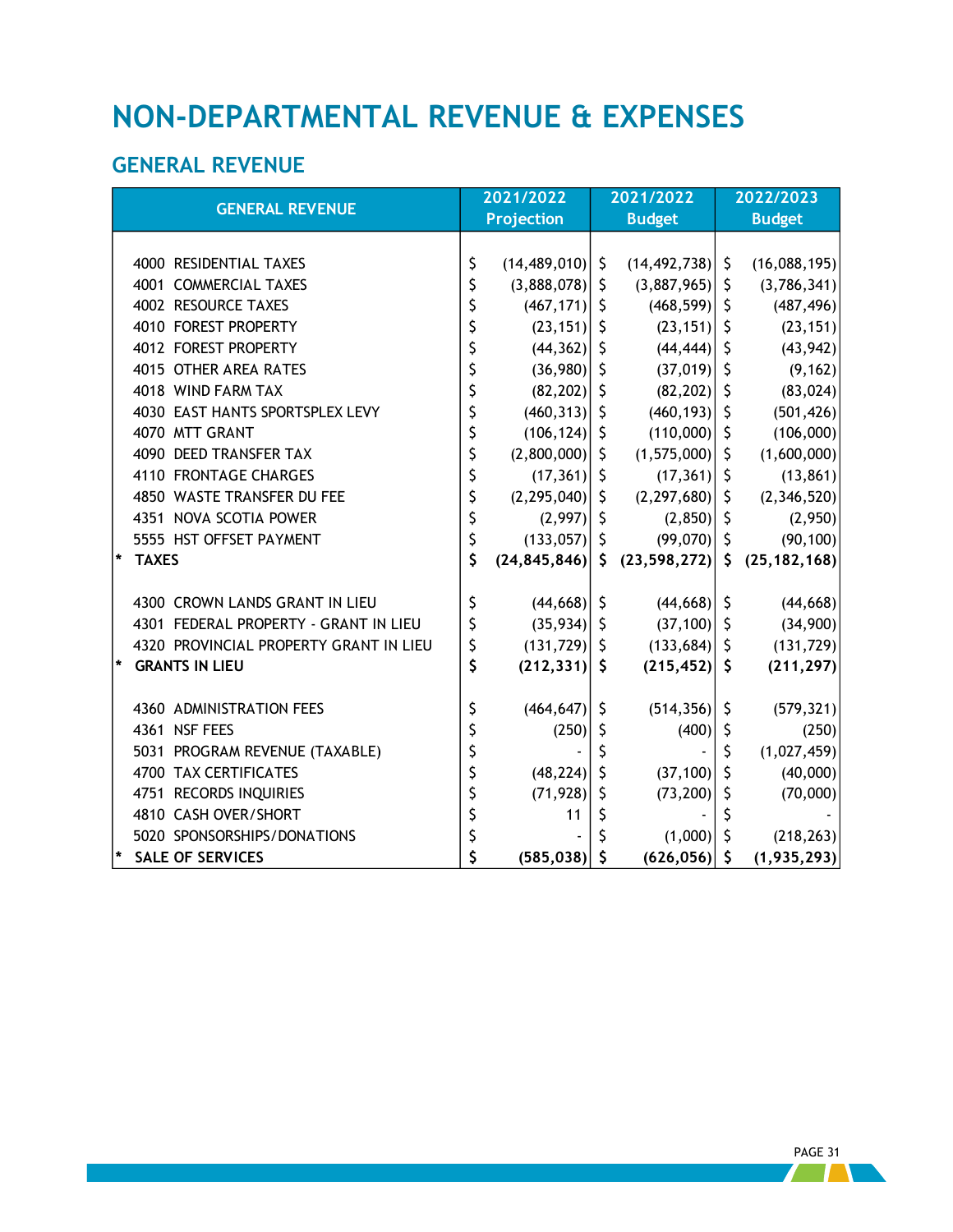## <span id="page-34-0"></span>**NON-DEPARTMENTAL REVENUE & EXPENSES (CONTINUED)**

|                                                |    | 2021/2022         |              | 2021/2022                                                         | 2022/2023 |                |  |
|------------------------------------------------|----|-------------------|--------------|-------------------------------------------------------------------|-----------|----------------|--|
| <b>GENERAL REVENUE</b>                         |    | <b>Projection</b> |              | <b>Budget</b>                                                     |           | <b>Budget</b>  |  |
|                                                |    |                   |              |                                                                   |           |                |  |
| 5040 FACILITY RENTALS                          |    |                   |              |                                                                   |           | (39, 584)      |  |
| PRODUCT SALES (TAXABLE)<br>5046                |    |                   |              |                                                                   |           | (109, 476)     |  |
| PROTECTIVE SERVICES FINES<br>5151              |    | (24, 537)         |              | (41, 100)                                                         |           | (35, 200)      |  |
| <b>RETURN ON INVESTMENTS</b><br>5351           |    | (45,000)          | <sub>S</sub> | (45,000)                                                          | S         | (50,000)       |  |
| INTEREST ON OUTSTANDING TAXES<br>5401          |    | (113,968)         | S            | (105,000)                                                         | S         | (107,000)      |  |
| MISCELLANEOUS REVENUE<br>5426                  |    | (7, 317)          | S            | (4,300)                                                           | S         | (7, 731)       |  |
| 5450 INTEREST ON OTHER RECEIVABLES             |    | (350)             | <sub>S</sub> | (350)                                                             | \$        | (350)          |  |
| <b>REVENUE FROM OWN SOURCES</b><br> ∗          | \$ | $(191, 172)$ \$   |              | (195, 750)                                                        | \$        | (349, 341)     |  |
|                                                |    |                   |              |                                                                   |           |                |  |
| 5440 FARM PROPERTY ACREAGE                     |    | $(118, 914)$ \$   |              | (118, 119)                                                        | S         | (120, 103)     |  |
| 5880 CONDITIONAL PROV & FEDERAL GRANTS         | \$ | (21, 614)         | -S           | (15,000)                                                          | S         |                |  |
| <b>TRANSFERS FROM OTHER GOVTS/AGENCIE</b><br>* | \$ | (140, 528)        | \$.          | (133, 119)                                                        | \$        | (120, 103)     |  |
|                                                |    |                   |              |                                                                   |           |                |  |
| 5825 OTHER TRANSFERS                           |    | $(454, 200)$ \$   |              | (454, 200)                                                        | S         | (447, 600)     |  |
| <b>TRANSFER FROM OWN RESERVE/AGENCIES</b><br>* | \$ | (454, 200)        | \$           | (454, 200)                                                        | \$        | (447, 600)     |  |
|                                                |    |                   |              |                                                                   |           |                |  |
| $***$<br><b>REVENUES</b>                       | \$ |                   |              | $(26, 429, 115)$ $\vert \xi \vert (25, 222, 849) \vert \xi \vert$ |           | (28, 245, 802) |  |
|                                                |    |                   |              |                                                                   |           |                |  |
| *** TOTAL REVENUE                              | \$ |                   |              | $(26, 429, 115)$ \$ $(25, 222, 849)$ \$                           |           | (28, 245, 802) |  |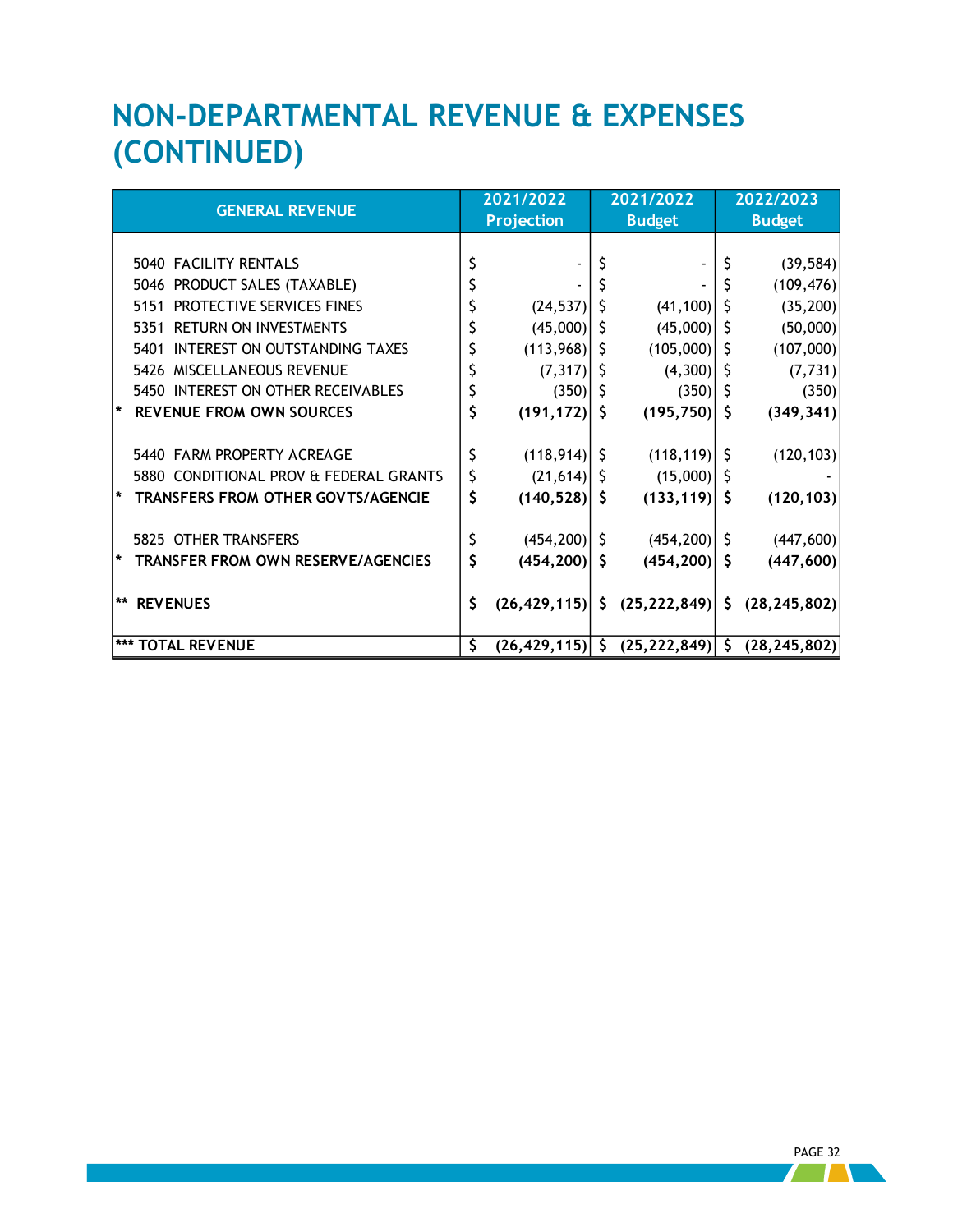### <span id="page-35-0"></span>**TRANSFERS & APPROPRIATIONS**

<span id="page-35-1"></span>

| <b>TRANSFERS AND APPROPRIATIONS</b>    |    | 2021/2022<br>Projection |             | 2021/2022<br><b>Budget</b> |    | 2022/2023<br><b>Budget</b> |
|----------------------------------------|----|-------------------------|-------------|----------------------------|----|----------------------------|
|                                        |    |                         |             |                            |    |                            |
| 4345 FIRE PROTECTION                   | \$ | $(2,884,126)$ \$        |             | $(2,884,126)$ \$           |    | (3, 159, 040)              |
| <b>TAXES</b>                           | \$ | (2,884,126)             | \$          | (2,884,126)                | \$ | (3, 159, 040)              |
|                                        |    |                         |             |                            |    |                            |
| 5031 PROGRAM REVENUE (TAXABLE)         | \$ |                         | \$          |                            | \$ | (1,027,459)                |
| 4810 CASH OVER/SHORT                   | \$ |                         | \$          |                            | \$ | 195                        |
| 5020 SPONSORSHIPS/DONATIONS            | \$ |                         | \$          |                            | \$ | (217, 263)                 |
| <b>SALE OF SERVICES</b>                | \$ |                         | \$          |                            | \$ | (1, 244, 527)              |
|                                        |    |                         |             |                            |    |                            |
| 4346 FIRE DEBT CHARGE RECOVERY REVENUE | \$ | (30, 204)               | Ş           | (33,987)                   | Ş  | (34, 038)                  |
| 5040 FACILITY RENTALS                  | \$ |                         | \$          |                            | \$ | (39, 584)                  |
| 5046 PRODUCT SALES (TAXABLE)           | \$ |                         | \$          |                            | \$ | (109, 476)                 |
| 5426 MISCELLANEOUS REVENUE             | \$ |                         |             |                            | Ś  | (3, 431)                   |
| <b>REVENUE FROM OWN SOURCES</b>        | \$ | (30, 204)               | \$          | (33,987)                   | \$ | (186, 529)                 |
| **<br><b>REVENUES</b>                  | \$ | (2,914,330)             | \$          | (2,918,113)                | \$ | (4,590,096)                |
| 6005 WAGES/SALARIES FULLTIME           | \$ |                         | \$          |                            | \$ | 533,020                    |
| 6024 BENEFITS FULLTIME-WCB             | \$ | 14,780                  | $\zeta$     | 14,780                     | \$ | 20,331                     |
| SALARIES/HONORARIUMS & BENEFITS        | \$ | 14,780                  | $\varsigma$ | 14,780                     | \$ | 553,351                    |
|                                        |    |                         |             |                            |    |                            |
| STAFF TRAINING AND EDUCATION           | \$ | 10,375                  | \$          | 10,000                     | \$ | 10,000                     |
| 8010 OPERATIONAL MATERIALS/SUPPLIES    | \$ |                         | \$          |                            | \$ | 13,897                     |
| 6075 OFFICE SUPPLIES                   | \$ |                         | \$          |                            | \$ | 6,749                      |
| <b>SUPPLIES</b>                        | \$ |                         | \$          |                            | \$ | 20,646                     |
| 7115 INVENTORY / GOODS FOR RESALE      | \$ |                         | \$          |                            | \$ | 59,578                     |
| 8035 PROGRAMS MATERIALS/SUPPLIES       | \$ |                         | \$          |                            | \$ | 166,900                    |
| 6100 ADVERTISING                       | \$ |                         | \$          |                            | \$ | 3,150                      |
| 6115 TELEPHONE                         | \$ |                         | \$          |                            | \$ | 14,640                     |
| 6150 INSURANCE                         | \$ |                         | \$          |                            | \$ | 63,728                     |
| 8137 BAD DEBT EXPENSE                  | Ş  |                         | Ş           |                            | Ş  | 2,500                      |
| <b>OTHER OPERATIONAL COSTS</b><br>*    | \$ |                         | \$          |                            | \$ | 310,496                    |
| 6195 FIRE PROTECTION                   | \$ | 2,884,126               | Ş           | 2,884,126                  | Ş  | 3,159,040                  |
| 8050 SNOW REMOVAL                      | \$ |                         | \$          |                            | \$ | 35,000                     |
| 8055 JANITORIAL                        | \$ |                         | \$          |                            | \$ | 20,365                     |
| 8100 PROFESSIONAL SERVICES             | \$ | 14,600                  | \$          | 14,600                     | \$ | 28,360                     |
| *<br><b>SERVICES ACQUIRED</b>          | \$ | 2,898,726               | \$          | 2,898,726                  | \$ | 3,242,765                  |
| 7590 FUEL (GAS/DIESEL)                 | \$ |                         |             |                            | Ş  | 32,798                     |
| <b>VEHICLES</b>                        | \$ |                         | \$<br>\$    |                            | S  | 32,798                     |

PAGE 33

 $\sqrt{2}$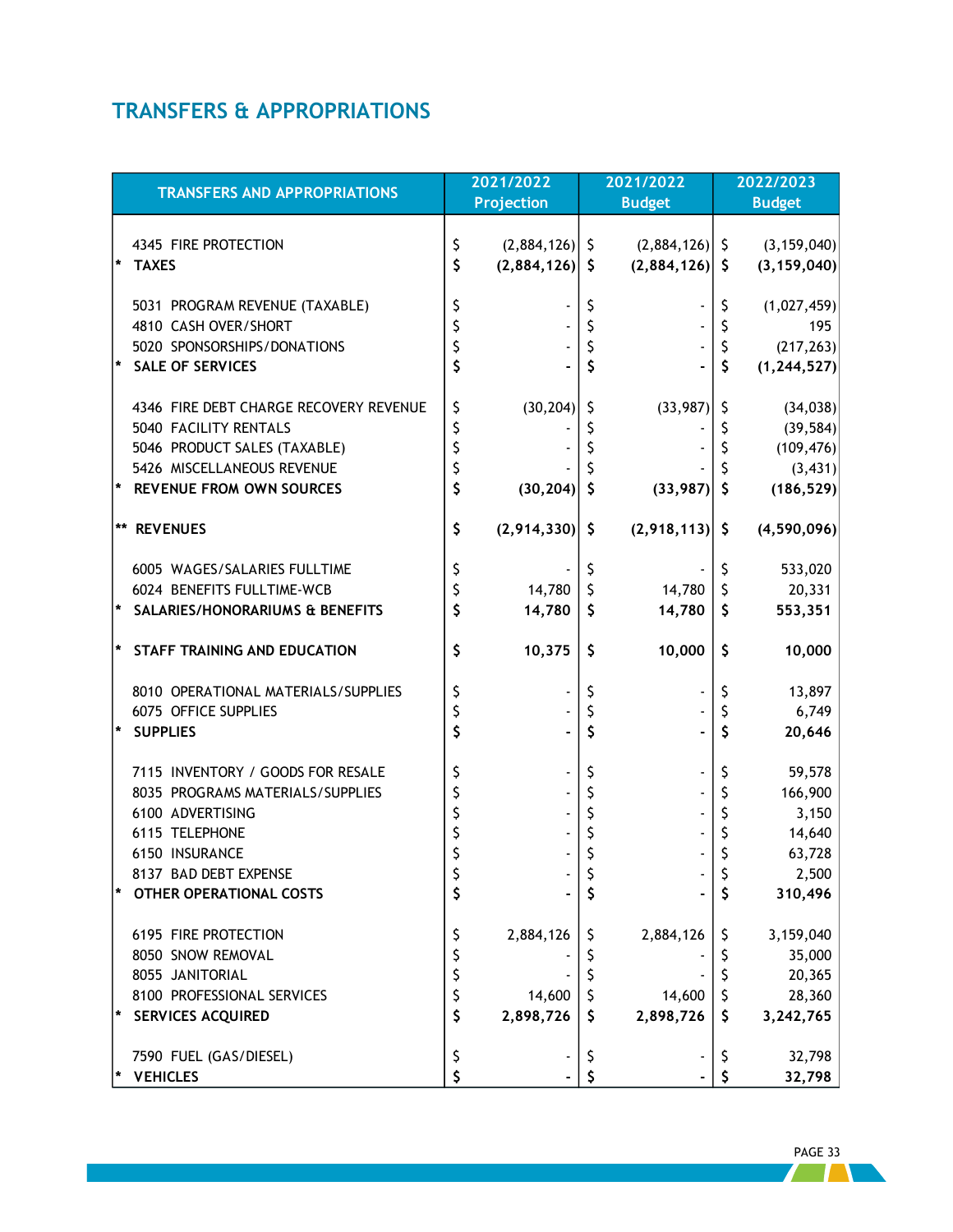### **TRANSFERS & APPROPRIATIONS (CONTINUED)**

| <b>TRANSFERS AND APPROPRIATIONS</b>     | 2021/2022<br><b>Projection</b> | 2021/2022<br><b>Budget</b> |              |     |               |  | 2022/2023<br><b>Budget</b> |
|-----------------------------------------|--------------------------------|----------------------------|--------------|-----|---------------|--|----------------------------|
|                                         |                                |                            |              |     |               |  |                            |
| 6175 HEATING FUEL                       | \$                             | \$                         |              | \$  | 31,808        |  |                            |
| 6180 POWER                              | \$                             | \$                         |              | \$  | 322,820       |  |                            |
| 6185 WATER                              |                                | \$                         |              | \$  | 14,256        |  |                            |
| 7040 BLDG REPAIRS & MAINT               |                                | \$                         |              | \$  | 34,718        |  |                            |
| 7105 PLANT & EQUIPMENT MAINTENANCE      | \$                             | \$                         |              | \$  | 15,344        |  |                            |
| <b>BUILDINGS/PLANTS/PROPERTY</b>        | \$                             | \$                         |              | \$  | 418,946       |  |                            |
| 8150 GRANTS/SUBSIDIES TO ORGANIZATIONS  | \$<br>128,926                  | \$                         | 58,926       | \$  | 62,112        |  |                            |
| 8160 DONATIONS TO CHARITY               | \$                             | \$                         |              | \$  | 1,055         |  |                            |
| *<br><b>GRANTS TO GROUPS</b>            | \$<br>128,926                  | $\varsigma$                | 58,926       | \$  | 63,167        |  |                            |
| 8195 PUBLIC HOUSING/SENIOR CITIZENS     | \$<br>95,111                   | \$                         | 67,100       | \$  | 95,111        |  |                            |
| 9650 APPROPRIATION TO SCHOOL BOARD      | \$<br>5,679,396                | \$                         | 5,682,878    | \$  | 5,835,046     |  |                            |
| 9660 APPROPRIATION TO REGIONAL LIBRARY  | \$<br>169,300                  | \$                         | 165,436      | \$  | 169,300       |  |                            |
| 9670 APPROPRIATION TO AREA RATES        | \$<br>400,000                  | \$                         | 400,000      | \$  | 400,000       |  |                            |
| 9725 RCMP                               | \$<br>4,052,249                | \$                         | 3,967,810    | \$  | 4,927,703     |  |                            |
| 9727 CORRECTIONS                        | \$<br>292,216                  | \$                         | 294,400      | \$  | 295,100       |  |                            |
| $\star$<br><b>TRANSFERS TO AGENCIES</b> | \$<br>10,688,272               | \$                         | 10,577,624   | \$  | 11,722,260    |  |                            |
| 9610 APPROP SRF CAPITAL                 | \$<br>10,600                   | \$                         | 10,600       | \$  | 10,600        |  |                            |
| 9620 APPROP SRF OP                      | \$<br>(1,453,023)              | $\zeta$                    | (891, 492)   | \$  | (1, 167, 589) |  |                            |
| 9630 APPROPRIATION TO CAPITAL FUND      | \$<br>70,000                   | \$                         | 70,000       | \$  | 70,000        |  |                            |
| TRANSFERS TO OWN RESERVES               | \$<br>(1, 372, 423)            | \$                         | (810, 892)   | \$. | (1,086,989)   |  |                            |
| 9035 INTEREST ON LANTZ FIRE DEPT DEBT   | \$<br>10,084                   | \$                         | 10,084       | \$  | 8,978         |  |                            |
| 9045 INT LOCAL IMPR OTHER               | \$<br>28                       | \$                         | 28           | \$  |               |  |                            |
| 9116 INTEREST ON SPORTSPLEX DEBT        | \$<br>122,680                  | \$                         | 122,680      | \$  | 117,092       |  |                            |
| 9118 INTEREST ON HOSPITAL DEBT          | \$<br>33,099                   | \$                         | 33,099       | \$  | 28,379        |  |                            |
| 9130 PRINCIPAL ON BUILDING DEBT         | \$<br>430,000                  | \$                         | 430,000      | \$  | 430,000       |  |                            |
| 9135 PRINCIPAL ON LANTZ FIRE DEPT DEBT  | \$<br>20,120                   | \$                         | 20,120       | \$  | 21,160        |  |                            |
| 9140 PRINCIPAL ON LANDFILL DEBT         | \$<br>620,045                  | $\zeta$                    | 620,045      | \$  | 363,204       |  |                            |
| 9150 PRINCIPAL ON PAVING DEBT           | 12,600                         | \$                         | 12,600       | \$  | 12,600        |  |                            |
| 9155 PRIN LOCAL IMP OTHER               | 3,221                          | \$                         | 3,221        | \$  |               |  |                            |
| 9185 PRINCIPAL ON STORM WATER DEBT      | \$<br>$1,883$   \$             |                            | $1,883$   \$ |     | 1,976         |  |                            |
| 9200 PRINCIPAL ON INDUSTRIAL PARK DEBT  | \$<br>282,651                  | \$                         | 282,651      | \$  | 283,992       |  |                            |
| 9205 PRINCIPAL ON STREETLIGHT DEBT      | \$<br>81                       | \$                         | 81           | \$  | 84            |  |                            |
| 9215 PRINCIPAL ON TOURISM DEBT          | \$<br>28,000                   | \$                         | 28,000       | Ş   | 28,000        |  |                            |
| 9226 DEBENTURE ISSUANCE COSTS           | \$<br>3,399                    | \$                         | 3,399        | \$  | 3,077         |  |                            |
| 9228 PRINCIPAL ON HOSPITAL DEBT         | \$<br>35,933                   | Ş                          | 35,933       | Ş   | 37,681        |  |                            |
| 9229 PRINCIPAL ON SPORTSPLEX DEBT       | \$<br>171,569                  | \$                         | 171,569      | \$  | 233,196       |  |                            |
| <b>FISCAL SERVICES/DEBT</b>             | \$<br>1,775,393                | \$                         | 1,775,393    | \$. | 1,569,419     |  |                            |
| **<br><b>EXPENSES</b>                   | \$<br>14,144,049               | \$                         | 14,524,557   | \$. | 16,856,859    |  |                            |
| *** TOTAL EXPENDITURE (REVENUE)         | \$<br>11,229,719               | \$                         | 11,606,444   | \$  | 12,266,763    |  |                            |

 PAGE 34 **Tara**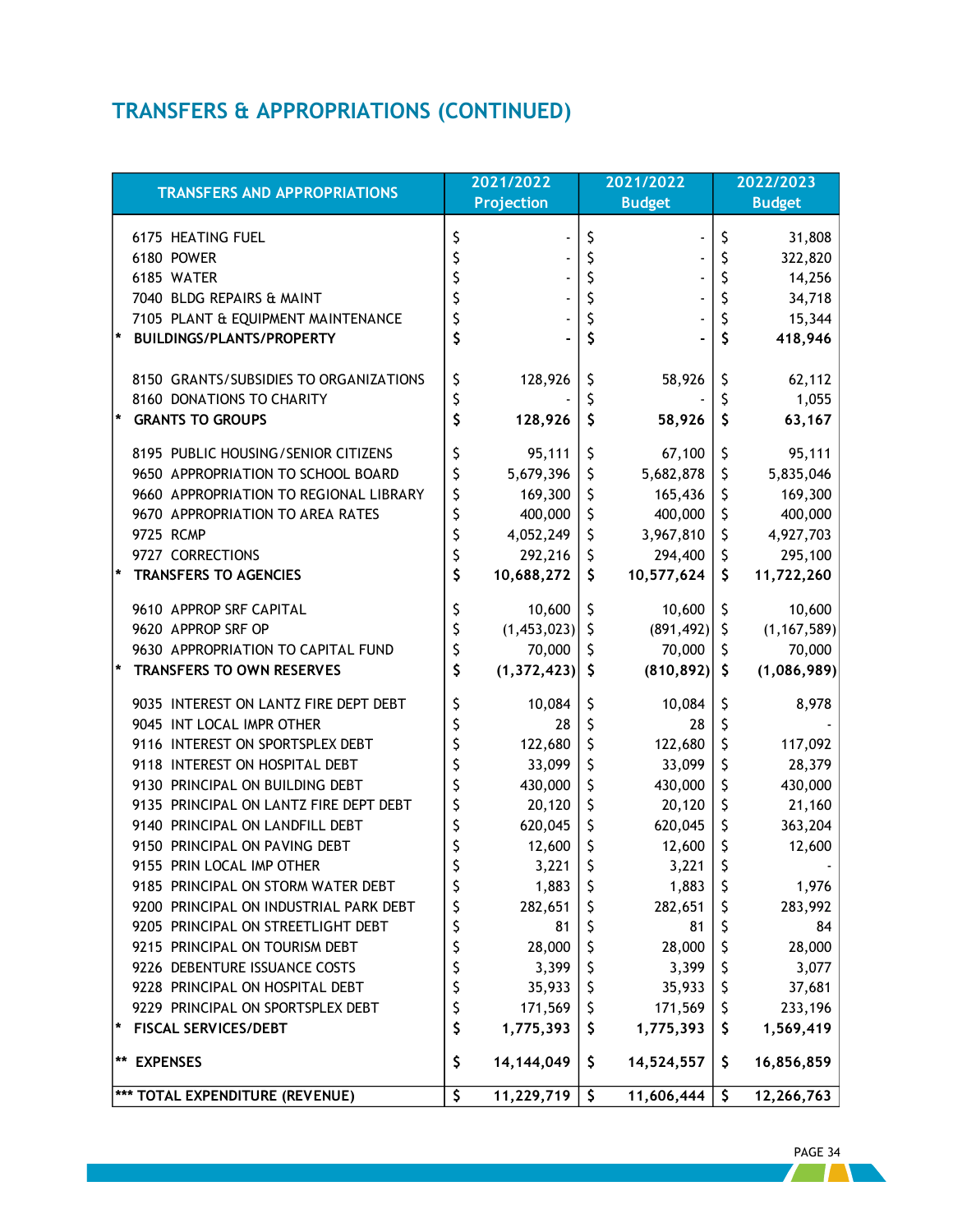#### **Fire Department Revenue & Expenses**

The grants to organizations represent contributions to small fire departments as operating grants. The levies collected by the Municipality are transferred to the various municipal fire departments (net of communication project costs) and recognized as a fire protection expense.

Council reserve transfers for 2022/2023 are \$13,697 for the Emergency Fire Grant and \$3,000 for self-insuring the TMR2 radios.

#### **Provincially Assigned Expenses**

These are expenditures of the Municipality which are either set by the Provincial Government every year or are defined by inter-governmental service exchange agreements. They are as follows:

#### **Low Income Housing**

By agreement, the Municipality is obligated to pay a certain percentage of the deficits of provincial housing units, including seniors' units and low-income residential units. The operation of these units is administered by the local Housing Authority.

#### **Education**

Under the terms of a provincial Memorandum of Understanding (MOU), the Province charges a mandatory education tax rate each year, based on the total uniform assessment of each Municipality, thereby establishing the minimum property taxpayer contribution to the local School Board. The last revision of the Memorandum of Understanding between the NSFM and the Province had fixed the contribution rates at the 2010/2011 levels. The percentage of the overall uniform assessment is not known at budget time; the budget for 2022/2023 has been prepared with an overall increase of 2.7% for education costs.

#### **Libraries**

The Province, by established formulae, sets the amount to be contributed toward the operations of the Regional Library in Truro. East Hants has two local libraries, Elmsdale and Mount Uniacke. The Municipality bears the facility costs (represented in the CAO Office budget) and the Province absorbs the cost of library operations.

#### **Policing**

A Federal/Provincial agreement fixes the cost per officer paid by the Municipality. The Municipality controls the addition of new officers to the local force. Approximately 12 officers have been added since this responsibility was taken over in 1995. This is currently one of the largest expenditures for the Municipality. Currently, 25 fulltime-equivalent officers patrol East Hants from the Enfield detachment, the Mount Uniacke community policing office and the RCMP office in Rawdon. The Mount Uniacke and Rawdon locations are owned by the Municipality and are leased to the RCMP who then operate the detachments.

The total cost per officer is approximatly \$192,072 (2021: \$171,139), including shared services. This represents a 12.23% increase for 2021/2022. The proposed budget includes a total of \$33,821 for the cost of DNA services and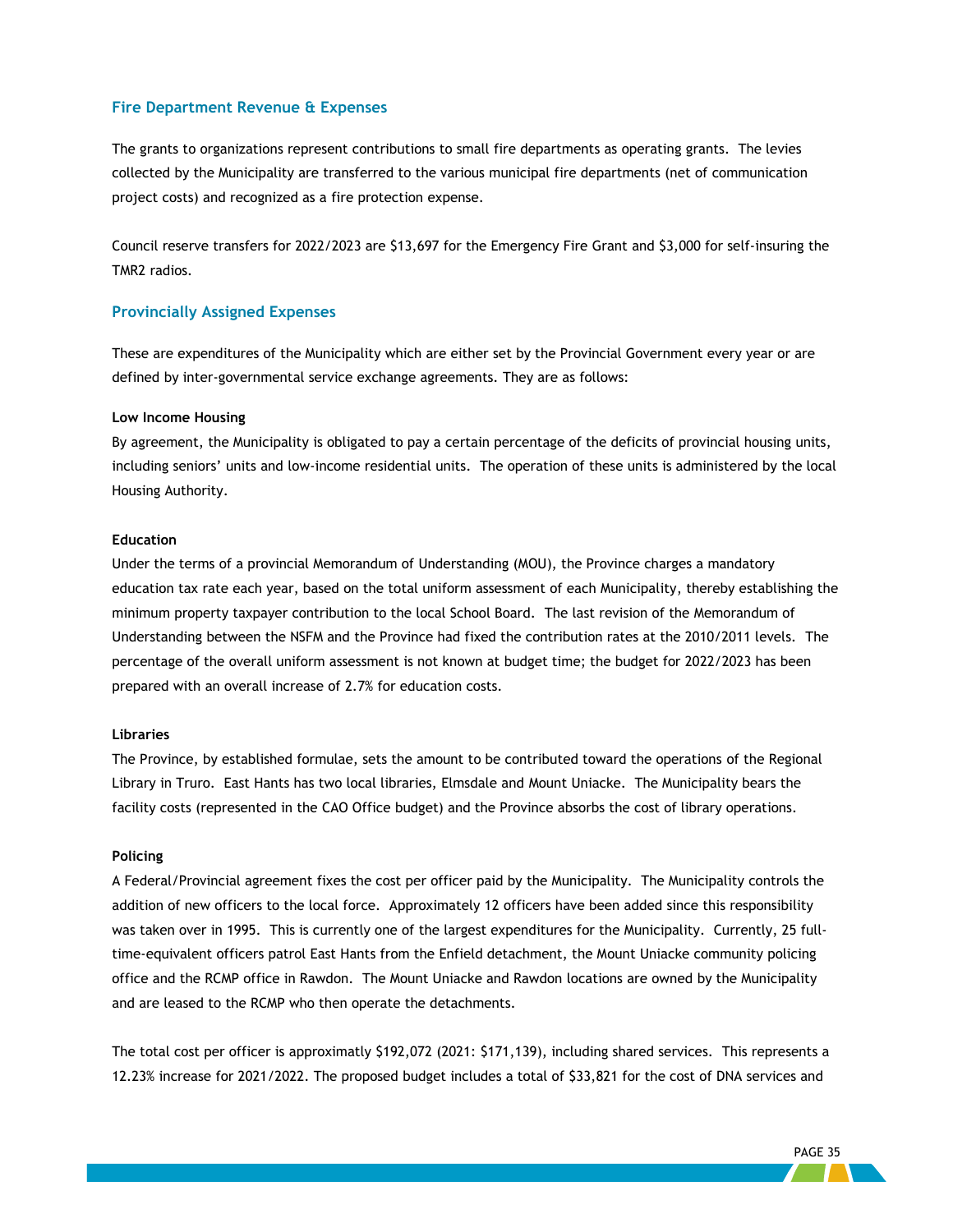an expense for prosecution services related to traffic tickets. Council committed two Detachment Administrative Staff in 2021/2022, with one position beginning April 1, 2022 and the second position beginning November 1, 2022.

#### **Corrections**

As is the case with education costs, the Province fixed the rates for correction services at the 2010/2011 levels.

#### **Fiscal Services**

This expense includes debt servicing costs and other service fees, excluding interest charges which are related to departmental acquisitions of tangible capital assets (these are reflected in the related departmental budgets).

At this time East Hants carries general capital debt. This is primarily related to solid waste projects, a number of road paving projects, sidewalk & other local improvements, LED streetlights, the Sportsplex, debt on the Lloyd E. Matheson Centre, the East Hants Aquatic Centre and for work in the business parks.

Following the direction received from Council in 2016, the 2022 budget includes a proposed transfer of \$134,853 to contribute to a Solid Waste Balloon Payment Fund in reserves. Setting this money aside, along with reinvesting debt charges as they are freed up (from paid off debt), will allow the Municipality to pay future Waste related debt.

r i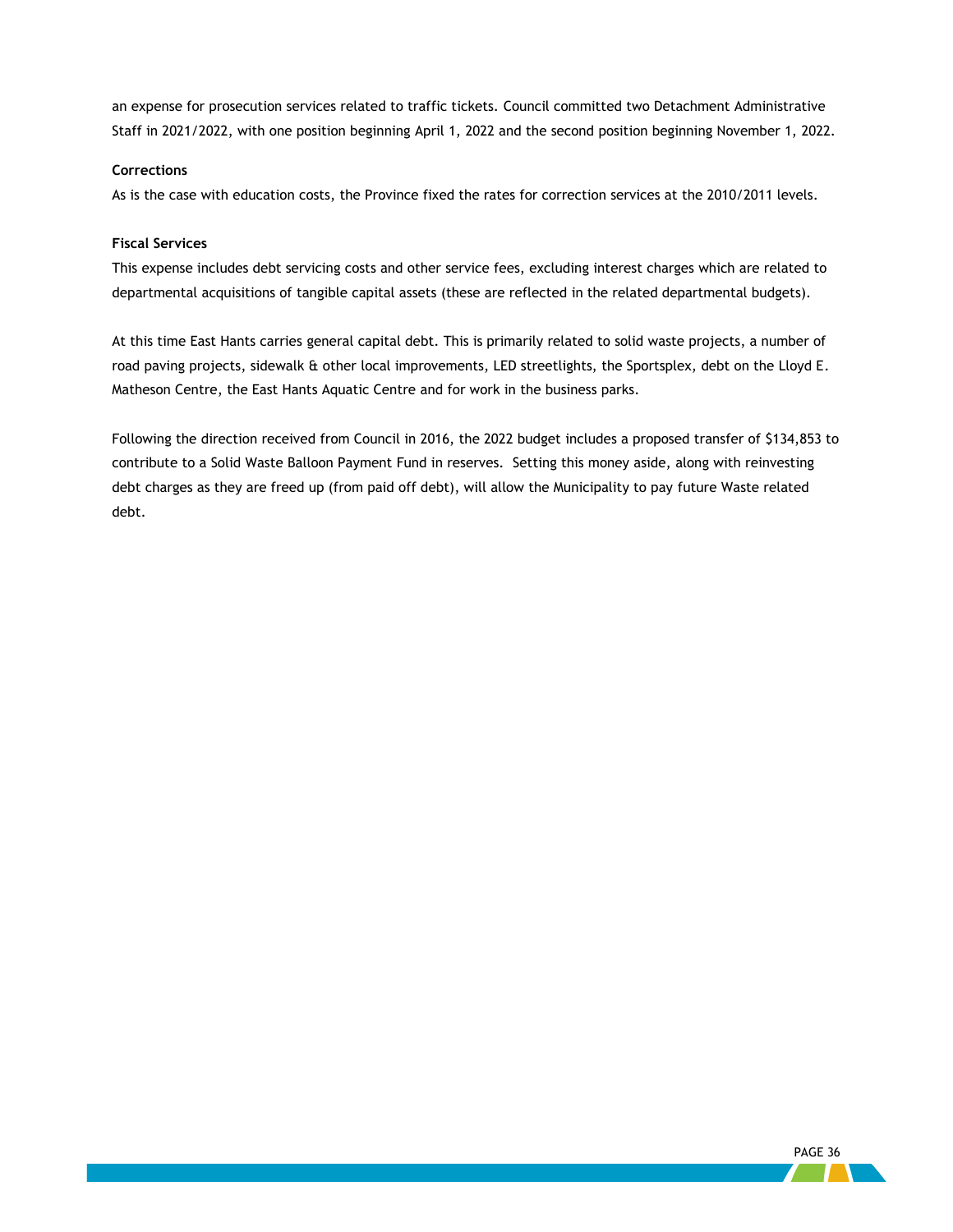### <span id="page-39-0"></span>**TRANSFERS TO AND FROM RESERVES**

The following are budgeted transfers to and from reserves for fiscal 2022/2023:

|                                           | <b>Budget 2022/2023</b> |                     | <b>Cost Centre</b> |
|-------------------------------------------|-------------------------|---------------------|--------------------|
|                                           | <b>To Reserve</b>       | <b>From Reserve</b> |                    |
| General Fund - CAPITAL GL 9610            |                         |                     |                    |
| Elmsdale Business Park Pylon Sign Revenue | 10,600                  |                     | lfiscalserv        |
| Total FISCALSERV GL 9610                  | 10.600                  |                     |                    |

| <b>General Fund - OPERATING GL 9620</b>        |               |    |                       |
|------------------------------------------------|---------------|----|-----------------------|
| Landfill Equipment (Dozer/Excavator)           | \$<br>85,000  |    | fiscalserv            |
| Legislative                                    | \$<br>25,000  |    | fiscalserv            |
| Computer Equipment                             | \$<br>90,000  |    | fiscalserv            |
| Miscellaneous - Landfill                       | \$<br>5,000   |    | fiscalserv            |
| Office Equipment-Other                         | \$<br>10,000  |    | fiscalserv            |
| General Government Other                       | \$<br>20,000  |    | fiscalserv            |
| EMO                                            | \$<br>10,000  |    | fiscalserv            |
| Buildings (pool & other)                       | \$<br>25,000  |    | fiscalserv            |
| Trucks (Bldg. insp., Bldg. mtnc., Dog Control) | \$<br>20,000  |    | fiscalserv            |
| <b>Aquatic Centre</b>                          | \$<br>47,000  |    | fiscalserv            |
| Leisure - Open Space                           | \$<br>5,000   |    | fiscalserv            |
| Landfill                                       | \$<br>10,000  |    | fiscalserv            |
| <b>Building Repairs</b>                        | \$<br>10,000  |    | fiscalserv            |
| Parks and Trails                               | \$<br>25,000  |    | fiscalserv            |
| Tourism                                        | \$<br>5,000   |    | fiscalserv            |
| Election                                       | \$<br>25,000  |    | fiscalserv            |
| Transportation - Paving (Municipal 10%)        | \$<br>20,000  |    | fiscalserv            |
| Transportation - Storm Drainage                | \$<br>40,000  |    | fiscalserv            |
| Transportation - Gravel Program                | \$<br>10,000  |    | fiscalserv            |
| Transportation - Snow Clearing Roads           | \$<br>20,000  |    | fiscalserv            |
| <b>Planning Studies</b>                        | \$<br>20,000  |    | fiscalserv            |
| Shubie Transfer for Water Utility Deficit      | \$<br>9,162   |    | fiscalserv            |
| Sportsplex Variance                            | \$<br>158,595 |    | fiscalserv            |
| CAO's Office - New Website Development         |               | \$ | $(60,000)$ fiscalserv |
| CAO's Office - New Website Development         |               | \$ | $(30,000)$ fiscalserv |
| CAO's Office - Visual Content Development      |               | \$ | $(5,000)$ fiscalserv  |
| CAO's Office - Wayfinding Signage              |               | \$ | $(10,000)$ fiscalserv |
| CAO's Office - Family of Signs                 |               | \$ | $(15,000)$ fiscalserv |
| CAO's Office - Municipal Flags                 |               | \$ | $(1,000)$ fiscalserv  |
| CAO's Office - Physician Recruitment           |               | \$ | $(10,000)$ fiscalserv |
| CAO's Office - Mount Uniacke Brand             |               | \$ | $(5,000)$ fiscalserv  |
| CAO's Office - Digital Kiosk Sportsplex        |               | \$ | $(2,100)$ fiscalserv  |
| CAO's Office - Zoom                            |               | \$ | $(6,000)$ fiscalserv  |
| CAO's Office - Professional Fees               |               | \$ | $(10,000)$ fiscalserv |
| CAO's Office - Advertising HR                  |               | \$ | $(5,000)$ fiscalserv  |
| COUNCIL - Training                             |               | \$ | $(4,000)$ fiscalserv  |

 $\sqrt{1 + \frac{1}{2}}$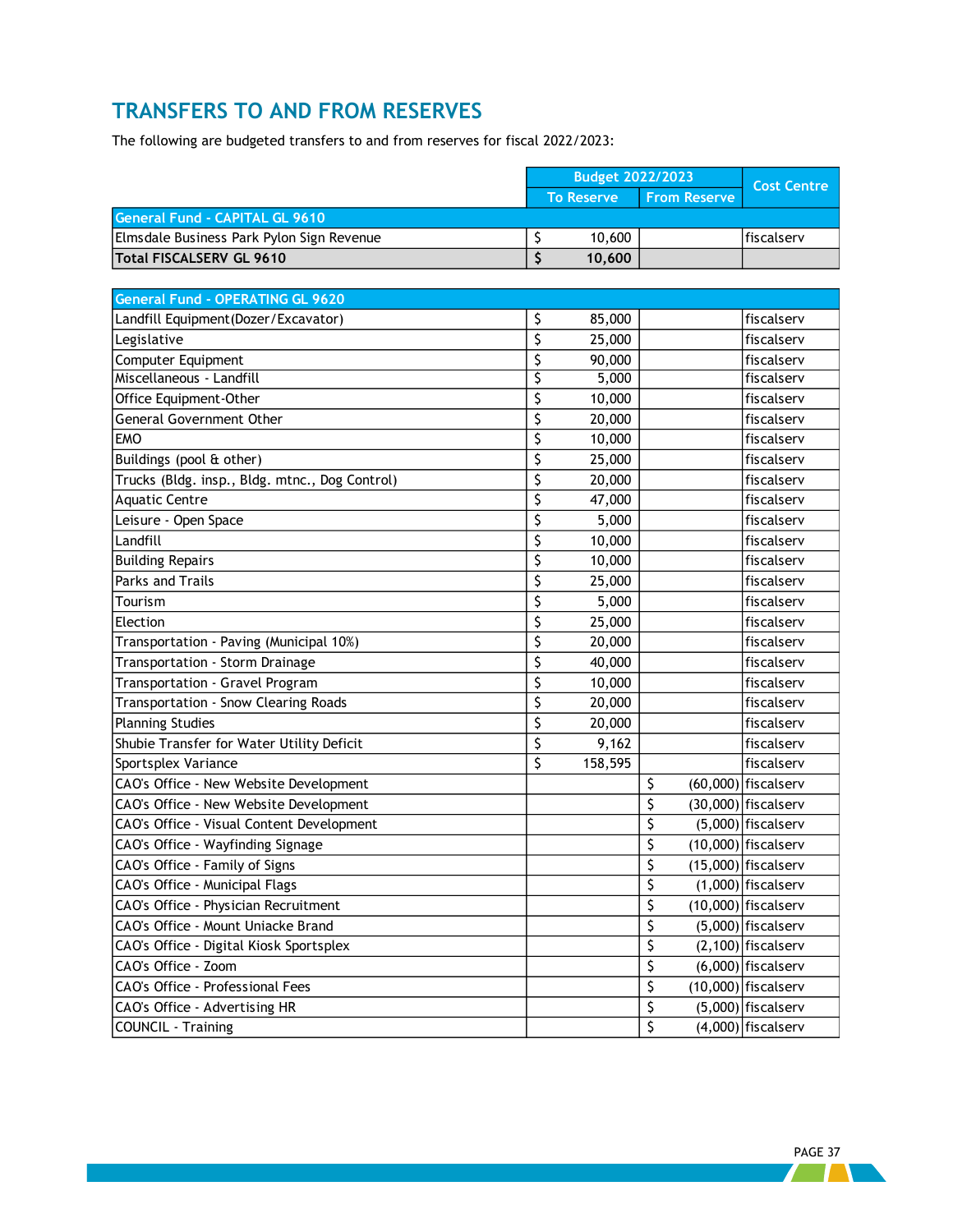|                                                            | <b>Budget 2022/2023</b> |                     | <b>Cost Centre</b>      |
|------------------------------------------------------------|-------------------------|---------------------|-------------------------|
| General Fund - OPERATING GL 9620 (Cont'd)                  | <b>To Reserve</b>       | <b>From Reserve</b> |                         |
| CORP SERV - Cell Phone Replacement                         |                         | \$                  | $(5,000)$ fiscalserv    |
| CORP SERV - Infotech Computer Support                      |                         | \$                  | $(27,000)$ fiscalserv   |
| CORP SERV - Infotech Computer Support                      |                         | \$                  | (5,000) fiscalserv      |
| <b>CORP SERV - Infotech Hardware</b>                       |                         | \$                  | $(17,000)$ fiscalserv   |
| CORP SERV - Infotech Hardware (Server Replacement)         |                         | \$                  | $(52,000)$ fiscalserv   |
| <b>CORP SERV - Printer Supplies</b>                        |                         | \$                  | $(3,500)$ fiscalserv    |
| CORP SERV - Information Management (Systems Integration)   |                         | \$                  | $(10,000)$ fiscalserv   |
| <b>CORP SERV - Service Management</b>                      |                         | \$                  | $(10,000)$ fiscalserv   |
| CORP SERV - Infotech Cybersecurity                         |                         | \$                  | $(35,000)$ fiscalserv   |
| CORP SERV - Infotech Offline Backup Server                 |                         | \$                  | $(15,000)$ fiscalserv   |
| CORP SERV - Facilities Management Professional Fees        |                         | \$                  | $(5,000)$ fiscalserv    |
| CORP SERV - Pace programming                               |                         | \$                  | $(100,000)$ fiscalserv  |
| CORP SERV - Lantz & Elmsdale School Site                   |                         | \$                  | $(110,000)$ fiscalserv  |
| CORP SERV - Real Estate Portfolio Management               |                         | \$                  | $(20,000)$ fiscalserv   |
| CORP SERV - Disposal of Property Migration & Registry Fees |                         | \$                  | $(31,500)$ fiscalserv   |
| CORP SERV - Advertising for disposal of properties         |                         | \$                  | $(5,000)$ fiscalserv    |
| CORP SERV - Elmsdale Village Core Concept Design           |                         | \$                  | $(10,000)$ fiscalserv   |
| CORP SERV - Workforce Development Plan                     |                         | \$                  | $(8,000)$ fiscalserv    |
| <b>CORP SERV - Mt Uniacke Park Pole Installation</b>       |                         | \$                  | $(4,000)$ fiscalserv    |
| CORP SERV - Elmsdale Business Park Sign                    |                         | \$                  | $(15,000)$ fiscalserv   |
| FINANCE - Assessment CAP Awareness                         |                         | \$                  | $(5,000)$ fiscalserv    |
| FINANCE - Comprehensive Pension Plan                       |                         | \$                  | $(30,000)$ fiscalserv   |
| FINANCE - Special Pension Payment                          |                         | \$                  | $(126, 570)$ fiscalserv |
| FINANCE - Sick Leave Actuarial                             |                         | \$                  | $(5,000)$ fiscalserv    |
| I&O - Organics Carts                                       |                         | \$                  | $(70, 914)$ fiscalserv  |
| I&O - WMC Sclae House/Sed Pond Building Roof Repairs       |                         | \$                  | $(5,500)$ fiscalserv    |
| I&O - Vegetation Growth                                    |                         | \$                  | $(20,000)$ fiscalserv   |
| I&O - Snow Removal Roads                                   |                         | \$                  | $(90,000)$ fiscalserv   |
| I&O - Sign Installation                                    |                         | \$                  | $(15,000)$ fiscalserv   |
| I&O - Catch Basins                                         |                         | \$                  | $(28,500)$ fiscalserv   |
| P&D - Lantz Planning Strategy                              |                         | \$                  | $(60,000)$ fiscalserv   |
| P&D - Lantz Planning Strategy                              |                         | \$                  | $(70,000)$ fiscalserv   |
| P&D - Planning Review Costs                                |                         | Ś                   | $(30,800)$ fiscalserv   |
| P&D - Bldg Inspector                                       |                         | \$                  | $(15,000)$ fiscalserv   |
| P&D - Planner Term Position                                |                         | \$                  | $(70,000)$ fiscalserv   |
| PRC - Elmsdale Former School Operations (net of revenue)   |                         | \$                  | $(56, 471)$ fiscalserv  |
| PRC - Professional Water Testing                           |                         | \$                  | $(300)$ fiscalserv      |
| PRC - Tourism Paint Gazebo & steps to lighthouse           |                         | \$                  | $(1,500)$ fiscalserv    |
| PRC - Event Grants                                         |                         | \$                  | $(3,500)$ fiscalserv    |
| PRC - Inspection for Parks                                 |                         | \$                  | $(10,000)$ fiscalserv   |
| PRC - Fundy Tidal Reinstate Septic System                  |                         | \$                  | $(8,000)$ fiscalserv    |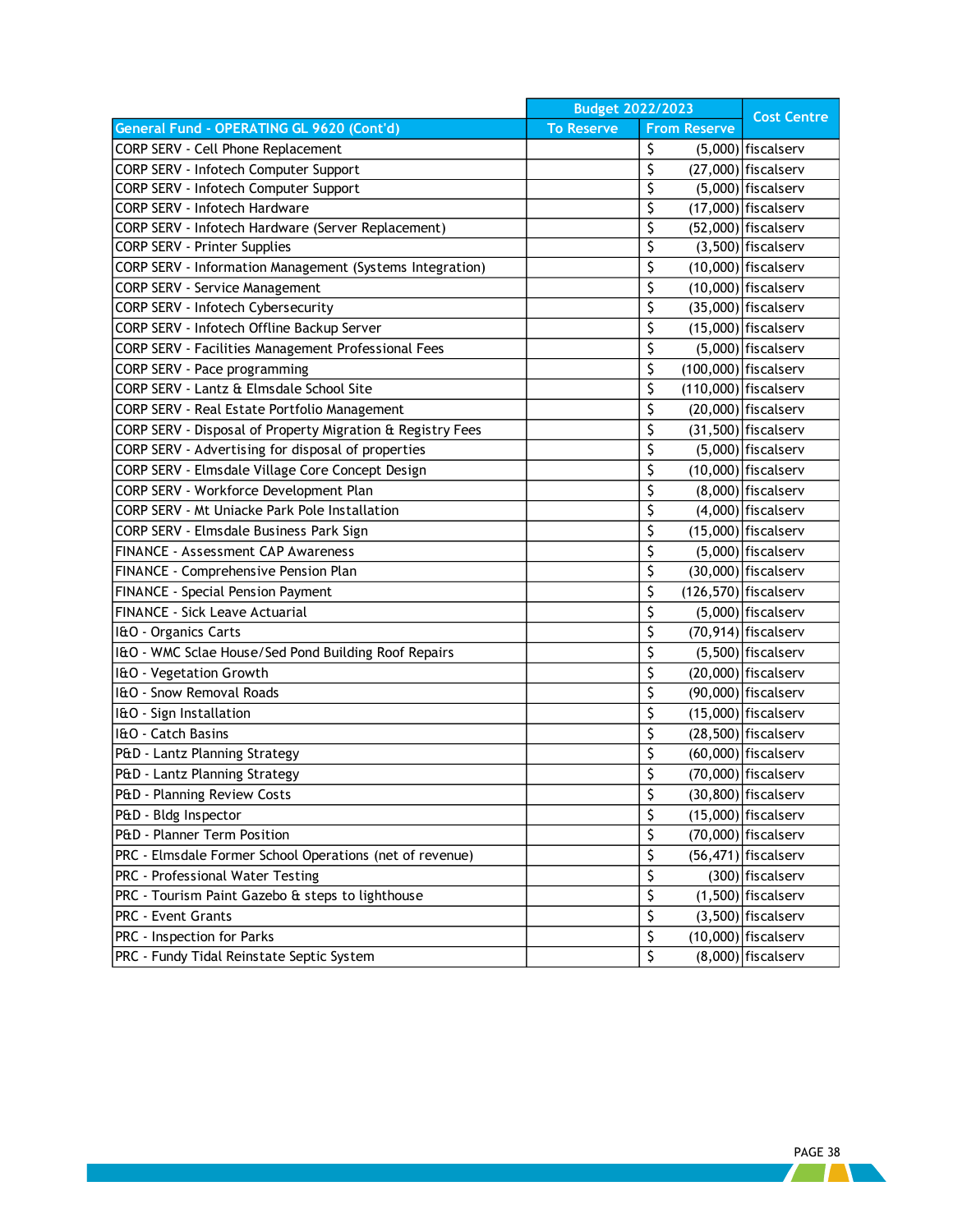|                                             |    | <b>Budget 2022/2023</b> | <b>Cost Centre</b>  |                         |
|---------------------------------------------|----|-------------------------|---------------------|-------------------------|
| General Fund - OPERATING GL 9620 (Cont'd)   |    | <b>To Reserve</b>       | <b>From Reserve</b> |                         |
| PRC - Recreation Access Program             |    |                         | \$                  | $(30,000)$ fiscalserv   |
| PRC - Mount Uniacke Recreation Study        |    |                         |                     | $(25,000)$ fiscalserv   |
| PRC - Aquatic Wages                         |    |                         |                     | $(29,908)$ fiscalserv   |
| PRC - Aquatic Centre Operations             |    |                         | \$                  | $(50,000)$ fiscalserv   |
| PRC - Aquatic Program Equipment             |    |                         | \$                  | $(7,000)$ fiscalserv    |
| PRC - Aquatic Maintenance Shed              |    |                         |                     | $(3,000)$ fiscalserv    |
| PRC - Mt Uniacke Signs                      |    |                         |                     | $(3,500)$ fiscalserv    |
| PRC - Kitchen Appliances                    |    |                         |                     | $(2,000)$ fiscalserv    |
| Balloon Principal Payment Landfill Debt     |    |                         | \$                  | $(337, 245)$ fiscalserv |
| Transfer from COVID-19 Restart Funding      |    |                         | \$                  | fiscalserv              |
| Transfer to reserves surplus from DU Charge | Ś. | 138,484                 |                     | fiscalserv              |
| Special Pension Payments                    | \$ | 30,000                  |                     | fiscalserv              |
| <b>RCMP</b>                                 |    |                         | \$                  | $(186, 574)$ fiscalserv |
| Transfer to (from) Contingency              |    |                         |                     | (377) fiscalserv        |
|                                             |    |                         |                     |                         |

**Total FISCALSERV GL 9620 \$ (1,184,518)**

| General Fund - OPERATING GL 9620 (Cont'd) |        |                    |            |
|-------------------------------------------|--------|--------------------|------------|
| Fire Risk Assessment-Emergency Grant Fund |        | $(14,600)$ fireexp |            |
| Emergency Fire Grant Reserve              | 13,697 |                    | lfireexp   |
| Self-insuring TMR2 Radios                 | 3,000  |                    | fireexp    |
| Traumatic Event Counselling Fund          | 3,900  |                    | fireexp    |
| Total FIREEXP GL 9620                     | 5.997  |                    |            |
|                                           |        |                    |            |
| Building repairs - LMC                    | 20,000 |                    | rescntrexp |
| Total RESCNTREXP GL 9620                  | 20,000 |                    |            |

| <b>General CAPITAL OUT OF REVENUE - GL 9630</b> |        |                    |
|-------------------------------------------------|--------|--------------------|
| Playgrounds/Parks                               | 60,000 | <b>Ifiscalserv</b> |
| <b>Active Transportation</b>                    | 10,000 | <b>Ifiscalserv</b> |
| Total FISCALSERV GL 9630                        | 70,000 |                    |
|                                                 |        |                    |

| Other Lights - Operating Reserve GL 9620 |  |  |
|------------------------------------------|--|--|
|                                          |  |  |